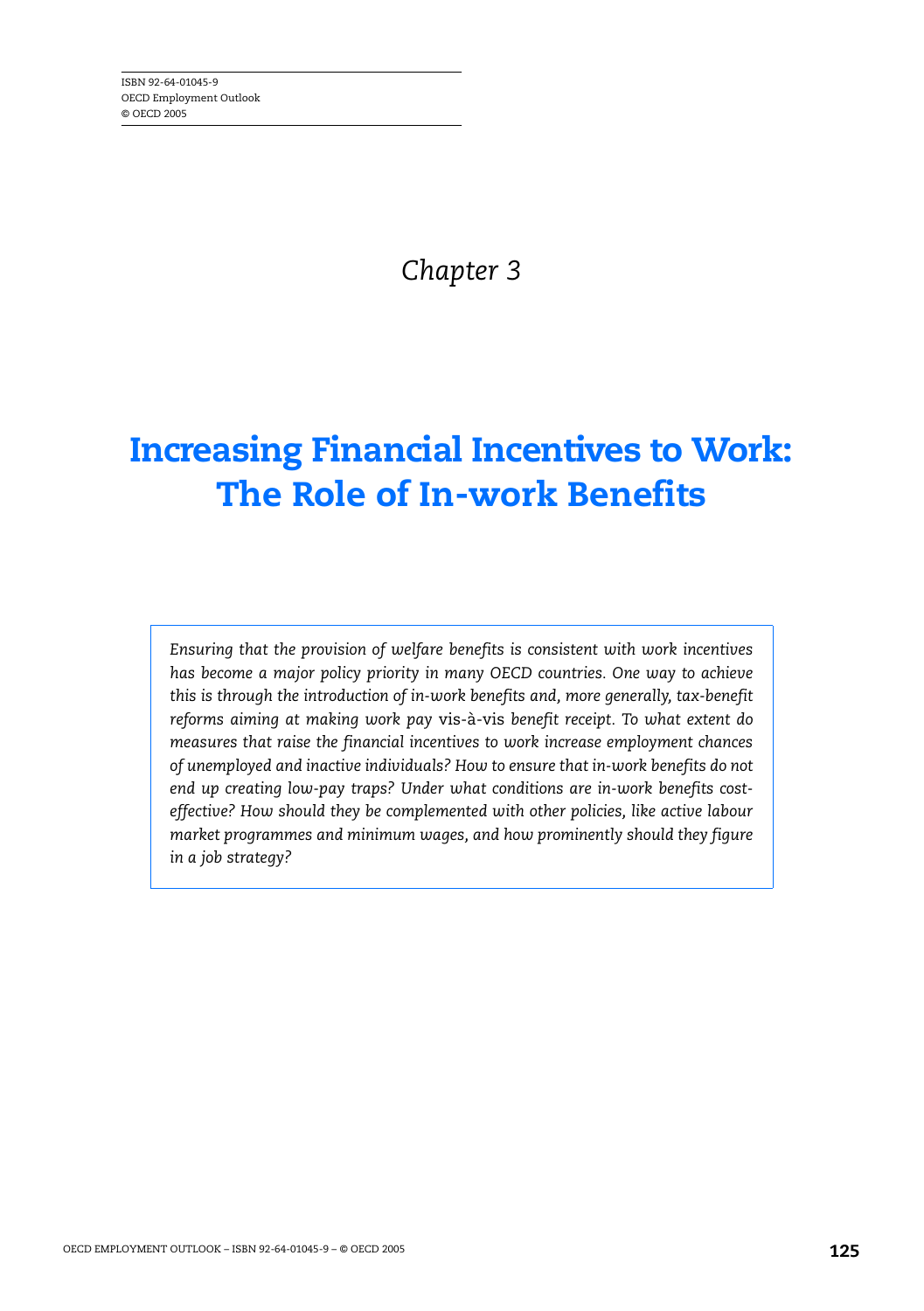## **Introduction**

Over the past few years there has been much discussion in many OECD countries of how to put into place benefit systems that provide adequate income protection to those individuals and families that are not able to support themselves financially, while also maintaining work incentives. There has also been debate on how to improve incentives for individuals in parttime or low-paid work to increase their hours of work or to invest in training that would increase their chances of getting higher-paid jobs. Improving these incentives and facilitating the return to self-sufficiency of benefit recipients is important because the risk of long-term poverty is much higher for jobless individuals on benefits than for continuously employed people. Moreover, the cost of safety nets to budget-constrained governments reinforces the need to help people – who can – get back into work.

Lower out-of-work benefits would improve the gap between labour incomes and unemployment or inactivity benefits, but would do so at the cost of an increased risk of poverty for those families and individuals who are not working. Therefore, the challenge is often to design benefits in a way that they facilitate the return to self-sufficiency of recipients – rather than simply cutting the level of benefits. A strategy that pursues poverty reduction as well as promoting the return to employment would indeed maximize social welfare.

The importance of policies that allow the pursuit of this balanced approach was highlighted in the OECD Jobs Strategy which recognised that "in most OECD countries, a satisfactory level of individual or family income are deeply rooted values", hence the need to "consider how to remove disincentives (to economic growth) without harming the degree of social protection that it is each society's wish to provide". Since the OECD Jobs Strategy recommendations were first issued in 1994, governments have increasingly introduced in-work benefits aimed at encouraging self-sufficiency through work. In-work benefits are welfare schemes designed to provide income supplement to needy families or individuals on the condition that they work. They are a specific type of make-work-pay policies – the other one being the reduction in social security contributions, an issue not treated in this chapter.

The impact of tax and benefit systems on financial incentives to work was previously addressed in OECD (2004a). This chapter attempts to go a step forward by drawing the link between such financial incentives and actual employment outcomes. Furthermore, in addition to documenting those programmes that OECD governments have put in place to make work pay (OECD, 2003), it contains a more thorough analysis of specific design features to ensure that in-work benefits are effective. Finally, the chapter acknowledges the importance of improving financial incentives to work as a component of a more comprehensive employment strategy including affordable childcare structures and effective active labour market policies. A suitably-set minimum wage is also an option which can be considered in order to ensure that in-work benefits fulfil their objective of supporting labour market participation.

Section 1 looks at how taxes and benefits shape work incentives. It also analyses the possible links between financial incentives and *a)* re-employment probabilities for unemployed or inactive individuals; and *b)* the probability that part-timers move to full-time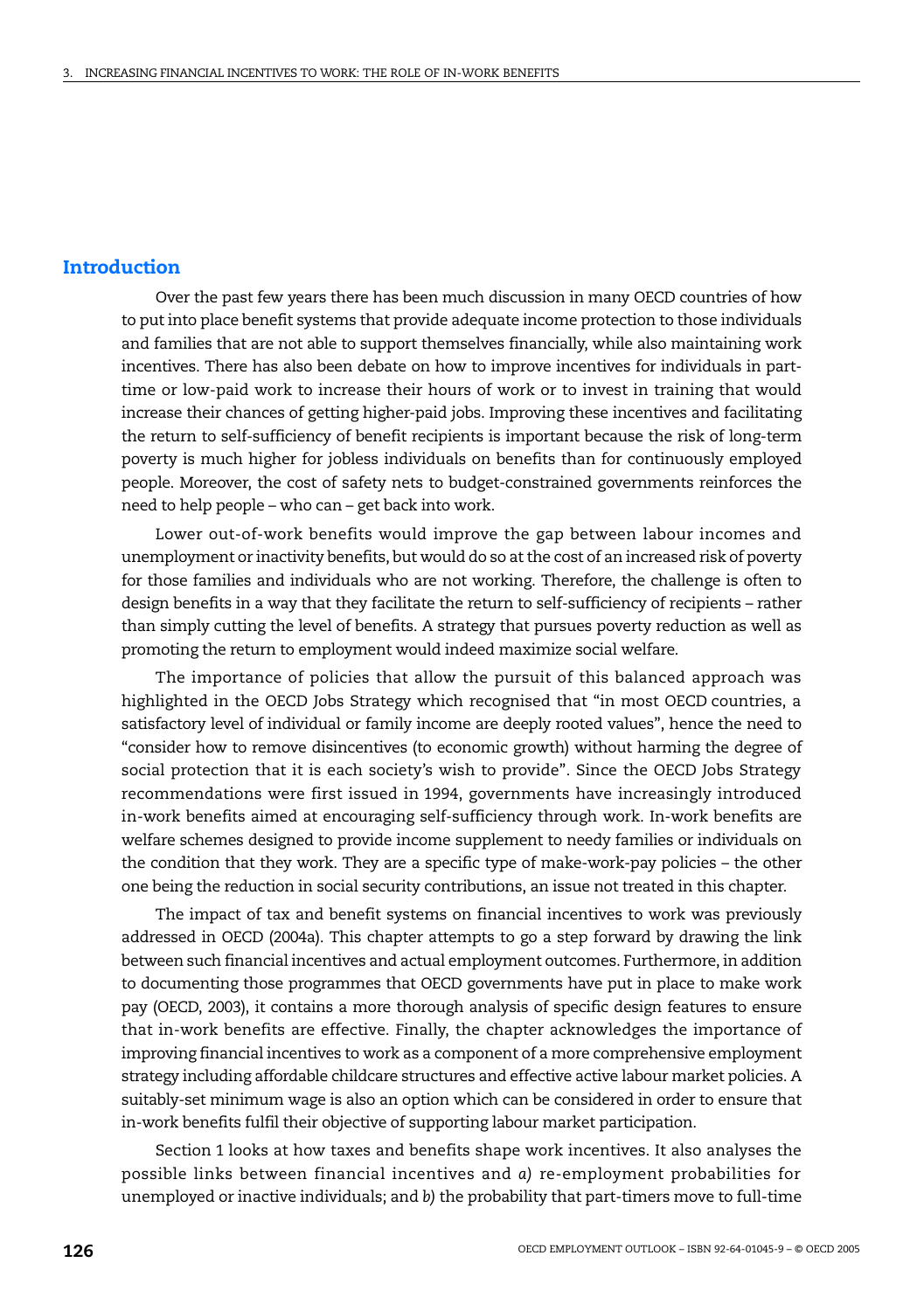work. Section 2 focuses on how in-work benefits are used across OECD countries and shows how the various programmes influence the financial returns to work. Section 3 discusses design issues and interactions with other labour market policy tools. Finally, the chapter considers the relevance of these findings for the reassessment of the OECD Jobs Strategy.

## **Main findings**

- Financial incentives to work are often relatively weak for single parents and one-earner families with children on welfare. Because of the structure of tax and benefit systems in most OECD countries, these groups tend to face reduced incentives upon their return to work after a period of unemployment or inactivity. In addition, for those low-income individuals who have a job, working longer hours or earning higher wages often entails little additional net income. Disincentives are also particularly strong for unemployed individuals with low potential earnings, especially if they face the prospect of returning to work at a salary lower than the one earned in their previous job.
- Financial incentives to work are found to play a role in labour market transitions. In line with other studies, the analysis conducted for the purposes of the chapter finds moderate labour market effects of marginal effective tax rates (a comprehensive measure of the extent to which work is financially rewarding). Indeed, a reduction of marginal effective tax rates by 20% (which is what some of the most ambitious reforms have tried to achieve) implies a rise in the probability of moving from unemployment to employment by nearly 10%, *i.e.* from 45% to 49%. The strongest effects are found for the unemployed with a working partner, whose re-employment probability would increase by seven percentage points, from 51% to nearly 58%. The evidence on transitions from inactivity to work is more mixed. Significant effects are found for single women only: for this group, the probability to move from inactivity to work would increase by almost 13%. Finally, the reduction in marginal effective tax rates is also found to encourage transitions from part-time to full-time work or promote moves to higher-paid jobs, especially for second earners in couples without children. These findings require further scrutiny based on refined empirical techniques. They suggest, however, that measures that raise financial incentives to work are one tool to increase labour supply.
- Financial incentives to work can be improved by either cutting welfare benefit levels, or introducing in-work benefits while leaving benefit levels unchanged. A policy of no welfare would be the best solution to maximize labour supply, if equity issues were not a concern. Indeed, in-work benefits have a positive effect on incentives at low income levels; but as they are withdrawn, they tend to affect the financial returns to work at higher income ranges. Nevertheless, distributional issues are a primary concern when designing policies to help people return to self-sufficiency through work and, in this context, studies show that in-work benefits can maximize social welfare
- In-work benefit programmes have recently been introduced by several OECD governments as a means of raising the financial returns to working. These programmes vary widely in terms of characteristics such as the generosity and the income level and rate at which benefits are withdrawn. In this respect, only in-work benefit programmes that have a sufficiently large impact on financial incentives to work are likely to translate into potentially significant increases in employment rates. When in-work benefit levels are very low, they are unlikely to have much impact on employment outcomes. On the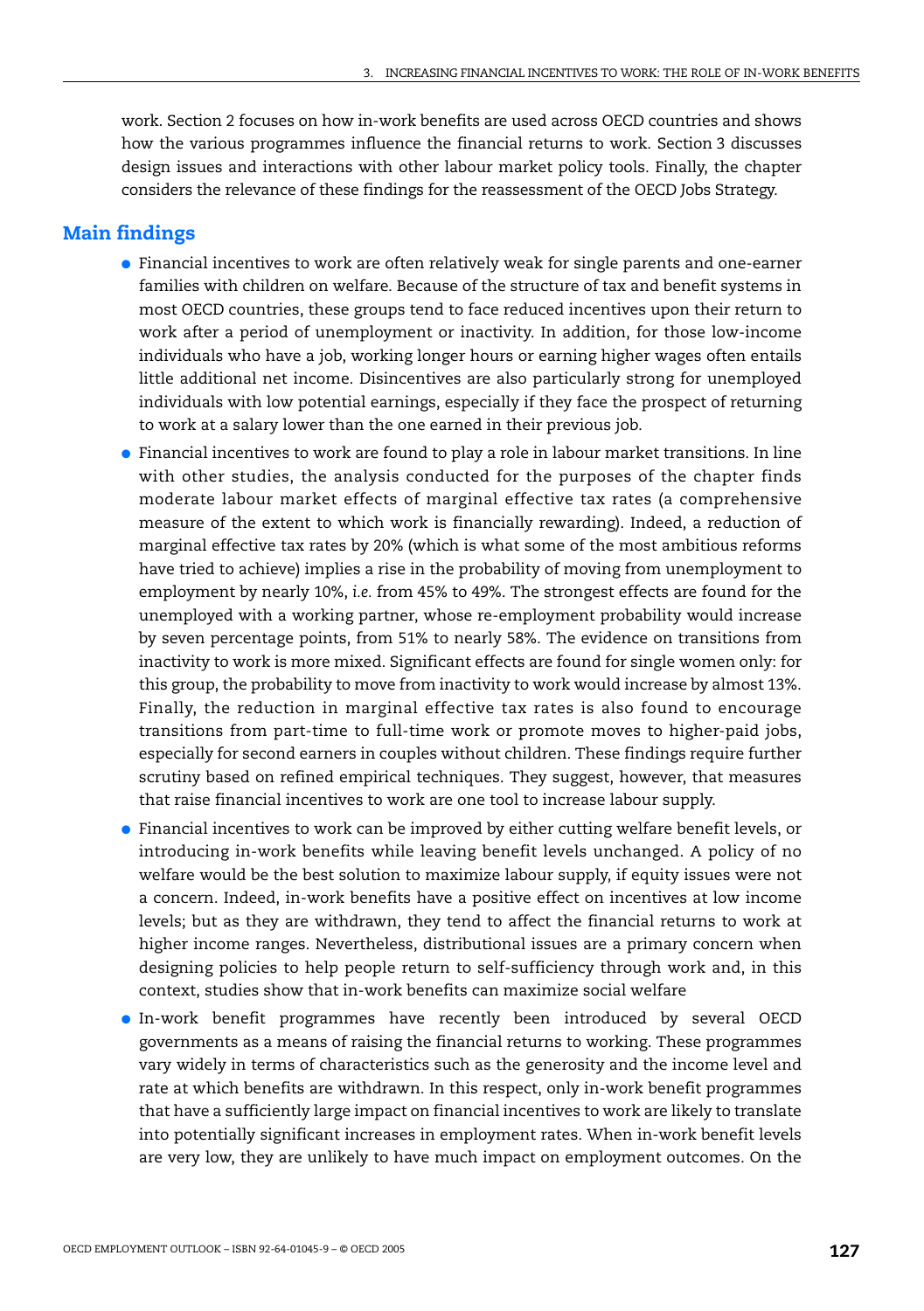other hand, generosity has to be accompanied by narrow targeting in order to channel help to the neediest families and keep programme costs within reasonable limits.

- In-work benefits should be designed to reduce deadweight losses, arising from the fact that some beneficiaries would have found a job (or increased work effort), even in the absence of the scheme. Well-designed targeting, as well as conditions on the number of hours-worked to become eligible are effective responses to this concern.
- The level of in-work benefits and phasing-out rates (*i.e.* the speed at which benefits are withdrawn as incomes rise) should be set depending on the objective that governments want to achieve. If the main objective is that of getting individuals into work, a moderate benefit withdrawn at relatively low rates may be most appropriate. However, this implies that benefits will continue to be paid at relatively high levels of income, creating some disincentive effects higher up in the earnings distribution. As a result, a government which is more concerned about the incentives for career advancement or longer working hours of those who are already in work would chose higher benefit levels and a faster phasing-out rate. In addition, by putting a time limit to the receipt of in-work benefits, there may be an incentive for recipients to become fully self-sufficient.
- In-work benefits are most effective when the scheme is made widely known to the target group and administrative procedures to receive in-work benefits are not excessively bureaucratic. The system should also be responsive to changes in family needs. In this respect, integration with the tax system and payment through the wage package could be an improvement for recipients, and a cost-saving solution for governments.
- In-work benefits should not be seen in isolation but rather as one component of a comprehensive strategy to help the transition from welfare to work. The provision of childcare subsidies would be an appropriate accompanying policy, particularly for single parents and spouses with children. In addition, under certain conditions, a minimum wage, set at an appropriate level, can be one of the options to prevent employers from pocketing the earnings subsidy introduced by these programmes. And, effective active labour market policies are necessary to help people find jobs. The precise nature and impact of these policy interactions will be further examined as part of the reassessment of the OECD Jobs Strategy.

## **1. Financial incentives to work and their impact on employment transitions**

Quantifying the combined effects of taxes and benefits on the financial incentives to obtain employment, work longer hours, or move to higher-paid jobs is a very complex task. Measures based solely on average taxes and social security contributions – such as tax wedges – present a partial picture of the difference between *gross* and *net* income. A more dynamic framework is needed in order to understand how changes in gross earnings translate into changes in net (*i.e.* take-home) pay for certain groups. For example, benefit withdrawal rules – which arise from the fact that benefits are usually means-tested and are reduced once income passes a certain threshold – can have a significant impact on the financial attractiveness of low-paid jobs by reducing the part of any employment income that adds to total family income. Hence, the interactions between the tax and benefit systems must be taken into account in any cross-country comparisons of the financial incentives to work.

A measure of marginal taxation that accounts for benefit withdrawals has been constructed since 2001 by OECD (see OECD, 2004a; and Carone *et al.*, 2004). Marginal effective tax rates (METRs) measure how much of a given change in gross earnings, is taxed away through income tax, social security contributions and benefit withdrawals.<sup>1</sup> The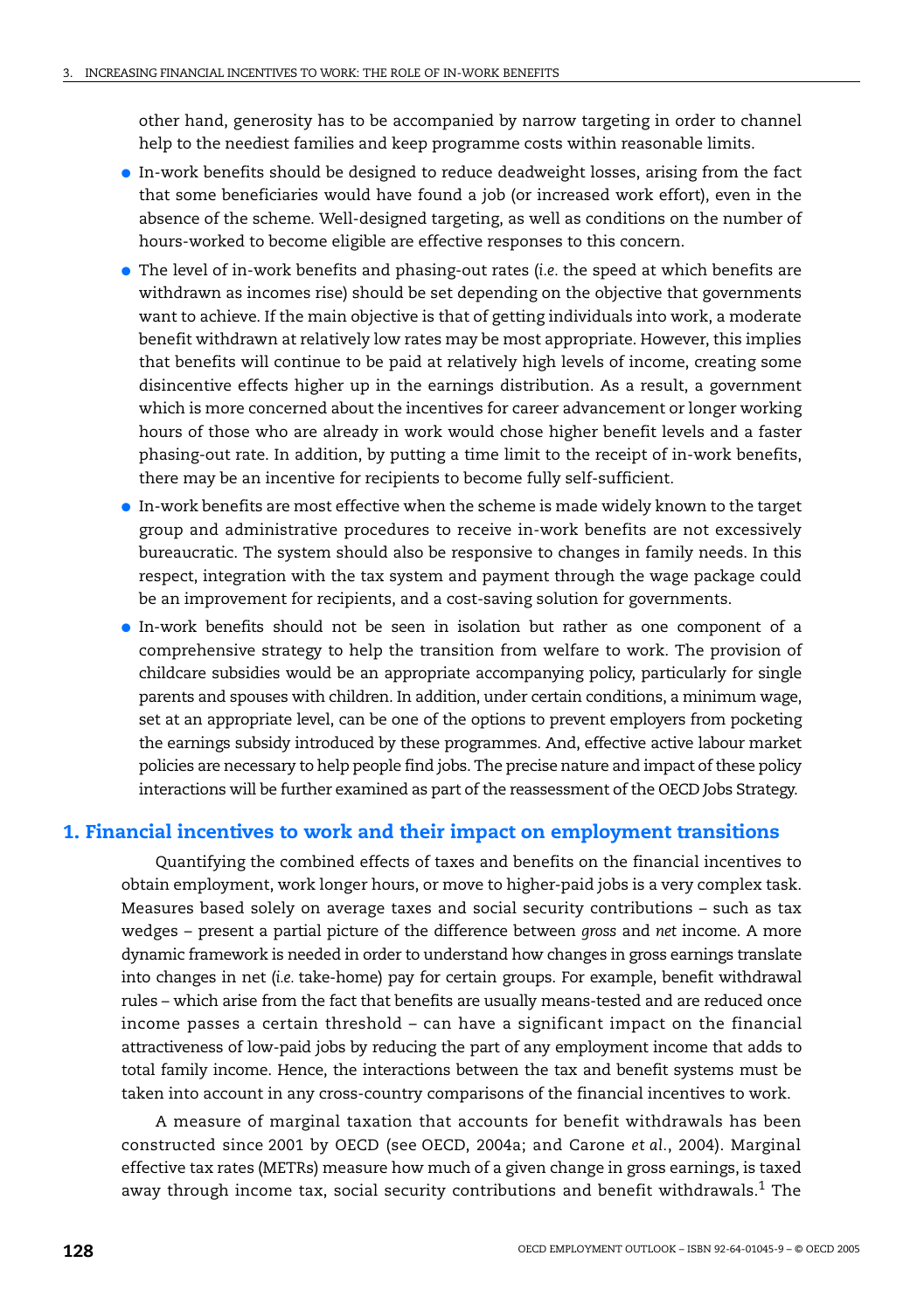benefits that are taken into account in available estimates of METRs include social assistance, unemployment, housing, family and in-work benefits.<sup>2</sup>

## *A. A picture of financial incentives to work across countries and family types*

Given the complexity of tax and benefit systems, and the fact that benefit entitlement rules may change depending on the pre-employment status of the recipient, it is useful to calculate the impact of tax and benefit systems on the incentives to move *a)* from unemployment to work; *b)* from inactivity to work; and *c)* from low-wage employment to higher wage employment. Box 3.1, adapted from Carone *et al.* (2004), describes the logic behind these measures in more detail.

## Box 3.1. **A taxonomy of benefit traps**

The "*low-wage trap*" *(or* "*poverty trap*"*)* is related to the financial consequences of increasing working hours (or moving into higher-paid employment) for those already in low-paid work. The "trap" refers to a situation where an increase in gross earnings fails to translate into a net income increase that is felt by the individual to be a sufficient return for the additional effort. The combination of income taxes, social security contributions and benefits withdrawal may "tax away" all or a large part of any wage gain. The influence of taxes will be more relevant for earners of higher wages (and low-wage earners with high-wage spouses in joint tax systems). Yet, due to the withdrawal of income-tested benefits and the operation of earnings thresholds for the payment of employee social security contributions, the part of any wage increases that are taxed away at low earnings is often much higher than at average and high income levels.

The term "*unemployment trap*" is frequently used to refer to a situation where benefits paid to the unemployed and their families are high relative to net income from work. While the judgment whether work "pays" is to some extent subjective and depends on many factors, tax-benefit systems will play an important role. Unemployment benefit systems provide income security during unemployment and contribute to a more efficient match between workers and jobs. Yet, at the same time, out-of-work benefits can discourage job search and put upward pressure on wage levels.

The "*inactivity trap*" is a situation similar to the unemployment trap except that it applies to people of working-age not receiving any unemployment benefits. For these individuals, a situation where employment is judged not to "pay" may be brought about by minimum income or other income-related benefits which would be lost upon taking up paid work. However, the tax system may also have an important deterrent effect, which can be particularly relevant for partners or spouses of working individuals: if their incomes are taxed jointly, any potential earnings of the currently "inactive" partner may be taxed at relatively high rates, and may thus reduce the net gain from work. Together, benefits and taxes can effectively create a wage floor below which a transition into employment does not bring any financial gain to the household in the short term.

Tax-benefit instruments may have different effects on the various types of "traps". For instance, typical employment-conditional benefit schemes reduce the likelihood of "unemployment" or "inactivity traps". However, they also tend to increase marginal tax rates at relatively low earnings levels, due to the phasing out of in-work benefits. In terms of their potential effect on labour supply, these instruments therefore trade off higher participation against lower working hours of certain groups already in work. Given such trade-offs, it is essential to monitor the financial consequences of both participation and working hours' decisions.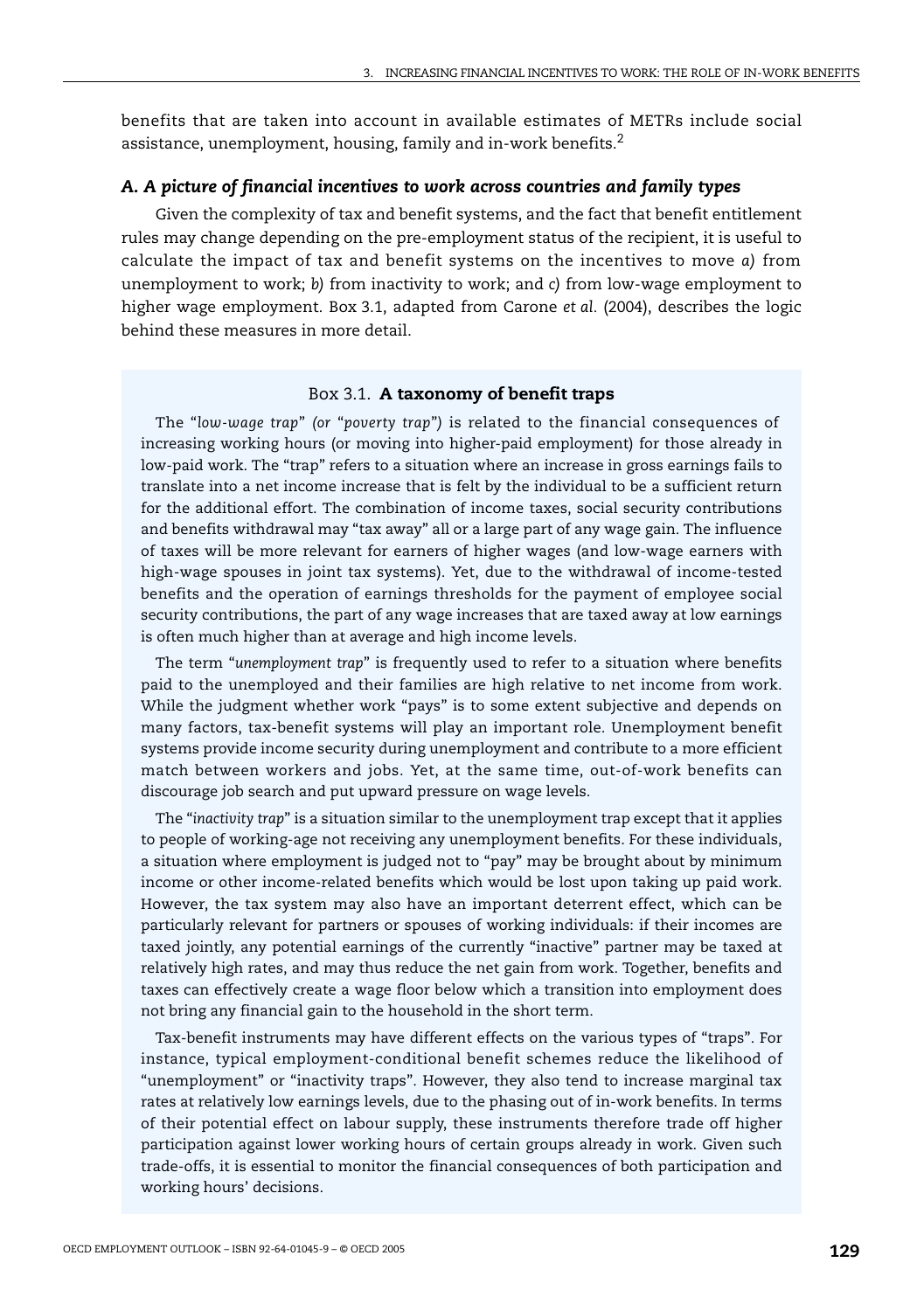Assessing the size of the three benefit traps identified in Box 3.1, should help identify countries and demographic groups which are most subject to reduced financial incentives to work, *i.e.* high METRs. These indicators should also shed light on the extent to which benefit withdrawals affect METRs. These issues are addressed in the rest of this section.

## *Single parents and one-earner families are sometimes subject to low-wage traps…*

First, an indicator of low-wage traps is considered. Chart 3.1 shows METRs for six different household types, where the reference individual faces a rise in gross earnings of 10% (from 50% of the average production wage to 55%). Two striking facts emerge. First, two-earner couples – with or without children – face the lowest METRs (see Chart 3.A1.1). In most countries, they are able to retain more than 60% of the increase in gross earnings. This is mainly due to the fact that two-earner couples typically receive low (if any) welfare benefits in the first instance, and thus the impact of benefit withdrawal resulting from higher earnings is small. Indeed, in most cases, METRs for two-earner couples are determined by personal income taxes and social security contributions alone. Except for some countries – notably Finland, Luxembourg, the Netherlands and the United Kingdom – this is also true for single individuals with no children.

Second, the effect of benefit withdrawal rules, and their interaction with taxes, can be significant for single parents and one-earner families. It is often the phasing out of social assistance, as well as family and housing benefits that brings METRs close to 100%, particularly for families with one earner and two dependent children. In countries where in-work benefits exist, these benefits appear to raise METRs further. In fact, while playing a major role to make work pay for those who are not employed, in-work benefits are also a disincentive to increase work effort for those who are close to the phasing-out range. $3$ 



Chart 3.1. **How much of a 10% wage increase is taxed away?**

Low-wage trap indicator: decomposition of the marginal effective tax rate (increase from 50 to 55% of the APW), 2002

*Note:* The chart shows how much of a given rise in earnings is taken away in the form of higher tax and lower welfare benefits. For example, a value of 100 for the indicator shows that a 10% wage increase leads to no additional net income. *Source:* OECD tax-benefits models.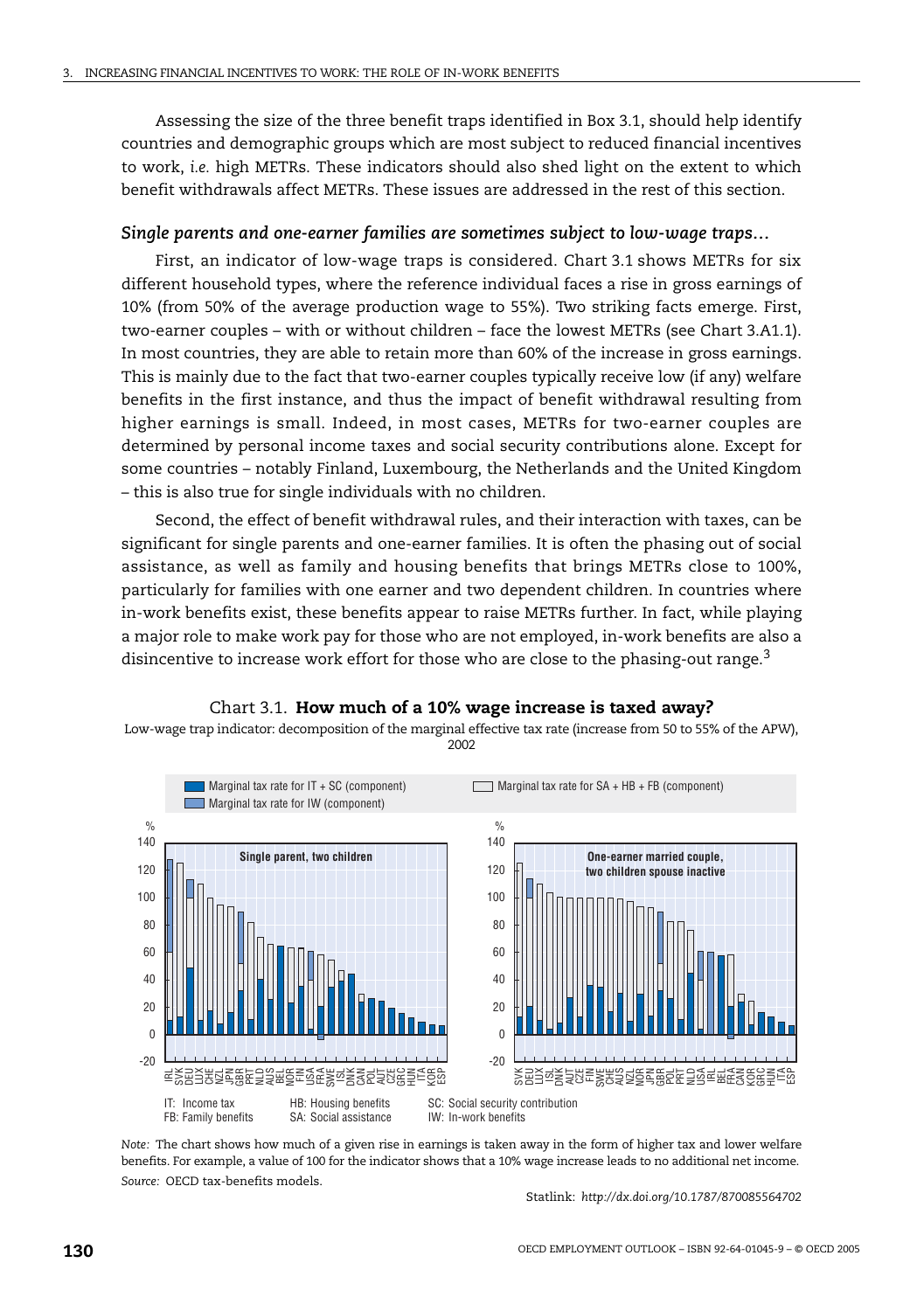High METRs may also discourage the move from part-time to full-time employment. Annex Chart 3.A1.2 shows that this is particularly the case for one-earner families with two children in Finland, the Slovak Republic, and the United Kingdom, where METRs can exceed 80%. In addition, the tax and benefit systems in Australia, Ireland, New Zealand and the United Kingdom tend to provide single parents with low financial incentives to move to full-time work. For instance, in the United Kingdom, in-work benefits are paid starting from 15 hours worked per week and are gradually withdrawn as income exceeds a certain threshold. In other countries, high METRs are mostly due to the complete withdrawal of social assistance when income exceeds a certain threshold.

## *… and, when affected by unemployment or inactivity, many find it financially uninteresting to go back to work*

As is well known, the level of unemployment benefits (and their withdrawal upon return to employment) tends to reduce the financial incentives to return to work. In particular for couples with two children and only one potential earner – the unemployed individual – the implicit tax rate on accepting a job offer at the same salary as before unemployment (set at 67% of APW in the chart) $4$  is very high, in most cases exceeding 80% (see Chart 3.2). This appears to be due not only to the withdrawal of unemployment benefits but also to the phasing out of additional social assistance to which this household type may be entitled to. A very similar situation can be observed for single parents and oneearner childless couples, although METRs tend to be slightly lower than is the case with unemployment benefit recipients. Other groups, although still facing high METRs, are still

## Chart 3.2. **Is work financially attractive compared with unemployment and other non-employment benefits?**



Unemployment trap indicator: decomposition of the METR moving from unemployment to full-time work at wage level = 67% APW (wage before unemployment = 67% APW), 2002

*Note:* The chart shows how much of the wage earned following a move to work from unemployment is taken away in the form of taxes and lower welfare benefits. For example, a value of 100 for the indicator shows that moving from unemployment to work leads to no additional net income. A value bigger than 100 indicates that net earnings in work are less than total out-of-work benefits.

*Source:* OECD tax-benefits models.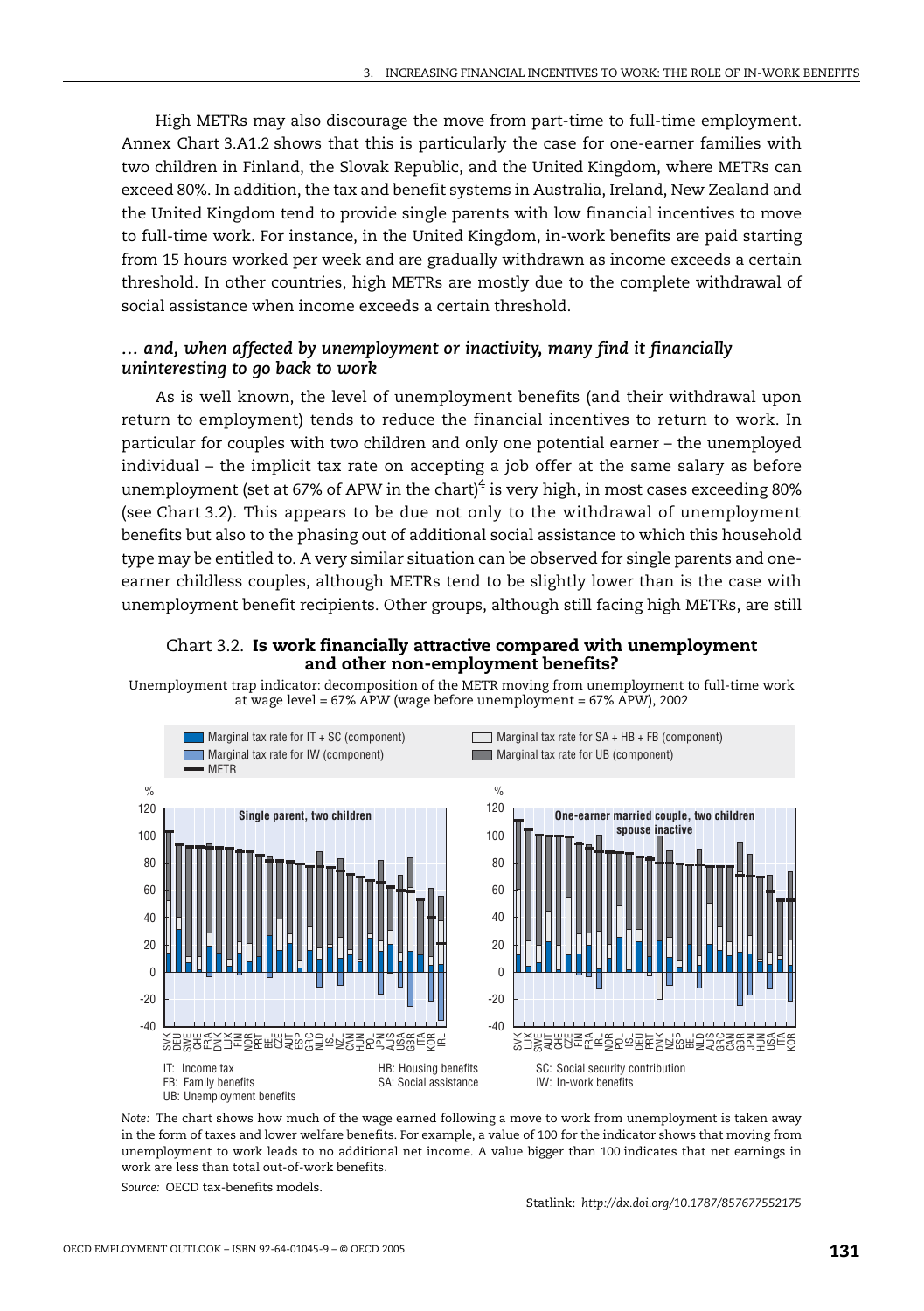financially better off when moving from unemployment to employment (see Annex Chart 3.A1.3). This derives from the fact that, in most countries, they are not entitled to social assistance when out of work and are, therefore, not affected by benefit withdrawal once they return to employment.<sup>5</sup>

In-work benefits play a double-edge role. While they may reduce incentives to work longer hours or earn more for those individuals already in work, they add to the attractiveness of returning to work for those who are unemployed or inactive. This is particularly true for families with children who are most often the target of government initiatives (Chart 3.2).

The transition from unemployment to work becomes even less financially attractive when the new job pays less than the salary earned before unemployment. This is due to the fact that, in many countries, unemployment benefits are set as a per cent of the last salary. On the other hand, as Chart 3.3 shows, METRs decrease as the post-unemployment wage rises.<sup>6</sup> This suggests that activation policies that help individuals get better quality jobs, *e.g.* by providing training that increases their skill level, will help make work more financially attractive to the unemployed.





METRs when moving back to work at wage levels = 67%, 72% and 62% APW, with previous earnings = 67% APW, 2002

*Note:* The chart shows how much of the wage earned following a move to work from unemployment is taken away in the form of taxes and lower welfare benefits, for different levels of re-employment earnings. *Source:* OECD tax-benefits models.

Statlink: *http://dx.doi.org/10.1787/565886074178*

## *Single parents and workless households may be subject to inactivity traps*

A similar picture emerges when METRs are calculated for transitions from inactivity to work (Chart 3.4 and Chart 3.A1.4).<sup>7</sup>

For single parents and spouses in couples with children and a working partner, the first step into the labour market may be part-time work. Chart 3.5 shows the effect of tax and benefit systems on the financial incentives of going back to employment on a half-time job. With the exception of Denmark, there appears to be no particular disincentive effect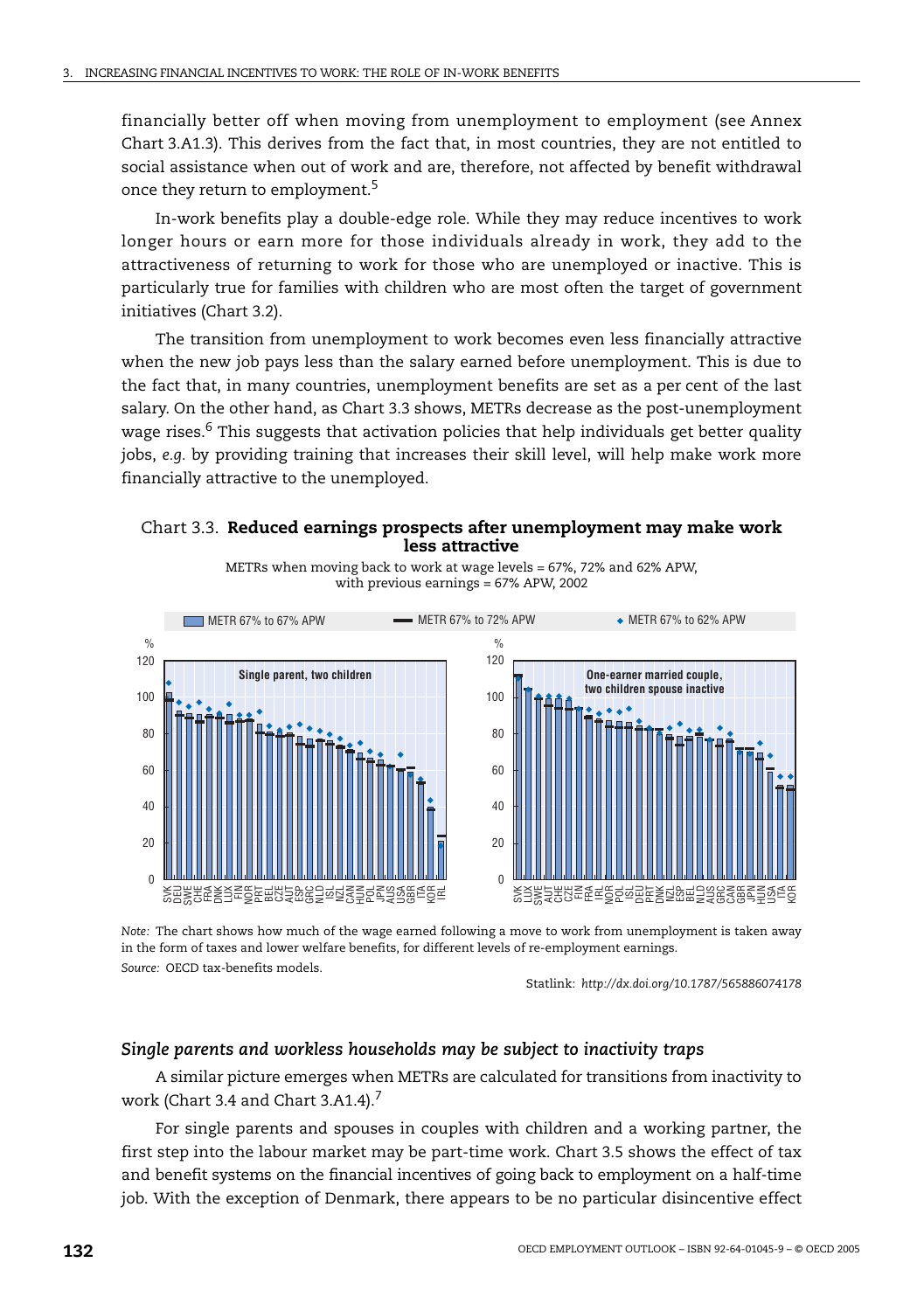



*Note:* The chart shows how much of the wage earned following a move to work from inactivity is taken away in the form of taxes and lower welfare benefits. For example, a value of 100 for the indicator shows that moving from inactivity to work leads to no additional net income. A value bigger than 100 indicates that net earnings in work are less than total out-of-work benefits.

*Source:* OECD tax-benefits models.

Statlink: *http://dx.doi.org/10.1787/483810121604*

## Chart 3.5. **Do inactive individuals have an incentive to move to part-time work?**

Decomposition of the marginal effective tax rate when moving from inactivity to a half-time job (20 hours a week) at a wage level = 50% APW, 2002



*Note:* The chart shows how much of the wage earned following a move to part-time work from inactivity is taken away in the form of taxes and lower welfare benefits. *Source:* OECD tax-benefits models.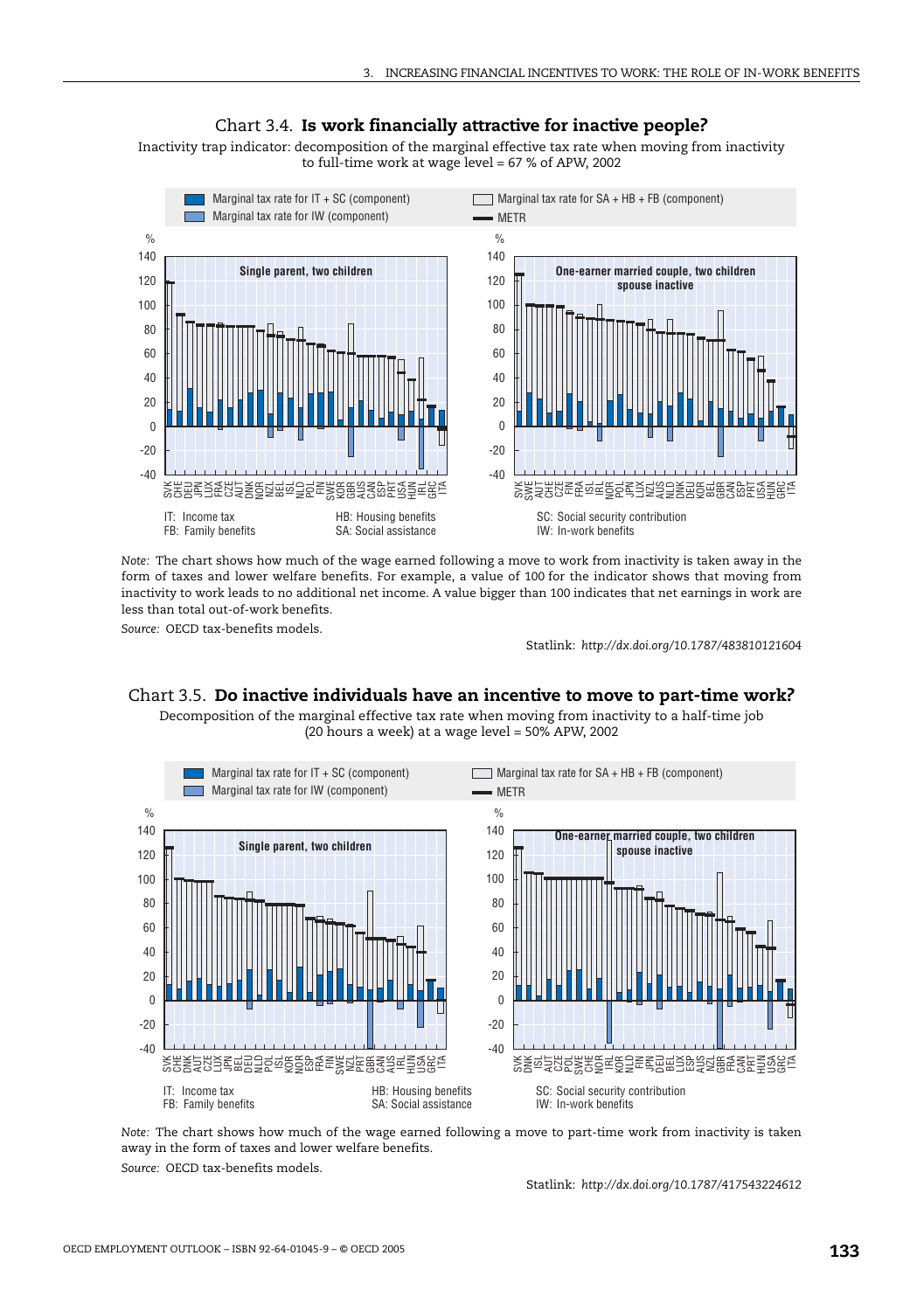for the spouse whose partner is already working to take up a part-time job (see also Box 3.2). However, METRs are very high for single parents and members of workless households who would like to take up part-time work. In fact, the implicit tax rates are almost identical to an inactive individual obtaining full-time employment.

#### Box 3.2. **Tax/benefit systems may contribute to explain work polarisation**

The increase in the share of workless households has been worrying researchers and governments, because of its potential impact on rising income inequality and child poverty. Gregg and Wadsworth (1996) show that, between 1983 and 1994, the rate of workless households had increased in six of the seven European countries they study – Belgium, France, Italy, Germany, Spain, the United Kingdom – and had decreased only in the Netherlands. Also, in four of the countries where the workless household rate increased, it did so in an environment of rising employment. Callister (2001) shows a similar trend towards polarization for New Zealand.

Tax/benefit systems may create disincentives for workless households to obtain employment, while on the contrary encouraging labour market participation of second earners in one-earner families. As the table below shows, in a family where nobody works, the financial incentives for the first earner to enter the labour force are very weak (Column 1). On the other hand, once one of the two is working, the other spouse is only marginally penalized when leaving inactivity for employment (Column 2). The difference between Columns 1 and 2 in the table is almost always positive. The only exceptions are Denmark – because of the loss of social assistance when the spouse enters employment – and Italy where, because of a weak welfare system, METRs are very low for the transition from inactivity to work of the spouse.

This observation is supported by some recent studies. For instance, Gregg and Wadsworth (2004) find that the decline of one-earner households and the rise in both work-rich and workpoor families is not entirely accounted for by changes in household structure or by the characteristics associated with individual joblessness, and conclude indeed that such trends may be related to the interactions between tax/benefit systems and work incentives.

In addition, in households where one person is already in work, it is financially more interesting for the non-working spouse to enter employment than for the partner who is already working to work more. Comparing Column 2 with Column 3 in the table sheds some light on the extent to which a couple will have a tax-benefit incentive to become a dual-earner family or remain a single-earner family. Taking a family with two children where the only earner works for 67% of the average production wage, Column 2 shows the METR faced by the household when the second adult decides to enter employment at 33% of the average production wage. Column 3 shows the METR which arises when the same total income – 100% of APW earnings – is achieved by an increase in-work effort of the adult that was already employed. With the exception of Denmark, the difference is generally positive although in some cases rather small, showing that it is financially more rewarding for the second earner to enter employment than for the first to work harder.

The effect of *joint versus separate* tax regimes appears to go in the expected direction. With the exception of Luxembourg and Portugal, in countries where taxation of income is joint – *i.e.* the incomes of the two earners are added to determine the total taxable family income – the difference between first and second earners' taxation is rather small. On the other hand, in countries with systems of separate taxation of income, a second earner generally faces lower METRs than a primary earner. Notable exceptions are Germany, Iceland, Ireland, Japan, Korea and the Netherlands.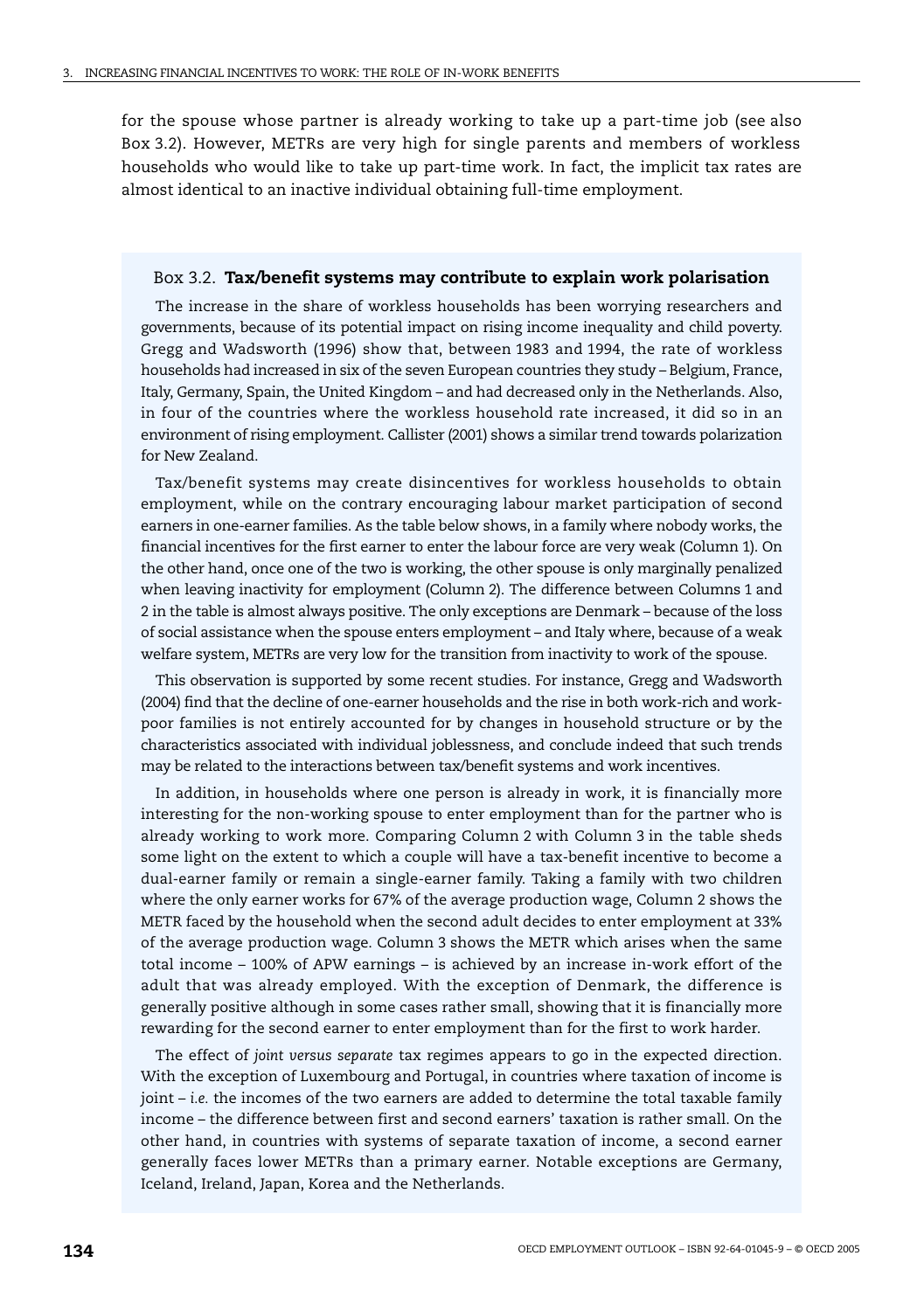## Box 3.2. **Tax/benefit systems may contribute to explain work polarisation** *(cont.)*

|                       | Type of taxation<br>system, 2002 | One earner<br>moving from<br>inactivity to 67%<br>APW <sup>a</sup> | First earner at 67%<br>of APW, second<br>earner moving<br>from inactivity<br>to 33% of APW <sup>a</sup> | One earner<br>moving from 67%<br>to 100% of APW <sup>a</sup> | Non-working<br>versus<br>two-earner<br>household | One-earner<br>versus<br>two-earner<br>household |
|-----------------------|----------------------------------|--------------------------------------------------------------------|---------------------------------------------------------------------------------------------------------|--------------------------------------------------------------|--------------------------------------------------|-------------------------------------------------|
|                       |                                  | (1)                                                                | (2)                                                                                                     | (3)                                                          | (4)<br>$[(1) - (2)]$                             | (5)<br>$[(3)-(2)]$                              |
| Australia             | Separate                         | 0.69                                                               | 0.63                                                                                                    | 0.66                                                         | 0.06                                             | 0.03                                            |
| Austria               | Separate                         | 0.99                                                               | 0.21                                                                                                    | 0.41                                                         | 0.78                                             | 0.20                                            |
| Belgium               | Separate                         | 0.71                                                               | 0.44                                                                                                    | 0.51                                                         | 0.27                                             | 0.07                                            |
| Canada                | Separate                         | 0.54                                                               | 0.53                                                                                                    | 0.65                                                         | 0.01                                             | 0.12                                            |
| Czech Rep.            | Separate                         | 0.99                                                               | 0.31                                                                                                    | 0.37                                                         | 0.68                                             | 0.07                                            |
| <b>Denmark</b>        | Separate                         | 0.94                                                               | 0.89                                                                                                    | 0.61                                                         | 0.05                                             | $-0.28$                                         |
| Finland               | Separate                         | 0.94                                                               | 0.50                                                                                                    | 0.77                                                         | 0.43                                             | 0.27                                            |
| France                | Joint                            | 0.89                                                               | 0.36                                                                                                    | 0.43                                                         | 0.53                                             | 0.07                                            |
| Germany               | Joint                            | 0.76                                                               | 0.54                                                                                                    | 0.54                                                         | 0.22                                             | 0.00                                            |
| Greece                | Separate                         | 0.16                                                               | 0.16                                                                                                    | 0.17                                                         | 0.00                                             | 0.01                                            |
| Hungary               | Separate                         | 0.38                                                               | 0.18                                                                                                    | 0.37                                                         | 0.20                                             | 0.19                                            |
| Iceland               | Separate                         | 0.89                                                               | 0.45                                                                                                    | 0.45                                                         | 0.43                                             | $-0.01$                                         |
| Ireland               | Optional/Joint                   | 0.88                                                               | 0.34                                                                                                    | 0.42                                                         | 0.54                                             | 0.09                                            |
| Italy                 | Separate                         | $-0.08$                                                            | 0.38                                                                                                    | 0.52                                                         | $-0.46$                                          | 0.15                                            |
| Japan                 | Separate                         | 0.86                                                               | 0.53                                                                                                    | 0.52                                                         | 0.33                                             | $-0.01$                                         |
| Korea                 | Separate                         | 0.75                                                               | 0.07                                                                                                    | 0.11                                                         | 0.68                                             | 0.05                                            |
| Luxembourg            | Joint                            | 0.84                                                               | 0.62                                                                                                    | 0.62                                                         | 0.22                                             | 0.00                                            |
| Netherlands           | Separate                         | 0.88                                                               | 0.42                                                                                                    | 0.41                                                         | 0.46                                             | $-0.01$                                         |
| New Zealand           | Separate                         | 0.77                                                               | 0.56                                                                                                    | 0.62                                                         | 0.21                                             | 0.06                                            |
| Norway                | Optional                         | 0.87                                                               | 0.27                                                                                                    | 0.36                                                         | 0.61                                             | 0.09                                            |
| Poland                | Optional                         | 0.87                                                               | 0.65                                                                                                    | 0.68                                                         | 0.22                                             | 0.03                                            |
| Portugal              | Joint                            | 0.55                                                               | 0.51                                                                                                    | 0.52                                                         | 0.05                                             | 0.01                                            |
| Slovak Republic       | Separate                         | 1.25                                                               | 0.83                                                                                                    | 0.89                                                         | 0.43                                             | 0.06                                            |
| Spain                 | Separate/Joint                   | 0.62                                                               | 0.16                                                                                                    | 0.19                                                         | 0.45                                             | 0.03                                            |
| Sweden                | Separate                         | 1.00                                                               | 0.34                                                                                                    | 0.47                                                         | 0.66                                             | 0.13                                            |
| Switzerland           | Joint                            | 0.99                                                               | 0.14                                                                                                    | 0.22                                                         | 0.86                                             | 0.08                                            |
| <b>United Kingdom</b> | Separate                         | 0.72                                                               | 0.67                                                                                                    | 0.77                                                         | 0.05                                             | 0.10                                            |
| <b>United States</b>  | Optional/joint                   | 0.46                                                               | 0.52                                                                                                    | 0.52                                                         | $-0.06$                                          | 0.00                                            |

## **Comparisons of marginal effective tax rates of first and second earners, 2002***<sup>a</sup>*

*a)* The values reported in the table show how much of the additional income in taxed away by the combination of taxes, social security contributions and benefit withdrawals.

*Source:* OECD tax-benefits models.

Overall, the analysis above suggests some priorities for programmes to make work pay. First, policies should be targeted on lone parents with children and one-earner couples (with or without children) with low earnings' prospects. These groups often have weak financial incentives to return to employment after a period of inactivity or unemployment. They also tend to be at risk of in-work poverty. Second, policies that help unemployed individuals obtain employment with a salary as high as, or higher than, the salary they earned before unemployment, such as effective job-search assistance and training, would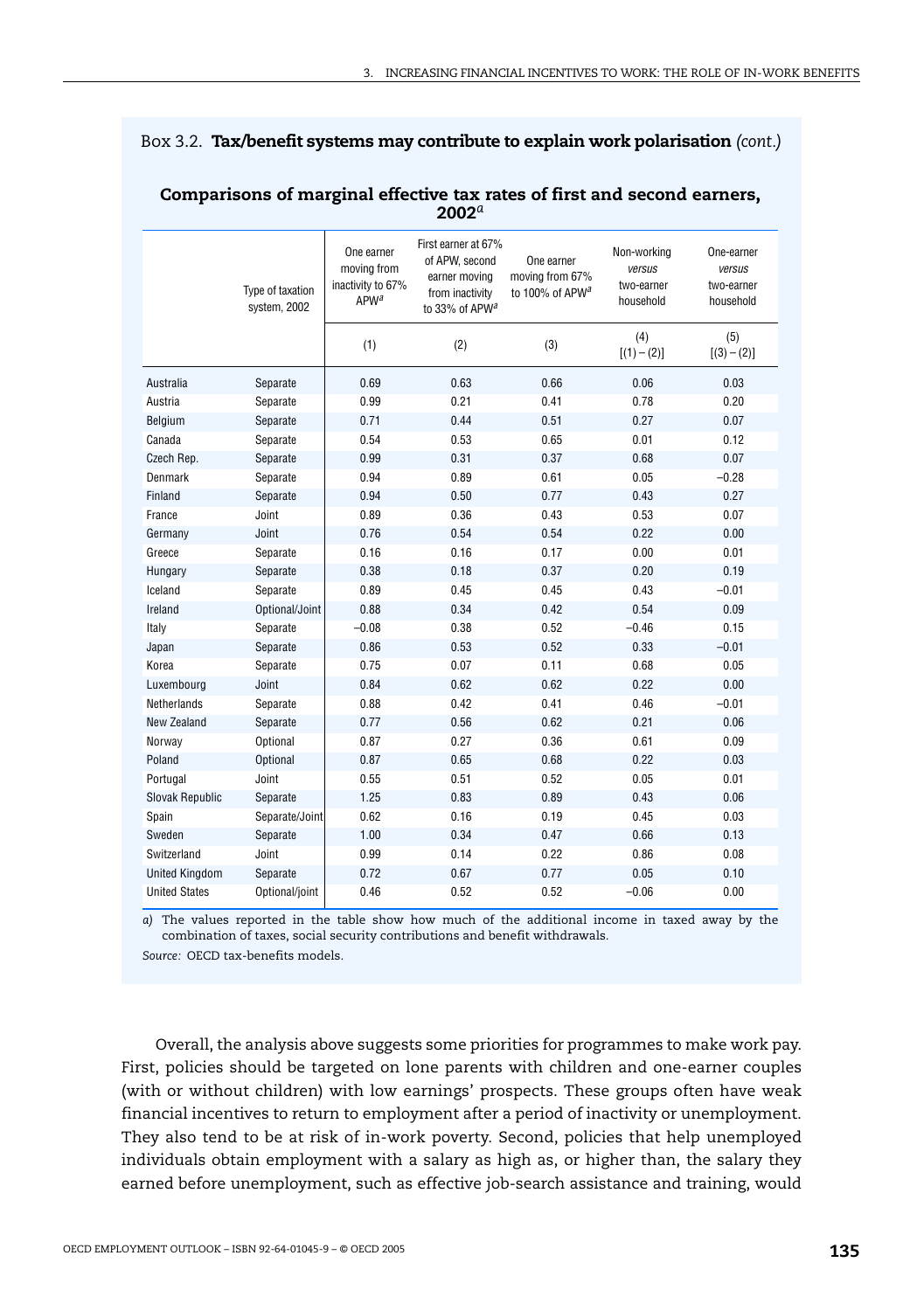help increase financial incentives to work for this group.<sup>8</sup> More generally, tax-benefit reform and active labour market policies need to focus attention on groups with low earnings' potential, notably older workers and the low-skilled.

## *B. Financial incentives to work and labour market outcomes*

The extent to which tax and benefit systems affect labour market behaviour is difficult to predict. It is possible to quantify the impact of these systems on financial incentives to work (proxied by METRs). But how individuals respond to METRs depends in part on their preferences as well as on other dynamic considerations. These are crucial questions for determining the effect of METRs on labour market transitions (see Box 3.3 for more on this issue).

## Box 3.3. **The impact of financial incentives on labour supply decisions: income and substitution effects**

The impact of financial incentives on labour supply decisions is a vital consideration when designing policy. In other words, the way METRs affect employment outcomes depends largely on individual preferences. In a static context, an individual with *reasonable* preferences would not choose hours of work for which the METR is equal to or greater than 100%. On the other hand, how much of the extra earnings an individual is willing to see taxed away by the government depends on the balance between income and substitution effects.

In fact, the two effects tend to go in different directions. For instance, when taxes are reduced (or benefits increased), disposable income increases and people may be more likely to be content with their situation, and so less inclined, for example, to seek to increase their earnings. This is the income effect. On the other hand, the reduction in taxes would increase the price of leisure as people would gain more than before for each hour worked. This is the substitution effect and it would make individuals want to work more. Only when the substitution effect dominates the income effect will a reduction in taxes bring about an increase in-work effort.

The size of the income and substitution effects depends on individuals' preferences and needs to be estimated empirically based on individuals' responses to past tax and benefit changes. Brewer *et al.* (2003) shows that, in the United Kingdom, the greater the number of children, the greater the preference for income relative to hours of work. In addition, higher levels of education are found to be associated with a lower valuation of income with respect to hours of work (meaning that an hour of work leads to less disutility for parents with high levels of education compared to those with low levels of education). As far as age is concerned, results differ between couples and lone parents. In couples, preferences for income at the cost of higher hours worked decrease with the age of both mother and father. For lone mothers, the effect of age on the preference for income is not well determined, but studies do find that individuals who are aged above average have a greater preference for hours of work (see also MaCurdy, 1992).

Other researchers have looked at differences in the preferences for work over leisure using a different approach. Laroque and Salanié (2000) estimate the wage at which nonworking married women in France would be open to accept a job (reservation wage). They find that the financial return required to work tends to increase with the number of children. The reservation wage is also found to increase with age, but it appears to be unaffected by education. Overall, these concepts represent a useful benchmark of what one should expect to find when trying to estimate the impact of marginal tax rates on labour market behaviour of different socio-demographic groups and family types.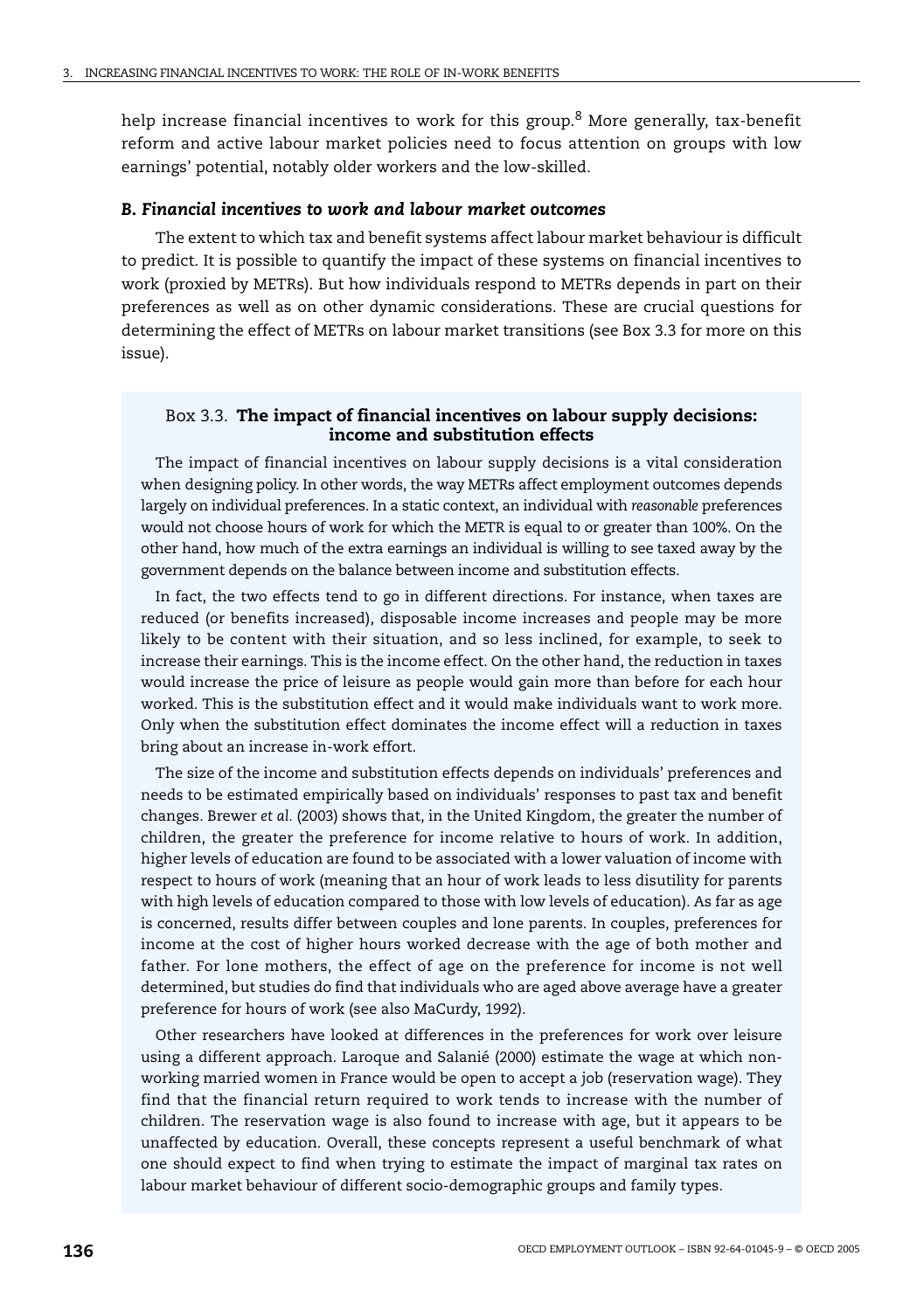In addition, career possibilities in the prospective job need to be taken into account – *i.e.* a more dynamic analysis, going beyond static comparisons of METRs, is needed. For example, if benefits are about to expire, the same job that is financially uninteresting now, will offer a considerably higher return in the near future. Or, it is possible that unemployment benefit rules imply a reduction or withdrawal of benefits if the job offer is rejected – a key issue which is also ignored in available measures of METRs. Also, a low-paid entry job may represent a stepping stone into employment and raise expectations of getting a better job in the future. Finally, social security contributions (a key component of METRs) might be regarded by workers as deferred income against future services provided by the state. These factors are likely to play an important role in limiting the effect that high METRs, as measured, have on employment transitions.

Studying the impact of METRs on labour market performance presents several difficulties. The most severe limitation derives from the fact that most of the value added of this all-inclusive measure of implicit taxation is lost when it is averaged across sociodemographic groups. For instance, the calculation of a METR for a country as a whole would result in a measure that is no different from the standard tax-wedge. This is because, at average wages, taxes and social security contributions would make up most of the marginal tax rate. Hence, Chart 3.6 focuses on unemployment and inactivity rates for the low-skilled, one of the groups most likely to face low incentives to work. The cross-country correlation between, on the one hand, unemployment and inactivity rates of low-skilled workers, and the METR associated with 67% of APW on the other, turns out generally to be positive but rather weak. The same weak relationship holds when looking at some demographic groups separately (not shown in the chart).

Overall, these weak relationships point to the need for a more detailed assessment of the possible links between financial incentives and employment outcomes. This can be achieved using micro-data, where the METR faced by each individual can be related to his/her labour market behaviour.

Panel A of Table 3.1 provides econometric estimates of the extent to which METRs influence the probability of transition from unemployment to employment, in several OECD countries.9 The dependant variable accounts for all transitions from unemployment to employment during the survey year (2001). In order to attribute an METR to each unemployed individual, a two-stage procedure is used. First, potential hourly earnings after unemployment are predicted by variables identifying region of residence, age, education, marital status and employment status of the spouse. An attempt is made to correct for the selection bias resulting from the fact that wages are only observed for individuals who are working: a variable capturing previous experiences of unemployment is also included. Hence, potential earnings of currently unemployed individuals are predicted by taking into account past unemployment experience of those currently employed.10 Separate earnings' regressions are run for men and women and for different countries of residence. With the value of potential earnings attributed to each unemployed individual and using household characteristics, a value of the METR can be calculated for each individual.<sup>11</sup>

The analysis takes into account gender and family structure in order to test whether the effect of METRs is different across socio-demographic groups. Panels B and C of Table 3.1 present similar analyses for transitions from inactivity to employment and from part-time to full-time work, with a special focus on women who are more likely than men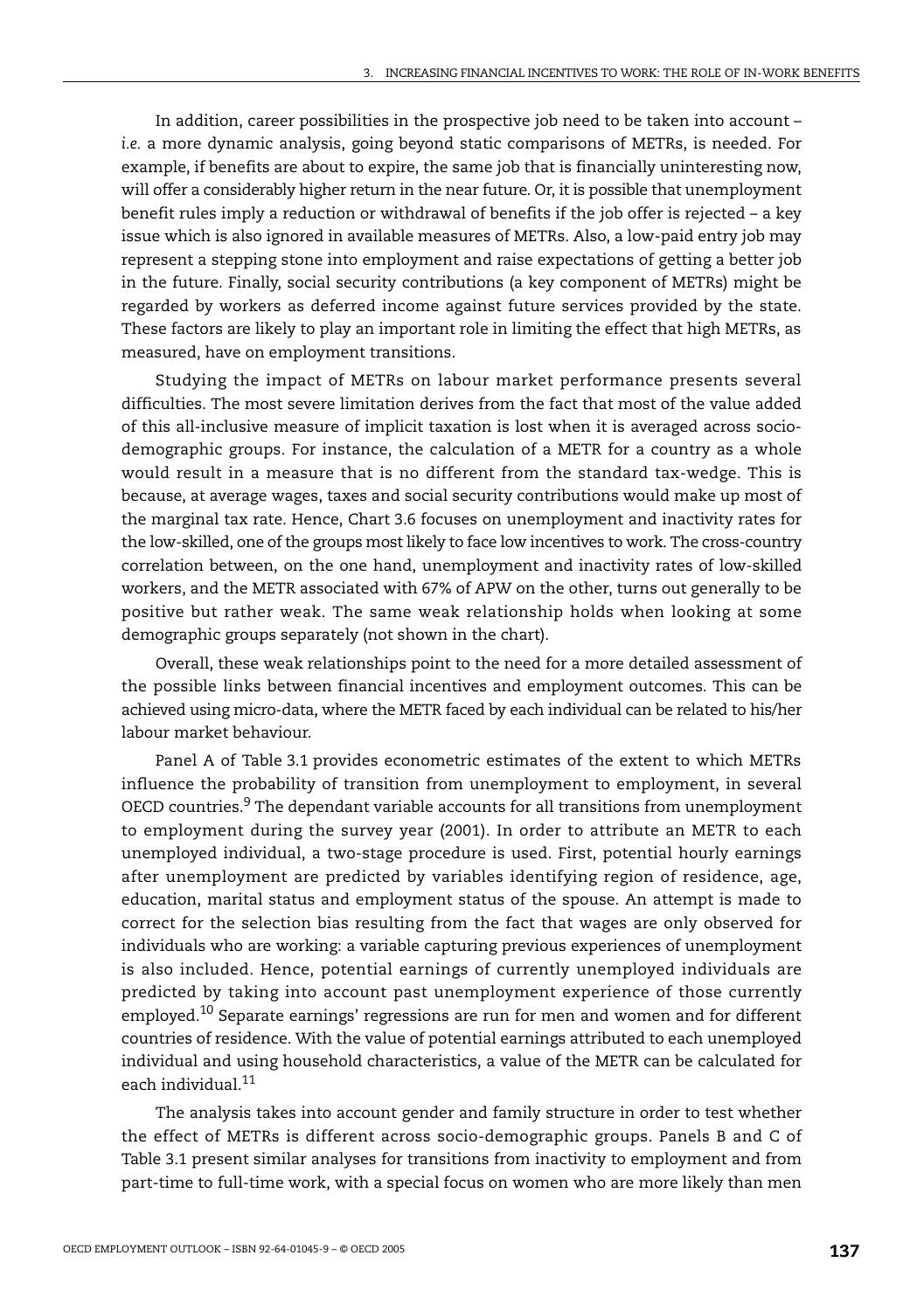

Chart 3.6. **METRs and the labour market status of low-skilled individuals, 2002***<sup>a</sup>* Persons aged 25 to 64 years



statistically significant at 10% level.

*a)* METR for a one-earner couple with two children moving from unemployment to full-time work at wage level = 100% APW (wage before unemployment = 100% APW).

*Source:* OECD tax-benefits models.

#### Statlink: *http://dx.doi.org/10.1787/283704754338*

to be looking after the family but willing to go back to work at some point, or to be working part-time in order to reconcile work and family life. Potential earnings for inactive women are predicted in the same way as for the unemployed while for part-time to full-time transitions, hourly earnings are assumed to remain unchanged.<sup>12</sup>

A rise of 1% in the METR faced by unemployed individuals increases their probability of exiting unemployment by 0.5%. This may appear rather small but, as already noted, policy reforms have often reduced METRs by 10 to 30 percentage points for lone parents and by 10 to 20 percentage points for one-earner couples. Indeed, taking the population as a whole, a reduction of METRs by 20% would imply a rise in the probability of moving from unemployment to employment by about 10%, *i.e.* from 45% to 49%.13 Looking at differences across demographic groups, financial considerations appear to be more relevant for individuals with a working spouse when deciding to leave unemployment for work.

As far as transitions from inactivity to employment are concerned (Table 3.1, Panel B), METRs appear to be relevant only for single women, for which the estimated elasticity is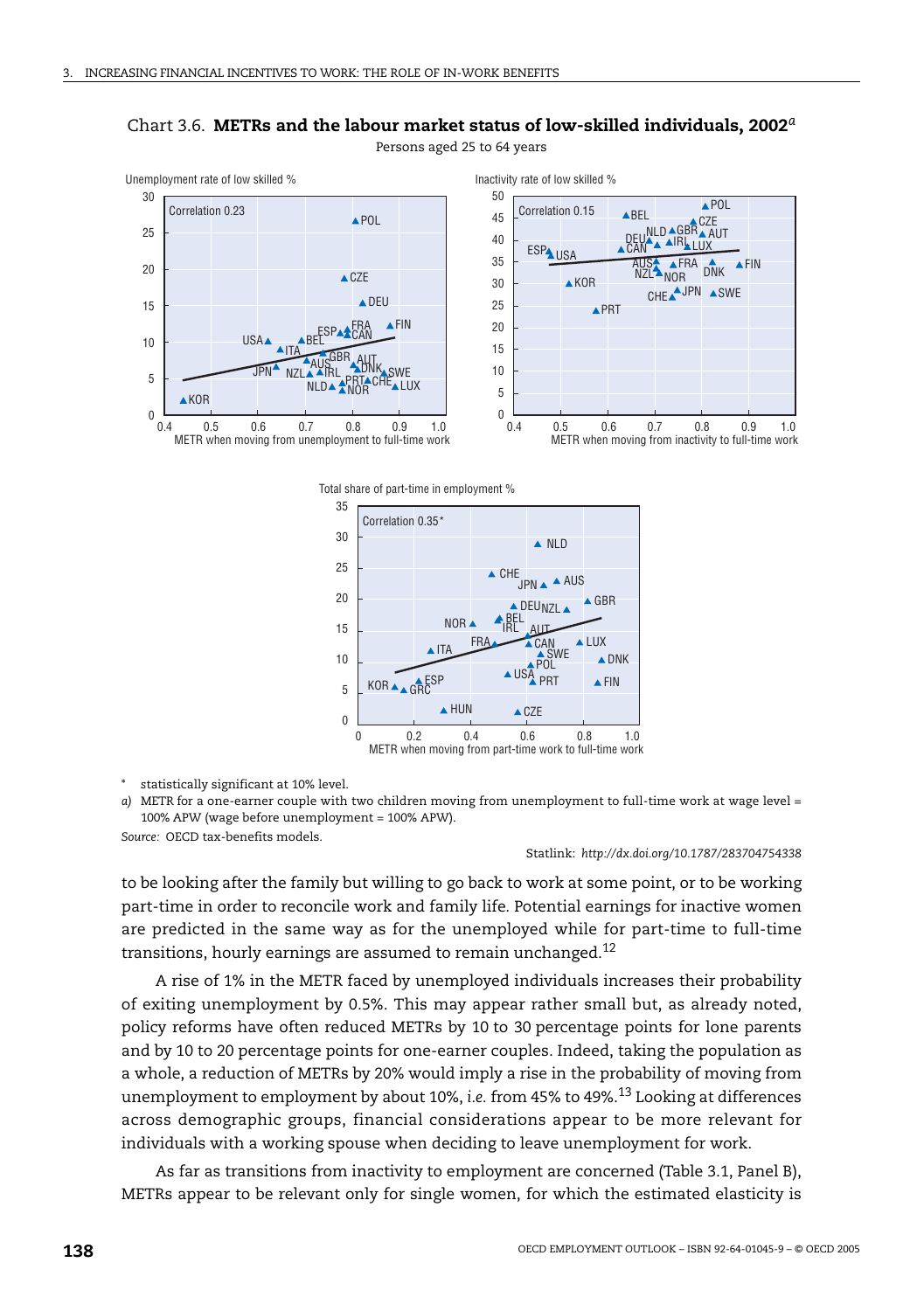|                       | All         | Women      | Single     | Single with<br>children | One-earner<br>couple                                                          | One-earner<br>couple with<br>children                                                                       | Two-earner<br>couple | Two-earner<br>couple with<br>children |
|-----------------------|-------------|------------|------------|-------------------------|-------------------------------------------------------------------------------|-------------------------------------------------------------------------------------------------------------|----------------------|---------------------------------------|
|                       |             |            |            |                         |                                                                               | Panel A. METRs and transitions out of unemployment, 2001                                                    |                      |                                       |
|                       |             |            |            |                         | All 25-64, European countries <sup>a</sup> and the United States <sup>b</sup> |                                                                                                             |                      |                                       |
| <b>METR</b>           | $-0.48$ *** | $-0.45***$ | $-0.36**$  | $-0.23$                 | $-0.35**$                                                                     | $-0.27$                                                                                                     | $-0.67***$           | $-0.58***$                            |
| Age 25-34             | 0.01        | 0.00       | $-0.01$    | 0.00                    | $0.26**$                                                                      | $-0.05$                                                                                                     | 0.06                 | $-0.02$                               |
| Age 45-54             | $-0.11***$  | $-0.13***$ | $-0.20***$ | $-0.19**$               | 0.08                                                                          | 0.02                                                                                                        | $-0.13**$            | $-0.05$                               |
| Age 55-64             | $-0.33***$  | $-0.28***$ | $-0.32***$ | $-0.34*$                | $-0.14*$                                                                      | $-0.36***$                                                                                                  | $-0.33***$           | $-0.20$                               |
| Medium skill          | $-0.12***$  | $-0.11***$ | $-0.13**$  | $-0.17*$                | $-0.06$                                                                       | $-0.22**$                                                                                                   | $-0.11*$             | $-0.05$                               |
| Low skill             | $-0.11***$  | $-0.13***$ | $-0.13**$  | $-0.23**$               | $-0.04$                                                                       | $-0.19*$                                                                                                    | $-0.13**$            | $-0.03$                               |
| Female                | $-0.11***$  |            | $-0.01$    | 0.05                    | $-0.08**$                                                                     | $-0.29***$                                                                                                  | $-0.09**$            | $-0.11**$                             |
| Married               | $-0.04$     | $-0.14***$ |            |                         |                                                                               |                                                                                                             |                      |                                       |
| Spouse working        | $0.11***$   | 0.18       |            |                         |                                                                               |                                                                                                             |                      |                                       |
| With children         | 0.02        | $-0.03$    |            |                         |                                                                               |                                                                                                             |                      |                                       |
| Observed probability  | 0.45        | 0.43       | 0.44       | 0.44                    | 0.23                                                                          | 0.52                                                                                                        | 0.51                 | 0.54                                  |
| Predicted probability | 0.45        | 0.42       | 0.44       | 0.44                    | 0.20                                                                          | 0.52                                                                                                        | 0.51                 | 0.54                                  |
|                       |             |            |            |                         | Panel B. METRs and transitions out of inactivity, 2001                        |                                                                                                             |                      |                                       |
|                       |             |            |            |                         |                                                                               | Women looking after the family 25-54, European countries <sup>a</sup> and the United States <sup>c, d</sup> |                      |                                       |
| <b>METR</b>           | $0.09*$     |            | $-0.63*$   | $-0.05$                 | 0.04                                                                          | 0.08                                                                                                        | $0.41**$             | $0.16**$                              |
| Age 25-34             | $0.08***$   |            | $0.51**$   | $0.14*$                 |                                                                               | $0.14*$                                                                                                     | 0.10                 | $0.07***$                             |
| Age 45-54             | $-0.09***$  |            | $-0.23*$   | $-0.08$                 | $-0.02$                                                                       | 0.00                                                                                                        | $-0.05$              | $-0.09***$                            |
| Medium skill          | $-0.12***$  |            | $-0.18$    | $-0.03$                 | $-0.03$                                                                       | $-0.01$                                                                                                     | $-0.09*$             | $-0.14***$                            |
| Low skill             | $-0.22***$  |            | $-0.13$    | $-0.22**$               | $-0.06$                                                                       | $-0.15*$                                                                                                    | $-0.20***$           | $-0.23$ ***                           |
| Married               | $-0.20***$  |            |            |                         |                                                                               |                                                                                                             |                      |                                       |
| Spouse working        | $0.06**$    |            |            |                         |                                                                               |                                                                                                             |                      |                                       |
| With children         | $-0.01$     |            |            |                         |                                                                               |                                                                                                             |                      |                                       |
| Observed probability  | 0.22        |            | 0.27       | 0.34                    | 0.04                                                                          | 0.19                                                                                                        | 0.16                 | 0.23                                  |
| Predicted probability | 0.20        |            | 0.21       | 0.33                    | 0.04                                                                          | 0.17                                                                                                        | 0.14                 | 0.22                                  |
|                       |             |            |            |                         |                                                                               | Panel C. METRs and transitions from part-time to full-time, 2001                                            |                      |                                       |
|                       |             |            |            |                         | All 25-64, European countries <sup>a, e</sup>                                 |                                                                                                             |                      |                                       |
| <b>METR</b>           | $-0.12**$   | $-0.17***$ | 0.09       | $-0.21$                 | 0.07                                                                          | 0.06                                                                                                        | $-0.38***$           | $-0.13$                               |
| Age 25-34             | $0.05**$    | 0.02       | 0.13       | $-0.12$                 | $-0.06$                                                                       | 0.15                                                                                                        | $0.11**$             | 0.03                                  |
| Age 45-54             | $-0.03$     | $-0.02$    | 0.08       | $-0.16**$               | $-0.17*$                                                                      | 0.00                                                                                                        | $-0.04$              | 0.00                                  |
| Age 55-64             | $-0.10***$  | $-0.10***$ | $-0.05$    |                         | $-0.36***$                                                                    | $-0.14$                                                                                                     | $-0.09**$            | 0.04                                  |
| Medium skill          | $-0.01$     | $-0.03*$   | $0.17***$  | 0.01                    | $-0.08$                                                                       | 0.13                                                                                                        | $-0.05*$             | 0.00                                  |
| Low skill             | 0.02        | $-0.01$    | $0.13*$    | 0.03                    | $-0.02$                                                                       | $0.31***$                                                                                                   | $-0.04$              | 0.01                                  |
| Female                | $-0.13***$  |            | $-0.02$    |                         | $-0.13**$                                                                     | $-0.20***$                                                                                                  | $-0.14***$           | $-0.12***$                            |
| Married               | 0.02        | $-0.01$    |            |                         |                                                                               |                                                                                                             |                      |                                       |
| Spouse working        | $-0.06$ *** | $-0.06**$  |            |                         |                                                                               |                                                                                                             |                      |                                       |
| With children         | $-0.04**$   | $-0.04***$ |            |                         |                                                                               |                                                                                                             |                      |                                       |
| Observed probability  | 0.16        | 0.14       | 0.20       | 0.19                    | 0.20                                                                          | 0.27                                                                                                        | 0.16                 | 0.14                                  |
| Predicted probability | 0.16        | 0.14       | 0.19       | 0.17                    | 0.17                                                                          | 0.24                                                                                                        | 0.14                 | 0.14                                  |
| Notes on next page.   |             |            |            |                         |                                                                               |                                                                                                             |                      |                                       |

## Table 3.1. **What is the impact of METRs on employment outcomes?**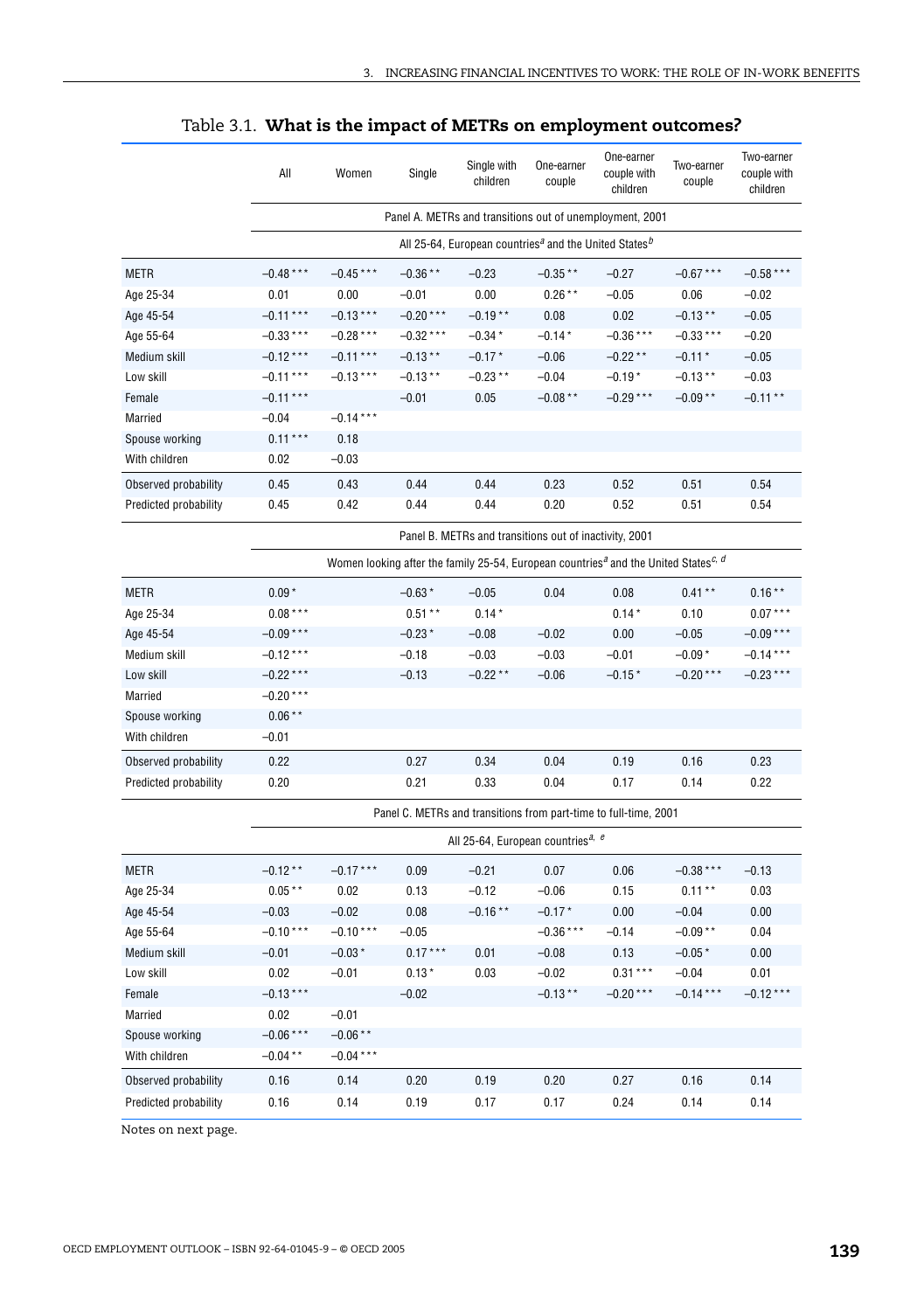## Table 3.1. **What is the impact of METRs on employment outcomes?** *(cont.)*

- \*, \*\*, \*\*\* statistically significant at 10%, 5% and 1% levels, respectively.
- *a)* Austria, Belgium, Denmark, Finland, France, Germany, Greece, Ireland, Italy, Portugal, Spain, United Kingdom.
- *b)* Maximum likelihood probit estimates of the probability of moving from unemployment to employment between 2000 and 2001. All transitions over the year preceding the survey are accounted for. Estimation procedure includes two steps: first hourly potential earnings are estimated for each unemployed individual in a regression including the following explanatory variables: region of residence, age, education, marital status, employment status of the spouse. A dummy capturing previous experiences of unemployment is also included in an attempt to correct for selection bias. Separate earnings regressions are run for men and women and for different countries of residence. To predict potential earnings for unemployed individuals waiting to return to work, the dummy capturing previous unemployment experience is set to one. In the second step, METRs are calculated for each unemployed individual assuming equal earnings before and after unemployment. The coefficients can be interpreted as the change in the probability of transition given an infinitesimal change in each independent and continuous variables and given a discrete change in dummy variables (from 0 to 1).
- *c)* See note b for estimation methodology with the only difference that to control for selection bias a dummy capturing previous spells of inactivity is included.
- *d)* For the United States, all inactive women 25-54 are taken into account.
- *e)* Maximum likelihood probit estimates of the probability of moving from part-time to full-time between 2000 and 2001. METRs are attributed to each part-time worker assuming he/she would move to a full-time job paying the same hourly earnings. The coefficients can be interpreted as the change in the probability of transition given an infinitesimal change in each independent and continuous variables and given a discrete change in dummy variables (from 0 to 1).

*Source:* European Community Household Panel, Eurostat; Panel Study of Income Dynamics.

rather high, at about 0.6%. These results have to be taken with care as the decision to return to work after a period of inactivity is likely to stem from a series of considerations that the variables included in the regression do not capture properly. Part-time to full-time work transitions (Table 3.1, Panel C) are mostly affected by financial incentives for the second earner in a couple with no children.

As mentioned above, one limitation of the analysis conducted here is that it fails to capture the quality of the prospective job, such as its likely stability and duration and the career prospects it may offer. In fact, METRs do not incorporate the possible impact of future income on decisions to move to employment or stay on benefits today. Indeed, as already noted, they fail to account for the fact that a job may be considered a stepping stone into the labour market and may provide future career and wage advancement prospects despite its possible immediate financial unattractiveness.14 In addition, it could be argued that the various components of the METRs may have separate and different effects on the probability of transition from non-employment to work or from part-time to full-time work.

Finally, the regressions fail to account for the overall institutional setting in the countries included. For instance, METRs are likely to interact with active labour market policies (ALMPs) and government-provided childcare. Indeed, ALMPs are designed to help the transition between unemployment and work and often include work-related training and job-search courses. By helping improve skills and job matching, ALMPs can contribute to increasing the post-unemployment salary thus reducing the METR. This makes them an ideal complementary policy to help individuals return to self-sufficiency. Government expenditure on childcare is also likely to play a very important role as childcare costs influence the employment decisions of parents.<sup>15</sup> Nevertheless, estimation results are suggestive and broadly in line with the findings from other studies.

Overall, a good strategy for introducing in-work benefits should involve adequate targeting on the groups that are most likely to be sensitive to changes in financial incentives. In addition, combining this policy with effective re-employment support and activation policies, as well as quality childcare provision may increase its effectiveness.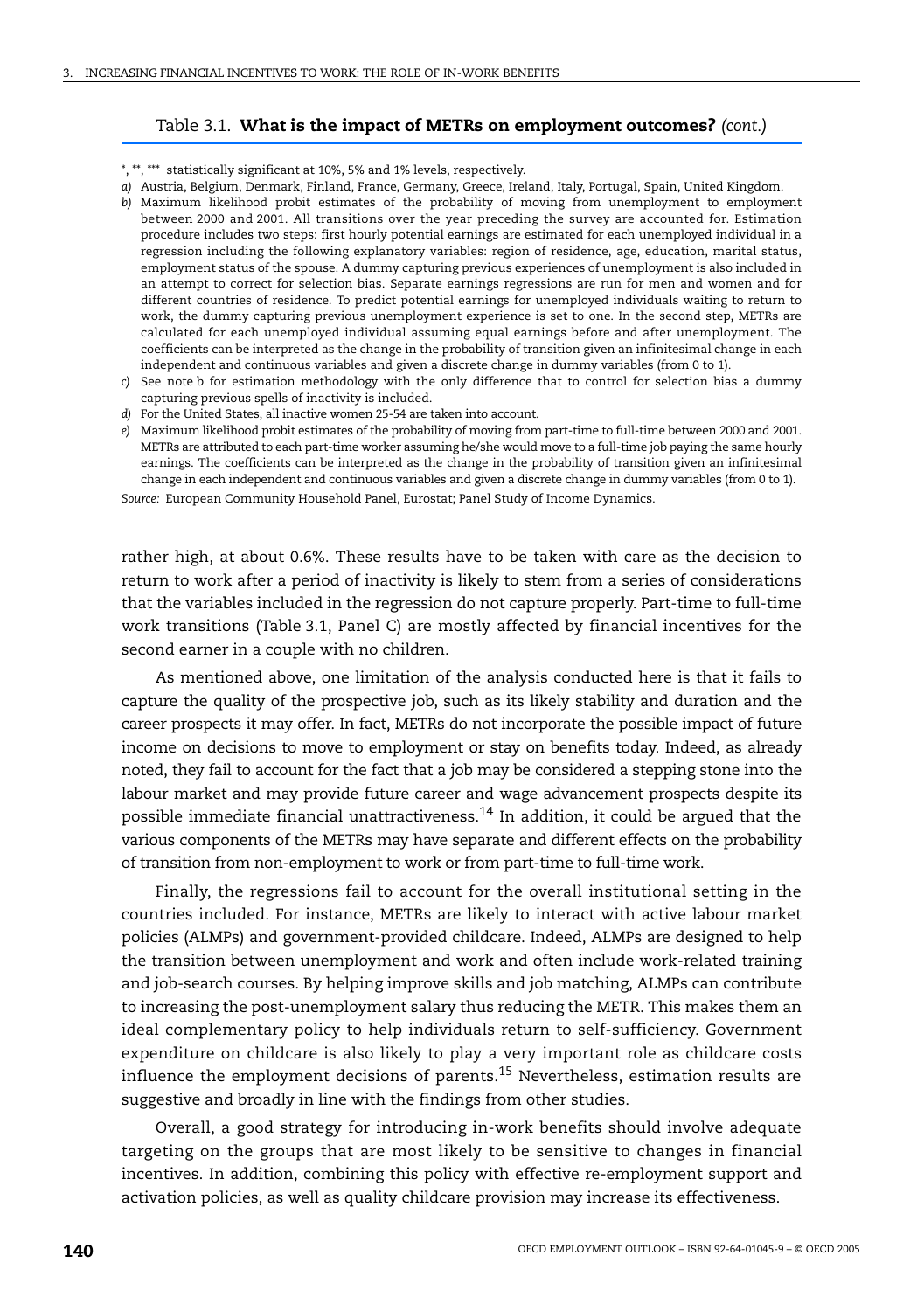|                                                                                              |                                                | Australia                                                                                                     | Belgium                                |                                          | Canada $b$                                                                    |                                                                                                             | Finland                                                                     |
|----------------------------------------------------------------------------------------------|------------------------------------------------|---------------------------------------------------------------------------------------------------------------|----------------------------------------|------------------------------------------|-------------------------------------------------------------------------------|-------------------------------------------------------------------------------------------------------------|-----------------------------------------------------------------------------|
| programme<br>Name of                                                                         | Ξ                                              | Employment entry<br>payment.                                                                                  | Crédit d'impôt.                        | Complément de<br>garde d'enfant.         | Ontario start up<br>benefit.                                                  | Québec prime<br>au travail.                                                                                 | Earned income<br>allowance.                                                 |
| Type of benefit                                                                              |                                                | Benefit                                                                                                       | Non-wastable tax<br>credit.            | Benefit                                  | Benefit                                                                       | Non-wastable tax<br>credit.                                                                                 | Income tax<br>allowance.                                                    |
| <b>Beneficiaries</b>                                                                         | $\boxed{3}$                                    | support recipients.<br>Eligible once every<br>Unemployed lone<br>parents or long<br>term income<br>12 months. | Workingindividuals<br>with low income. | unemployed lone<br>Long-term<br>parents. | recipients. Eligible<br>Social assistance<br>12 months.<br>once every         | Workingindividuals<br>with low income.                                                                      | Workingindividuals<br>with low income.                                      |
|                                                                                              | National currency<br>$\overline{4}$            | <b>AUD 104</b>                                                                                                | <b>EUR 90</b>                          | EUR 744                                  | CAD 253                                                                       | children: CAD 2800<br>children: CAD 2190<br>Individual: CAD 511<br>Lone parent with<br>Couple with          | EUR 440 in tax<br>(EUR 2 140 for<br>the actual tax<br>allowance)<br>savings |
| Maximum benefit                                                                              | (% of APW)<br>$\boxed{5}$                      | $0.21\%$                                                                                                      | 0.29%                                  | 2.43%                                    | 0.65%                                                                         | 2 children: 5.63%<br>2 children: 7.20%<br>Individual: 1.34%<br>Lone parent with<br>Couple with              | 1.6% in tax savings<br>for the actual tax<br>(7.7% of APW<br>allowance)     |
| Working hour<br>criterion                                                                    | $\boxed{6}$                                    | Full time.                                                                                                    | $\tilde{\mathbf{z}}$                   | At least half-time.                      | å                                                                             | $\geq$                                                                                                      | å                                                                           |
| Transition criterion                                                                         | $\Xi$                                          | employment.<br>Starting                                                                                       | $\geq$                                 | employment.<br>Starting                  | joining a training<br>employment, or<br>programme.<br>Starting or<br>changing | $\tilde{z}$                                                                                                 | $\geq$                                                                      |
| Phase-in rate                                                                                | $\boxed{8}$                                    | $\geq$                                                                                                        | 6%                                     | $\geq$                                   | $\mathrel{\mathop{\underline{\mathsf{e}}}}$                                   | $\mathbf{I}$                                                                                                | 6%                                                                          |
| Phase-out rate                                                                               | $\boxed{9}$                                    | $\geq$                                                                                                        | 2%                                     | $\geq$                                   | $\mathsf{S}$                                                                  | $\overline{\phantom{a}}$                                                                                    | $1\%$                                                                       |
| phasing out begins<br>Earnings when<br>(% of APW)                                            | $\begin{bmatrix} 1 & 0 \\ 0 & 1 \end{bmatrix}$ | $\mathbf{I}$                                                                                                  | 42%                                    | $\mathbf{I}$                             | $\mathbf{I}$                                                                  | Lone parent with<br>Couple with<br>2 children:<br>2 children:<br>Individual:<br>110.12%<br>81.30%<br>38.10% | 46%                                                                         |
| maximum earnings<br>Approximate<br>is phased out<br>when benefit<br>(% of APW)<br>completely | E                                              | $\mathbf{I}$                                                                                                  | 54%                                    | $\mathbf{I}$                             | $\mathsf I$                                                                   | $\mathsf I$                                                                                                 | 270%                                                                        |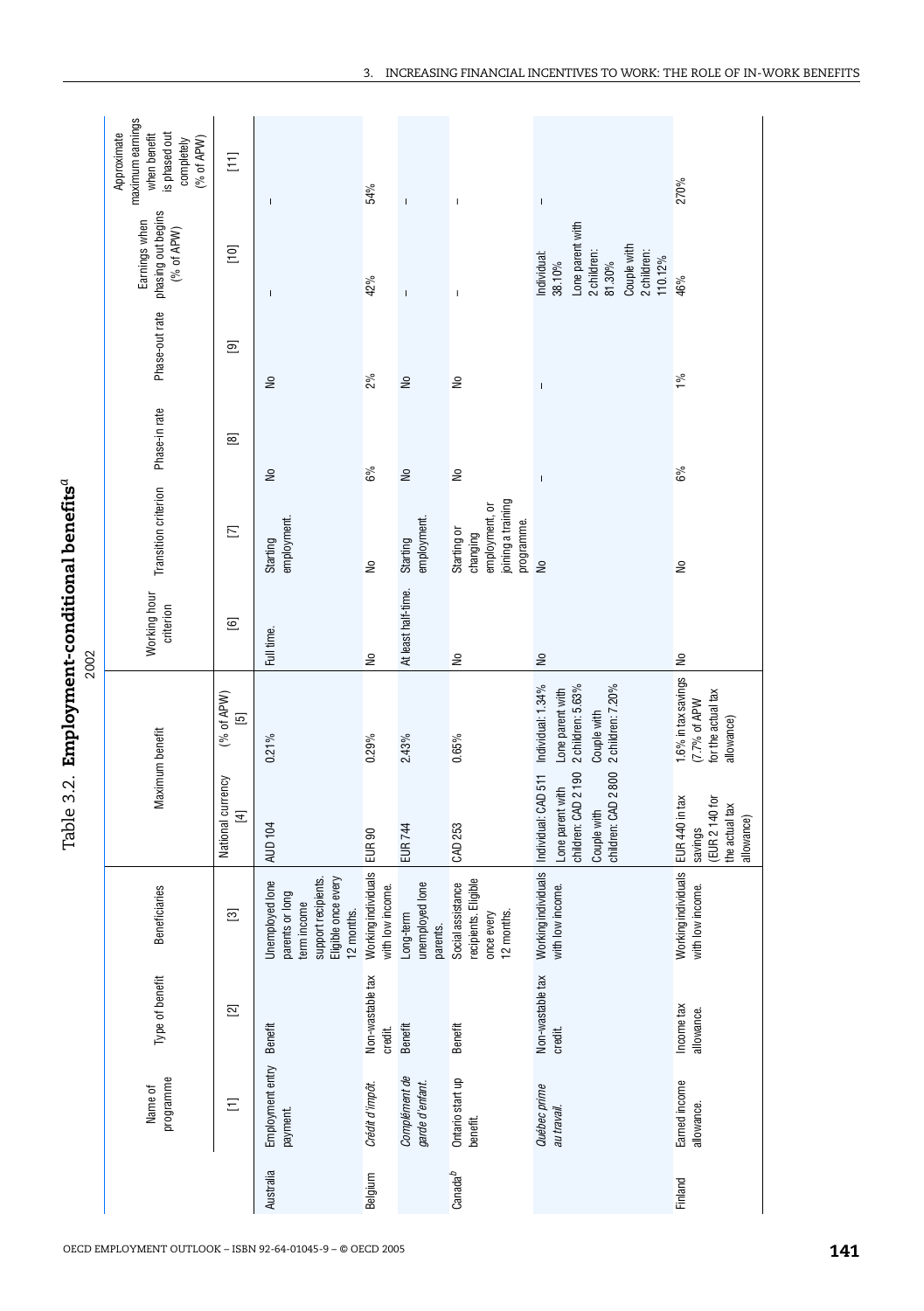|                      | programme<br>Name of                            | Type of benefit                                                                                                                                                                                                                                                                                             | <b>Beneficiaries</b>                                                                                        | Maximum benefit                                                                                           |                                                                                                | Working hour<br>criterion          | Transition criterion    | Phase-in rate        | Phase-out rate                               | phasing out begins<br>Earnings when<br>(% of APW)   | maximum earnings<br>Approximate<br>when benefit<br>is phased out<br>(% of APW)<br>completely |
|----------------------|-------------------------------------------------|-------------------------------------------------------------------------------------------------------------------------------------------------------------------------------------------------------------------------------------------------------------------------------------------------------------|-------------------------------------------------------------------------------------------------------------|-----------------------------------------------------------------------------------------------------------|------------------------------------------------------------------------------------------------|------------------------------------|-------------------------|----------------------|----------------------------------------------|-----------------------------------------------------|----------------------------------------------------------------------------------------------|
|                      | Ξ                                               | $[2] % \begin{center} \includegraphics[width=\linewidth]{imagesSupplemental_3.png} % \end{center} % \caption { % Our method shows the proposed method. % The method shows the proposed method. % The method shows the proposed method. % The method shows the proposed method. % } % \label{fig:example} %$ | $\Xi$                                                                                                       | National currency<br>互                                                                                    | (% of APW)<br>$\begin{bmatrix} 5 \end{bmatrix}$                                                | $\Xi$                              | $\Xi$                   | $\Xi$                | $\Xi$                                        | $[10]$                                              | $\Xi$                                                                                        |
| France               | Prime pour<br>l'emploi.                         | Non-wastable tax<br>credit.                                                                                                                                                                                                                                                                                 | $\overline{\mathbf{z}}$<br>Workingindividual<br>with low income.                                            | Individual: EUR 475<br>2 children: EUR 570<br>children: EUR 620<br>Lone parent with<br>Couple with        | 2 children: 2.59%<br>2 children: 2.82%<br>Individual: 2.16%<br>Lone parent with<br>Couple with | $\geq$                             | $\geq$                  | 6.3%<br>6.9%<br>5.3% | 9%                                           | 60%                                                 | 105%<br>128%<br>84%                                                                          |
| Germany <sup>c</sup> | Mainzer Modell.                                 | Reduction of social<br>(SSC) and addition<br>to child benefit.<br>contributions<br>security                                                                                                                                                                                                                 | individuals/couples<br>ċ.<br>additional amount<br>with low income;<br>for dependent<br>Working<br>children. | EUR 924 per child.<br>employees' SSCs,<br>plus additional<br>Refund of full<br>amount of<br>benefit of    | Without children:<br>With 2 children:<br>2.42%<br>7.57%                                        | 15 hours per<br>week.              | $\geq$                  | å                    | Without children:<br>14.7%                   | Without children:<br>With 2 children:<br>27%<br>16% | Without children:<br>With 2 children:<br>62%<br>33%                                          |
| Ireland              | allowance (BTWA)<br>Back-to-work                | Benefit                                                                                                                                                                                                                                                                                                     | unemployed (over<br>15 months) aged<br>Long-term<br>over 22.                                                | Second year:<br>EUR 3089<br>EUR 1 544<br>EUR4633<br>Third year:<br>First year:                            | First year: 18.19%<br>Third year: 6.06%<br>Second year:<br>12.12%                              | $\geq$                             | employment.<br>Starting | $\geq$               | $\geq$                                       | $\overline{1}$                                      | $\mathsf I$                                                                                  |
|                      | supplement (FIS).<br>Family income              | Benefit                                                                                                                                                                                                                                                                                                     | with children and<br>Working families<br>low earnings.                                                      | between net family<br>60% of differece<br>for two children)<br>earnings and<br>(20176 EUR<br>income limit | at minimum wage)<br>32.47% (19 hours                                                           | 19 hours per<br>week.              | $\geq$                  | ş                    | 60%                                          | $\overline{\phantom{a}}$                            | 79%                                                                                          |
|                      | payment (CCDP).<br>Continued child<br>dependent | Benefit                                                                                                                                                                                                                                                                                                     | unemployed (over<br>receiving UI or UA<br>12 months)<br>Long-term                                           | EUR 16.8 per week,<br>for 13 weeks only                                                                   | $0.86\%$                                                                                       | Full-time for at<br>least 4 weeks. | employment.<br>Starting | $\geq$               | $\geq$                                       |                                                     |                                                                                              |
|                      | incentive (PTJI).<br>Part-time job              | Benefit                                                                                                                                                                                                                                                                                                     | receiving UA.<br>unemployed<br>Long-term<br>previously                                                      | Couple: EUR 6 604<br>Single: EUR 3 920                                                                    | Couple: 25.92%<br>Single: 15.35%                                                               | Part-time.                         | employment.<br>Starting | $\geq$               | $\mathrel{\mathop{\underline{\mathcal{C}}}}$ | $\begin{array}{c} \end{array}$                      | $\begin{array}{c} \end{array}$                                                               |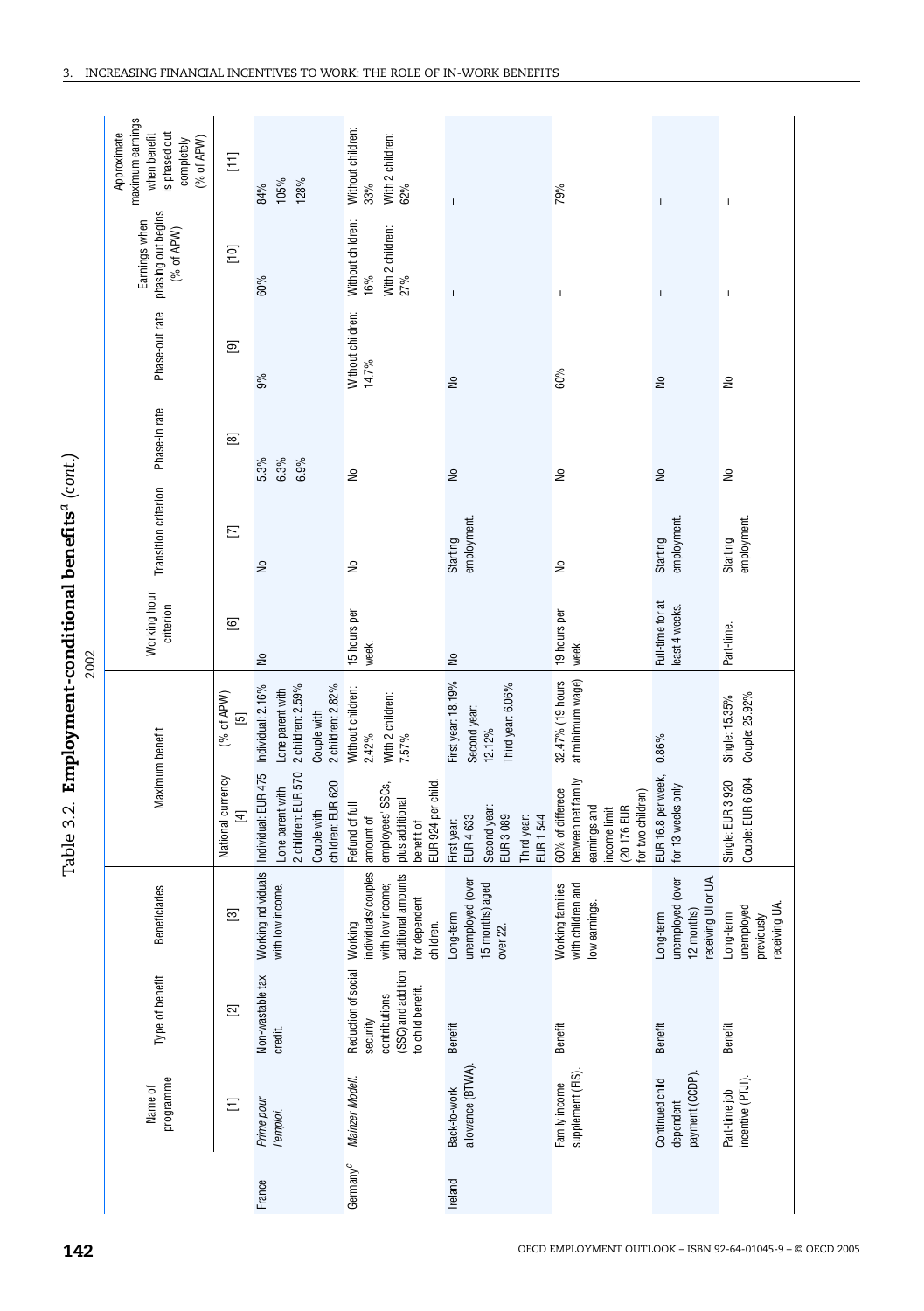| 500<br>t<br>j              |     |
|----------------------------|-----|
| į<br>į<br>١<br>ı<br>Í<br>ı | ֚֚֬ |
| איר הזה<br>$h$ $\geq 2$    |     |

|       | Name of programme                         | Type of benefit             | <b>Beneficiaries</b>                                                                     | Maximum benefit                                                                                                                         |                                                                                                     | Working hour<br>criterion                     | Transition criterion                                                                             | Phase-in rate | Phase-out rate | phasing out begins<br>Earnings when<br>(%of APW) | maximumearnings<br>Approximate<br>when benefit<br>is phased out<br>(% of APW)<br>completely |
|-------|-------------------------------------------|-----------------------------|------------------------------------------------------------------------------------------|-----------------------------------------------------------------------------------------------------------------------------------------|-----------------------------------------------------------------------------------------------------|-----------------------------------------------|--------------------------------------------------------------------------------------------------|---------------|----------------|--------------------------------------------------|---------------------------------------------------------------------------------------------|
|       | Ξ                                         |                             | $\boxed{3}$                                                                              | National currency<br>$[4]$                                                                                                              | (% of APW)<br>$\overline{5}$                                                                        | $\boxed{6}$                                   | $\Xi$                                                                                            | $\boxed{8}$   | இ              | $[10]$                                           | E                                                                                           |
| Japan | Re-employment<br>allowance.               | Benefit                     | benefit recipient.<br>Unemployment                                                       | unemployment benefit<br>of term of benefits ×<br>(basic allowance)<br>remaining days<br>= mns dum<br>$\frac{1}{3} \times \text{d}$ aily | spell of 2 months)<br>(unemployment<br>11.03%                                                       | 20 hours per<br>week.                         | employment while<br>duration remains<br>over 1/3 of benefit<br>(minimum<br>45 days).<br>Starting | $\geq$        | $\geq$         | $\mathbf{I}$                                     | $\overline{\phantom{a}}$                                                                    |
| Korea | Early re-employment Benefit<br>allowance. |                             | benefit recipient.<br>Unemployment                                                       | Lump sum of 50% of<br>remaining benefits                                                                                                | spell of 2 months)<br>(unemployment<br>14.36%                                                       | 20 hours per<br>week.                         | employment while<br>benefit duration<br>over 50% of<br>remains.<br>Starting                      | å             | å              | $\mathbf{I}$                                     | $\mathbf{I}$                                                                                |
|       | Netherlands Work credit<br>premium.       | Tax credit.                 | Benefit recipients.                                                                      | Second year: EUR 454<br>First year: EUR 1 361<br>Third year: EUR 454                                                                    | Third year: 1.48%<br>First year: 4.45%<br>Second year:<br>1.48%                                     | Full-time.                                    | employment.<br>Starting                                                                          | $\geq$        | $\geq$         | $\mathbf{I}$                                     | $\mathbf{I}$                                                                                |
|       | Combination tax<br>credit.                | Tax credit.                 | with children aged<br>Working families<br>under 12.                                      | EUR 190                                                                                                                                 | 0.62%                                                                                               | ş                                             | å                                                                                                | $\mathsf{S}$  | $\geq$         | $\mathbf{I}$                                     | $\mathbf{I}$                                                                                |
|       | New Zealand Family tax credit.            | Non-wastable tax<br>credit. | beneficiary families<br>(employees) with<br>low income.<br>Working non-<br>with children | Ensures a minimum<br>NZD 15 080 before<br>other tax credits<br>net income of                                                            | (at minimum wage,<br>(at minimum wage,<br>Single: 16.78%<br>Couple: 6.28%<br>20 hours)<br>30 hours) | couple: 30 hours<br>lone parents:<br>20 hours | $\geq$                                                                                           | $\geq$        | 100%           | $\mathbf{I}$                                     | 40%                                                                                         |
|       | Low income earner<br>rebate (LIER).       | Non-wastable tax<br>credit. | beneficiary families<br>(employees) with<br>Working non-<br>low income.                  | NZD 728                                                                                                                                 | 1.82%                                                                                               | 20 hours per<br>week.                         | ş                                                                                                | ₹             | 20%.           | (16% of APW).<br>NZD 6 240                       | (25% of APW).<br>NZD 9880                                                                   |
|       | Work start grant<br>(WSG).                | Benefit                     | Benefit recipients.                                                                      | NZD 500                                                                                                                                 | 1.25%                                                                                               | Minimum<br>15 hours per<br>week.              | employment.<br>Starting                                                                          | $\geq$        | $\geq$         | $\mathbf{I}$                                     | $\overline{\phantom{a}}$                                                                    |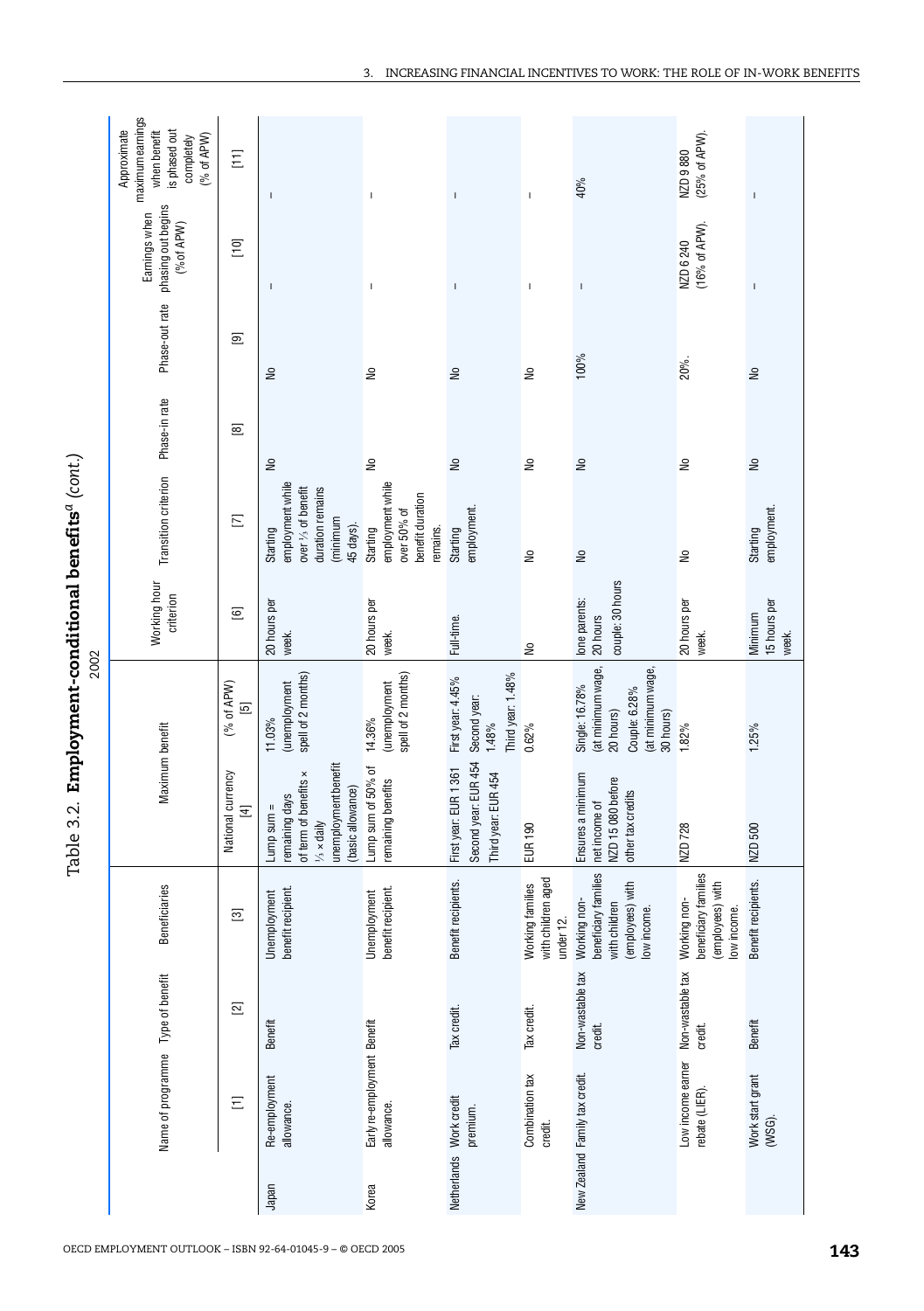| Without children:<br>With one child:<br>[@]<br>15.98%<br>0.765%<br>55%<br>Without children:<br>With one child:<br>$\boxed{8}$<br>7.65%<br>34%<br>$\geq$<br>$\Xi$<br>$\geq$<br>ş<br>30 hours per week<br>week, supplement<br>16 hours per<br>for working<br>$\begin{array}{c} \boxed{6} \end{array}$<br>or more.<br>$\tilde{z}$<br>(at minimum wage)<br>(at minimum wage)<br>30 hours: 29.69%<br>16 hours: 35.09%<br>Without children:<br>(% of APW)<br>With one child:<br>$\overline{5}$<br>7.74%<br>1.16%<br>GBP 6 607 (30 hours)<br>between income and<br>National currency<br>Ensures an income<br>GBP 94.5 per week<br>Without children:<br>reduced by 55%<br>of the difference<br>With one child:<br>(16 hours) or<br>of GBP 6001<br>$\overline{4}$<br>USD 2506<br>USD 376<br>with children and<br>with children and<br>Working families<br>Working families<br>individuals with<br>low income.<br>low income.<br>$\Xi$<br>Non-wastable tax<br>Non-wastable tax<br>credit.<br>credit.<br>Earned income tax<br>Working families<br>Ξ<br>tax credit.<br>credit.<br>Kingdom<br>United<br>United<br><b>States</b> | Name of programme Type of benefit | <b>Beneficiaries</b> | Maximum benefit  |                  | Working hour<br>criterion | Transition criterion Phase-in rate |                  | Phase-out rate   | phasing out begins<br>Earnings when<br>(%of APW)                                                                                                        | maximumearnings<br>Approximate<br>is phased out<br>when benefit<br>(% of APW)<br>completely                                                              |
|--------------------------------------------------------------------------------------------------------------------------------------------------------------------------------------------------------------------------------------------------------------------------------------------------------------------------------------------------------------------------------------------------------------------------------------------------------------------------------------------------------------------------------------------------------------------------------------------------------------------------------------------------------------------------------------------------------------------------------------------------------------------------------------------------------------------------------------------------------------------------------------------------------------------------------------------------------------------------------------------------------------------------------------------------------------------------------------------------------------------|-----------------------------------|----------------------|------------------|------------------|---------------------------|------------------------------------|------------------|------------------|---------------------------------------------------------------------------------------------------------------------------------------------------------|----------------------------------------------------------------------------------------------------------------------------------------------------------|
|                                                                                                                                                                                                                                                                                                                                                                                                                                                                                                                                                                                                                                                                                                                                                                                                                                                                                                                                                                                                                                                                                                                    |                                   |                      |                  |                  |                           |                                    |                  |                  | $\Xi$                                                                                                                                                   | E                                                                                                                                                        |
|                                                                                                                                                                                                                                                                                                                                                                                                                                                                                                                                                                                                                                                                                                                                                                                                                                                                                                                                                                                                                                                                                                                    |                                   |                      |                  |                  |                           |                                    |                  |                  | 25%                                                                                                                                                     | family with two<br>110% (for a<br>children)                                                                                                              |
| 21.06%<br>40%<br>12.79%<br>USD 4140                                                                                                                                                                                                                                                                                                                                                                                                                                                                                                                                                                                                                                                                                                                                                                                                                                                                                                                                                                                                                                                                                |                                   |                      | With 2 children: | With 2 children: |                           |                                    | With 2 children: | With 2 children: | Without children:<br>couple is married<br>With 2 children:<br>With one child:<br>by 3.09 pp if<br>All values<br>increased<br>41.78%<br>41.78%<br>19.00% | Without children:<br>3.09 pp if couple<br>With 2 children:<br>With one child:<br>increased by<br>is married<br>All values<br>102.53%<br>90.23%<br>34.18% |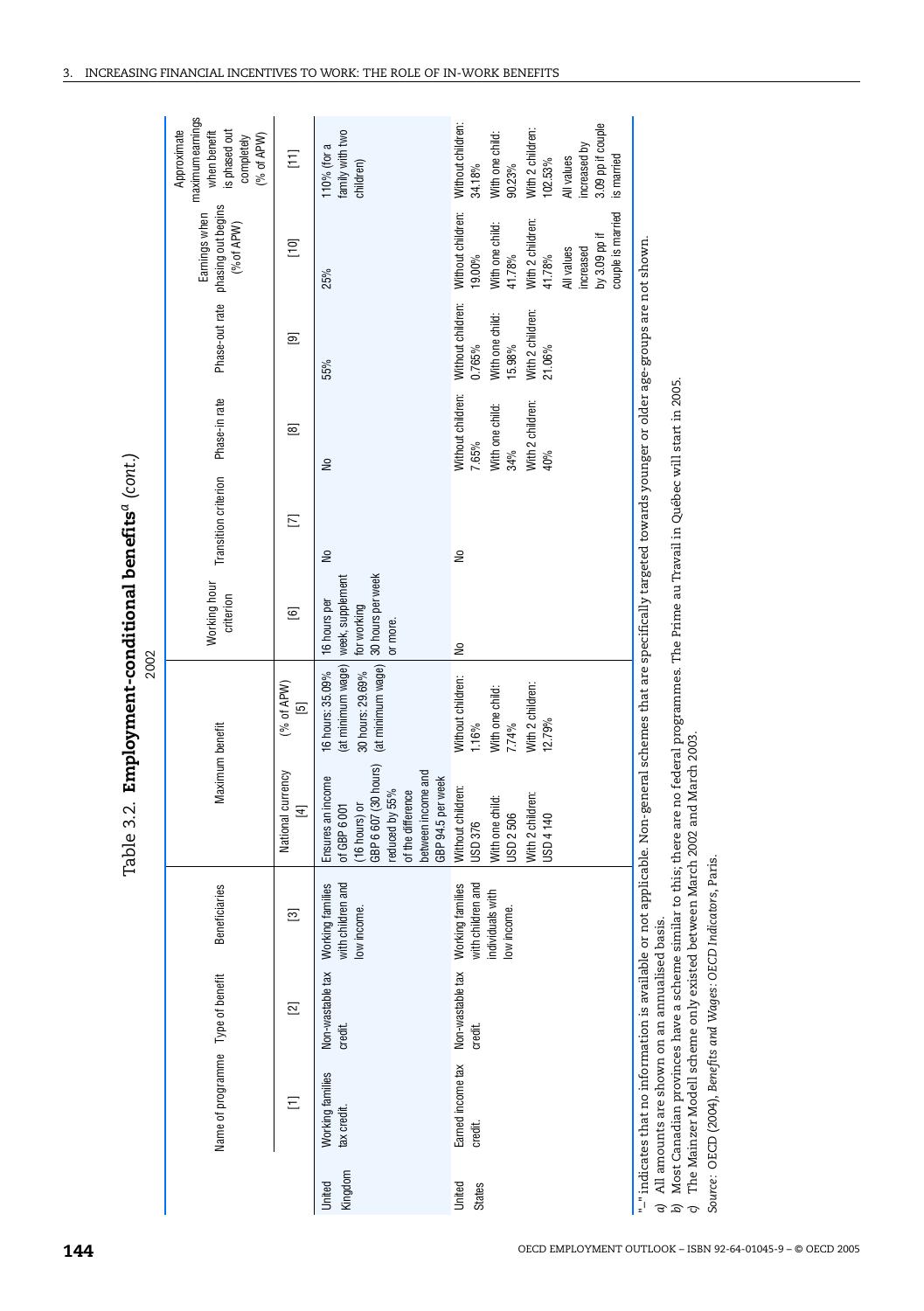## **2. Increasing financial incentives to work with in-work benefits**

Financial incentives to work can be improved by either cutting welfare benefit levels or introducing in-work benefits while leaving benefits unchanged. Concerns about equity have made many countries hesitant about pursuing the former option. Instead, many OECD governments have turned to in-work benefits as the principal way of reducing METRs. Table 3.2 summarises the characteristics of the existing programmes in 2002 across OECD countries, highlighting differences in targeting, conditionality rules, level of benefits, and withdrawal patterns (*i.e.* the pace at which in-work benefits are reduced as income rises). All values are expressed in per cent of APW earnings to make comparisons across countries and programmes more meaningful.

Out of the 12 countries that have introduced some sort of in-work benefits, eight have special provisions for individuals who start work after a period of unemployment or inactivity. In all cases, the payment comes in the form of a lump-sum, although the criteria of entitlement vary across countries. In Australia, Belgium and Ireland, $16$  entitlement is restricted to long-term unemployed individuals. In Canada, the Netherlands and New Zealand, all benefit recipients who find a job are entitled to an employmentconditional benefit. With the exception of Canada, hours work requirements accompany the bonus payments: transition to full-time employment is required in Australia and Ireland, and part-time work – generally more than 15 hours – is a condition in the remaining countries. Chart 3.7 shows how these payments change the net earnings of a one-earner couple with two children where one member of the household moves from unemployment to work.17

In Japan and Korea unemployed people who get a job rapidly are rewarded with a bonus calculated as a proportion of the amount of their unemployment insurance benefit entitlement that has not been used. On the other hand, in Ireland and the Netherlands, in addition to a payment at re-entry, two further payments of decreasing amounts are made to reward those who are still employed in each of the two following years. In New Zealand, the payment is means-tested and this explains why it is not available to individuals who return to work earnings at more than 110% of average earnings. What emerges from the chart is that when in-work benefits are paid in the form of lump-sum payments, they cannot overcome the negative incentives introduced by the withdrawal of welfare benefits. In Japan, for instance, an unemployed person faces the same prospective earnings in a job that pays 60% of average earnings as in a job that pays 85% of the average earnings, reducing the incentives to work more hours or to upgrade one's competencies in order to move to a better-paid job.

In addition to programmes aimed at increasing the financial incentives to work *vis-à-vis* recipiency of unemployment or inactivity benefits, most countries in Table 3.2 have programmes to help working individuals with low income. In Belgium, Canada, Finland, France and the United States, individuals without children are entitled to an income supplement, although the benefit generally includes more generous payments for families with children. On the other hand, Ireland, the Netherlands, New Zealand and the United Kingdom specifically target families with children, reflecting the policy aim of reducing child poverty.

Benefit levels vary widely across programmes.18 The United Kingdom's Working Family Tax Credit has the most generous payouts, and can reach up to 30 to 35% of average earnings for families with children and low income. The Irish Family Income Supplement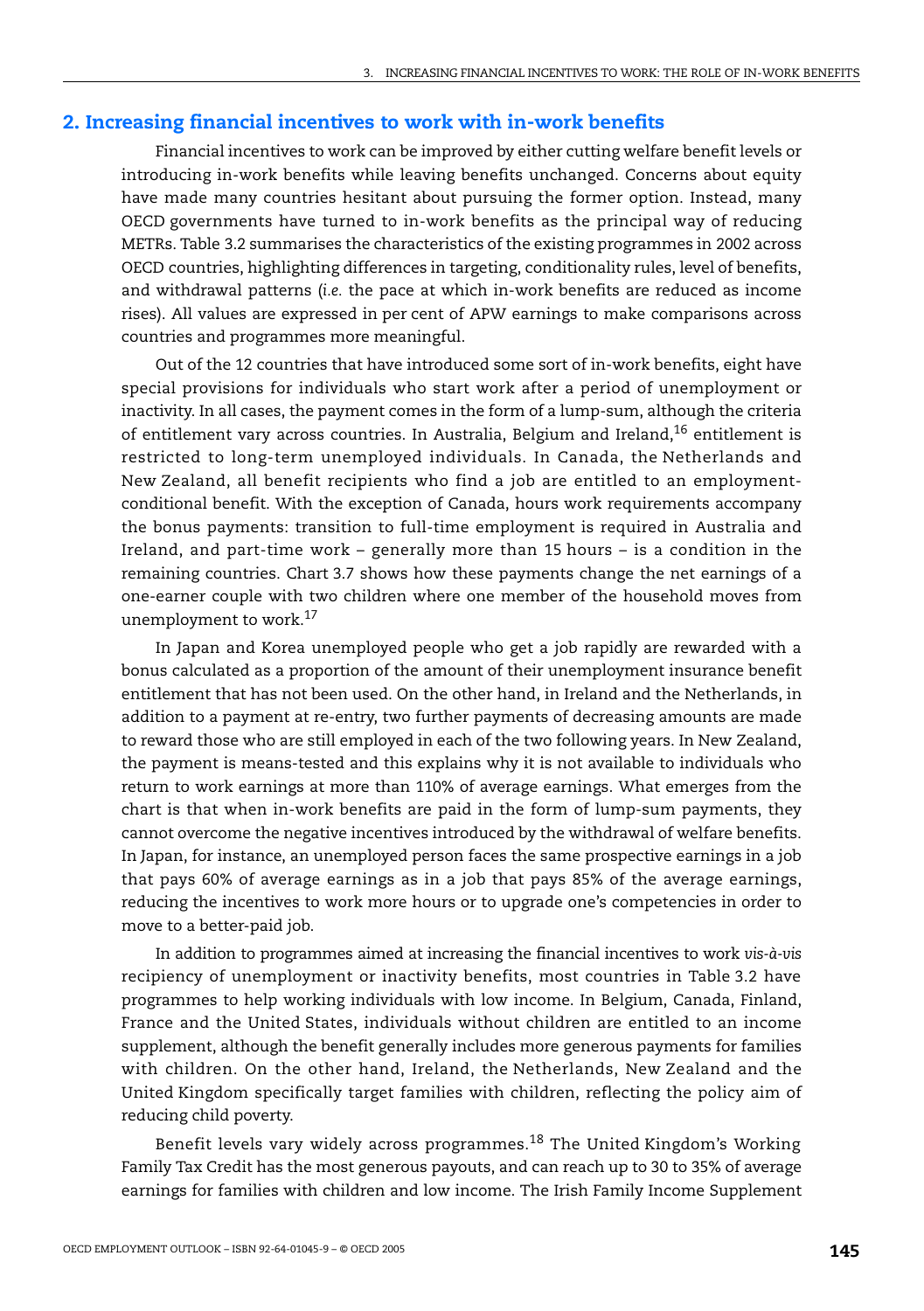

## Chart 3.7. **Effects of in-work benefits on unemployment traps, 2002**

One-earner couple with two children

*a)* Refer to a single couple with two children. *Source:* OECD tax-benefits models.

Statlink: *http://dx.doi.org/10.1787/084411702375*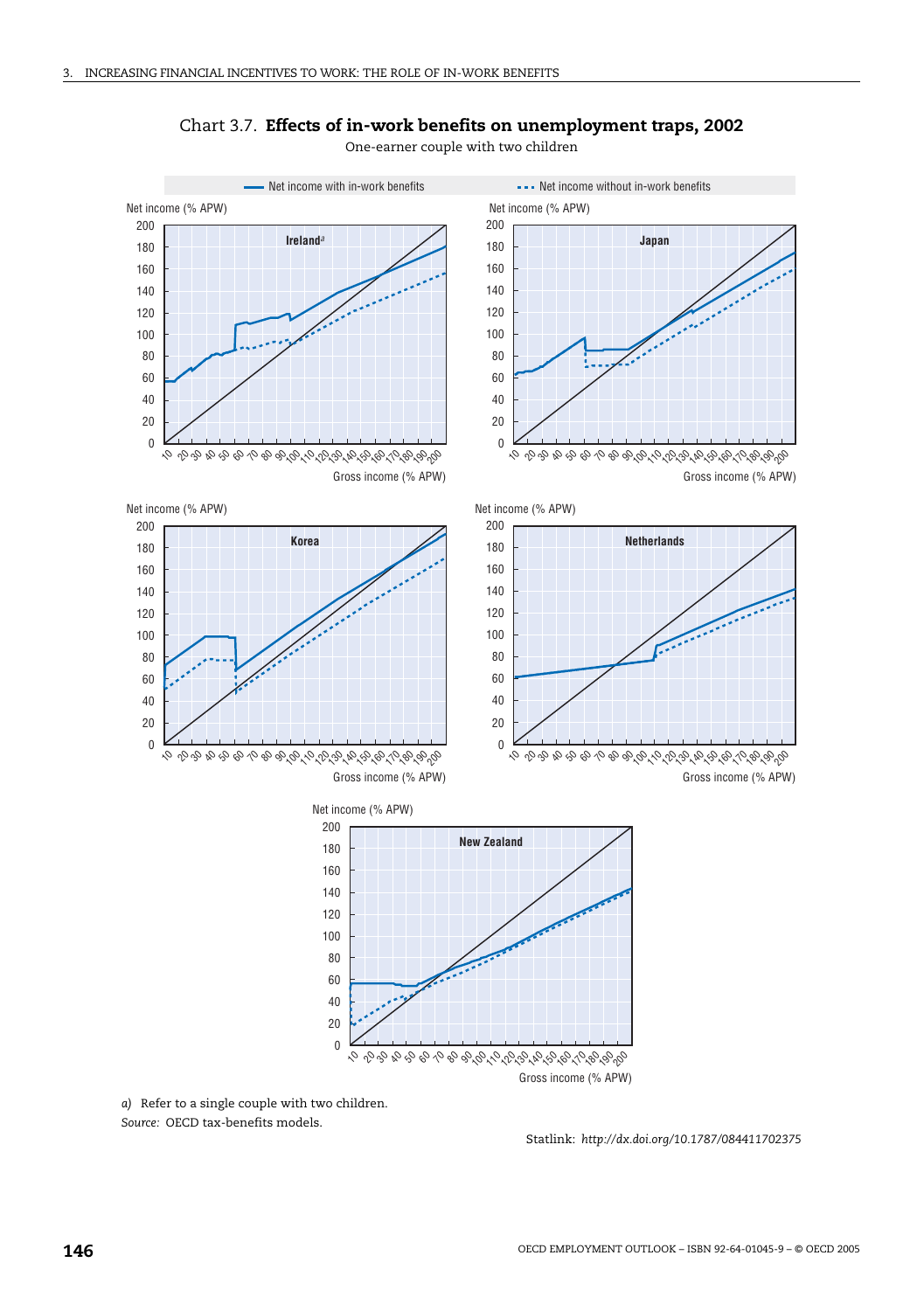programme is also rather generous, paying 32.5% of APW to working families with children. Lone parents in New Zealand receive an income supplement that can reach the equivalent of 17% of the average wage for a worker at the minimum wage. Besides being rather generous, these programmes have similar requirements with respect to working time – *e.g.* the schemes are available to individuals working at least 16 hours in the United Kingdom, 19 hours in Ireland, and 20 hours in New Zealand. In exchange for being rather generous, the benefits are withdrawn at rather high rates, ranging from 55% in the United Kingdom to 100% in New Zealand. The United States system is less generous, with maximum payments of 13% of average earnings to families with two children. However, the benefits are withdrawn more slowly, at a rate of 20%. Chart 3.8 shows net earnings of a one-earner family with two children, with and without in-work benefits, in these countries.

Except for the Netherlands and New Zealand, countries have not introduced special programmes to make work more financially attractive to inactive individuals. The Dutch "Work Credit Premium" and the smaller New Zealand "Work Start Grant" are the only re-employment bonuses extended to previously inactive individuals. In the other countries,



Chart 3.8. **Effects of in-work benefits on low-wage traps, 2002** One-earner couple with two children

Statlink: *http://dx.doi.org/10.1787/175472763811*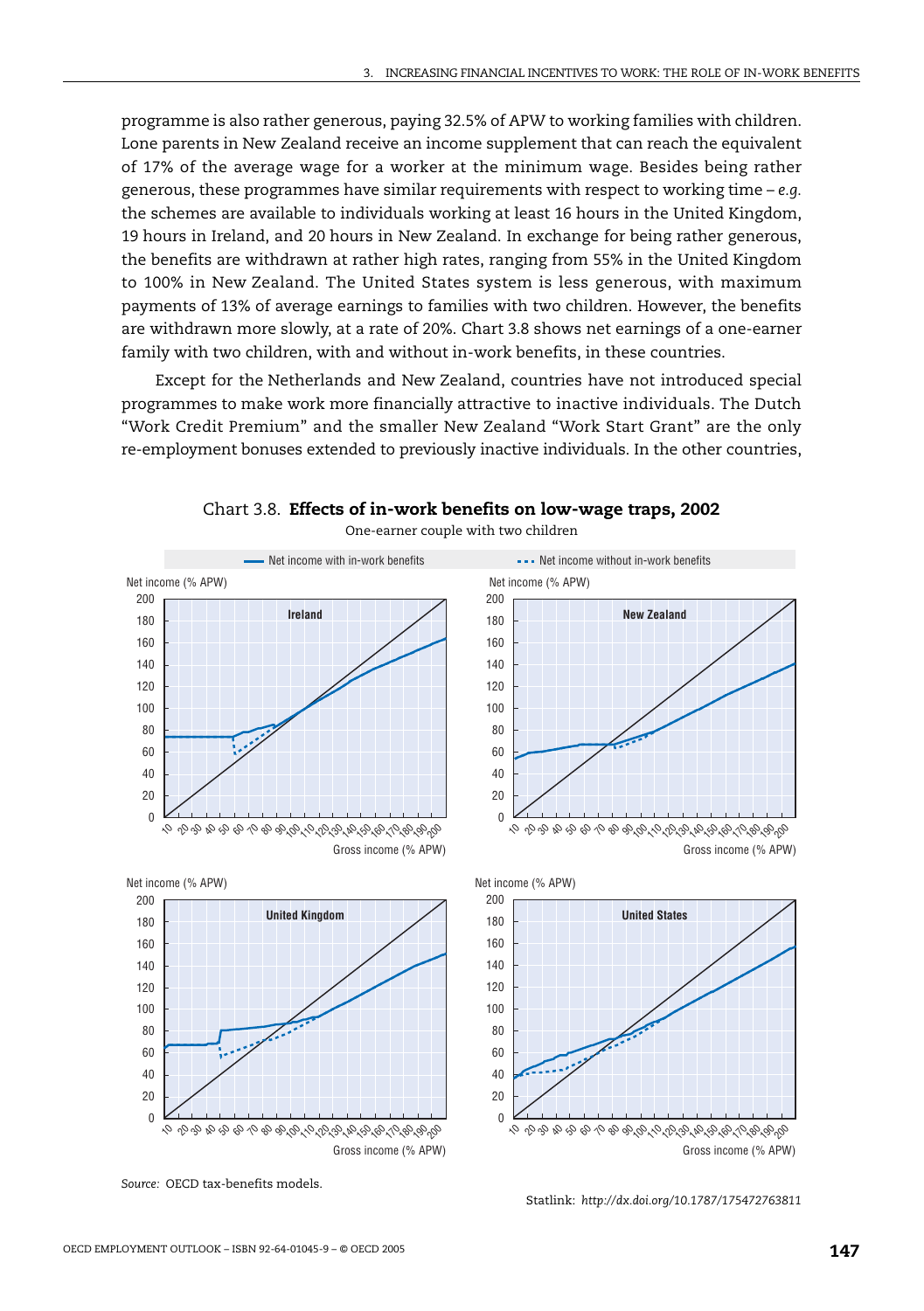it is in-work benefits for low-income working families that help reduce inactivity traps. This is in line with the findings of the previous section that targeting inactive individuals may not be so rewarding. Indeed, except for single women, the inactive do not appear to respond significantly to financial motives.

Overall, in the countries where the schemes are available to a wide range of groups, the level of benefits tends to be much lower than in countries where the schemes are more targeted. For instance, Belgium, Finland and France provide refundable tax-credits to all working individuals with low income, but the maximum amount of benefit paid out is rather small – below 2.6% of average earnings. In general, a more targeted approach, despite helping a smaller number of individuals, tends to be more effective in encouraging the return to selfsufficiently. This may be associated to the fact that, given budget constraints, when programmes are more closely targeted, the level of benefits can be higher.

## **3. Key design features of in-work benefits**

Several OECD countries have set out to reform their tax and benefit systems in order to improve financial incentives to work, without sacrificing the poverty-reduction goal of welfare programmes. And empirical evidence presented above suggests that such policies may indeed improve job prospects, at least for certain groups. In-work benefits have emerged as a key tool in this regard. Theoretical work and empirical evaluations are crucial in understanding the specific design features of in-work benefits that help improve work incentives, while at the same time limiting the budget costs. The purpose of this section is to present the main findings of these studies.

## *A. Ensuring that in-work benefit policies work and are cost-effective*

## *In-work benefits can help reconcile welfare programmes with work incentives*

Whatever way they are designed, welfare systems will always tend to reduce work incentives, to the extent that welfare benefits depend one way or another on income levels. No doubt, employment-conditional programs can enhance work incentives *with respect to* welfare programmes. However, as seen earlier in this chapter, while employmentconditional programmes reduce METRs for those moving from welfare to work, their withdrawal range, reduces incentives to earn higher wages or work longer hours: work disincentives are shifted to a higher income range but do not disappear. Indeed, the only way of eliminating such disincentives would be to eliminate welfare altogether. This would reduce METRs for individuals taking up employment and make the introduction of in-work benefits unnecessary.

However, the policy goal is not just to enhance labour supply, but also to take distributional considerations into account. For example, society may value increases in the labour supply of those initially on welfare rolls – typically the most disadvantaged and those with the lowest skills – more than labour supply reductions at higher income levels brought about by employment-conditional programs. Indeed, the desirability of any welfare reform, as well as the choice of some minimum income level, requires knowledge of the income distribution, the elasticity of labour supply to tax-benefit changes, and the identification of a particular welfare function – *i.e.* how much society values equity and poverty reduction.

The optimal tax literature has shown that the combination of in-work benefits and a minimum out-of-work income (see Box 3.4) can be a welfare-maximizing tool for society,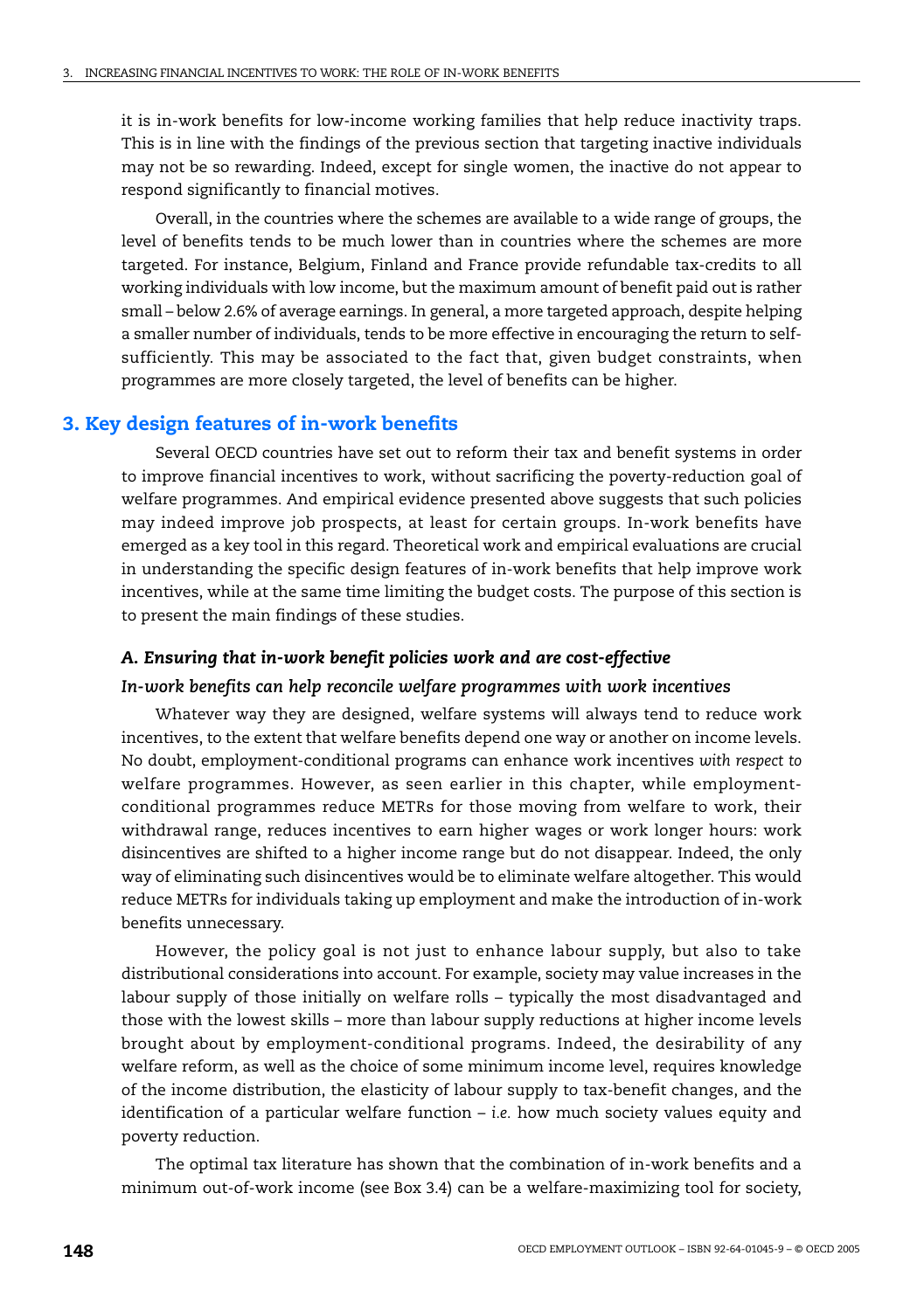#### Box 3.4. **Negative income taxes and work incentives**

Employment-conditional benefits have their origin in the 1960s, when Friedman (1962) proposed to reform the United States welfare system by introducing a negative income tax (NIT). His proposal came at a time when policy makers were starting to realise that traditional welfare programmes created disincentives to work.

The chart below shows how NIT would change net income with respect to both traditional welfare and no welfare. In the absence of welfare, as hours increase, net income would increase along the AB line. With traditional welfare, individuals without income would get a benefit of size BC and this would be reduced 1 for 1 as income increases – creating the flat line CD – until the point where no benefit is left and net earnings move along AD. Obviously, individuals face no incentive to work more along CD, as their net earnings do not rise with hours worked. By withdrawing benefits by less than the increase in gross income, the NIT would reduce these disincentives along the new net earnings schedule CEA.

Along with improved work incentives, compared with traditional welfare programmes, a NIT would present some other advantages. First, it would provide support to poor families only on the basis of their income and not on the basis of other characteristics supposed to proxy need, *i.e.* old age and single-parent status. Second, it would provide cash rather than in-kind benefits. Third, it would simplify the welfare system as a whole by replacing the multitude of programmes that deal with poverty and redistribution. This, in turn, should save on administrative costs (see Moffitt, 2003 and 2004).

As far as incentives are concerned, in the presence of a NIT, total income would increase with wages but less than proportionally because benefits would be withdrawn by a per cent of the rise in earned income. Hence, a NIT would constitute an improvement over traditional welfare support (schedule CDA) but would still be second best to a trade-off *vis-à-vis* no welfare (AB line). In other words, if equity issues did not matter at all for social welfare, no welfare would be best solution.

In addition, while some people may be encouraged to work more in the presence of a NIT (movement indicated by arrow 1), for others incentives would go in the opposite direction making them *windfall beneficiaries*. Some will be able to achieve higher net earnings with less work effort (2) and others may choose to reduce their effort and accept a smaller reduction in income than in the absence of the NIT (3). As a result, the total effect of a NIT on labour supply is far from certain, and it would depend on the income distribution in the country.

Despite several experiments conducted in the United States and Canada (see Widerquist, 2005; and Levine *et al.*, 2004, for a review), the NIT has never been implemented in the form that Friedman envisaged. In particular, critics have pointed to the likelihood that several individuals would become windfall beneficiaries of the programme, thereby increasing total costs well beyond feasibility.



### **The negative income tax and windfall beneficiaries**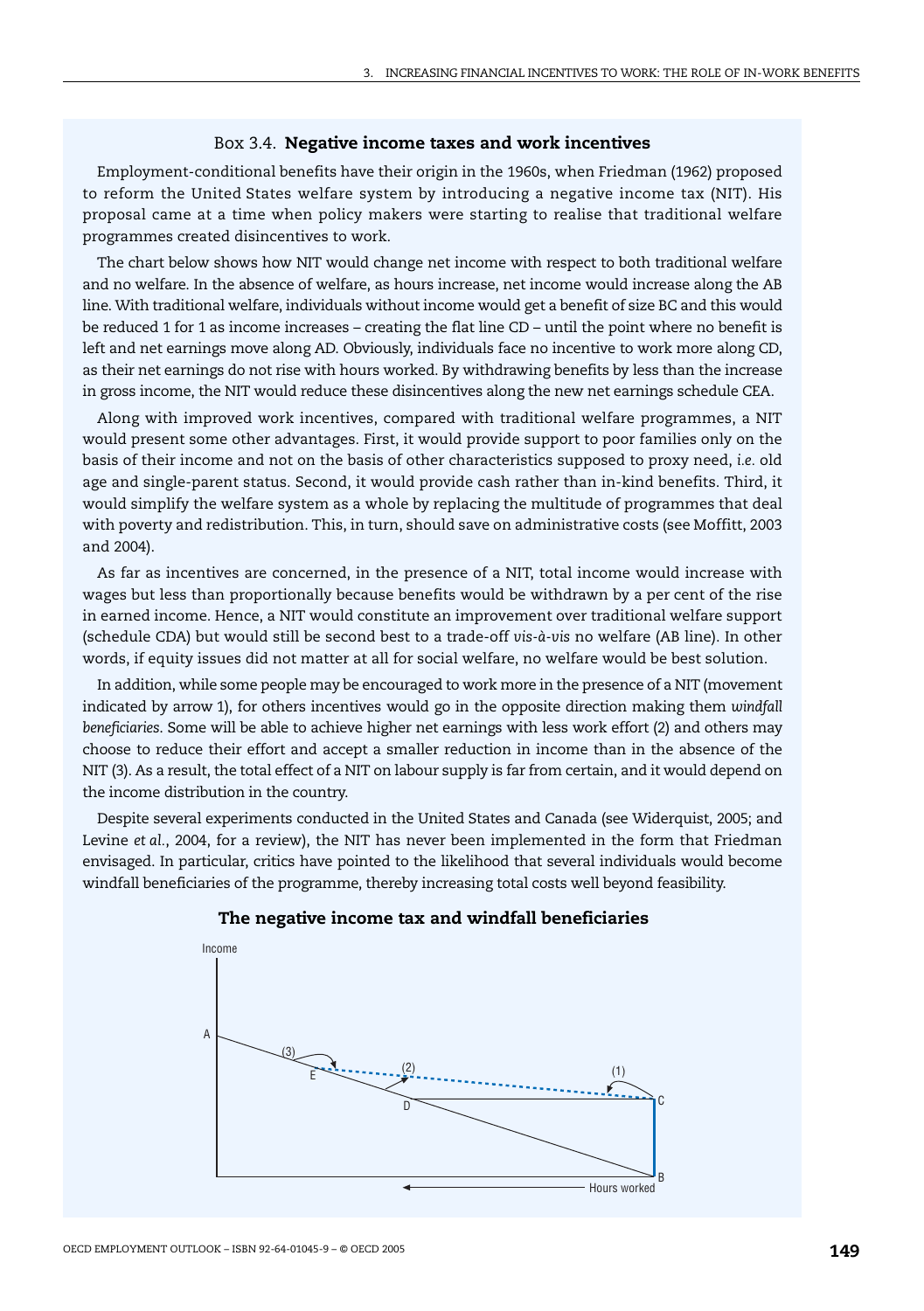even when the labour supply disincentives for those already in employment are taken into account. Thus, Mirrlees (1971) assumes that the overall utility is just the sum of individuals' utilities, and that marginal utilities decline with income. This set up implies that redistribution to the poor improves social welfare although this benefit must be balanced against the costs arising from work disincentives and consequent reductions in output. According to this study, an in-work benefit with close to zero withdrawal rates would be optimal, implying that the utility gains at the bottom end of the income distribution are greater than the utility losses at higher incomes. Fortin *et al.* (1993) reach similar conclusions by incorporating preference for income equality in the social welfare function.

Overall, these studies suggest that the elimination of welfare benefits as a way to increase financial incentives to work does not maximize well-being. In addition, they confirm that, within the context of modern benefit systems, in-work benefits may be a welfare-maximizing policy tool as they can contribute to achieving the right balance between poverty alleviation and work incentives.

The big issue is how to combine welfare benefits and in-work benefits in a way which both *a)* reduces the inevitable work disincentives associated with such systems; and *b)* keeps the overall budget costs within reasonable limits. The following paragraphs discuss how this can be achieved and the various trade-offs involved.

## *Benefit level and withdrawal rate: a difficult choice*

The issue of how large an in-work benefit should be and at what rate it should be withdrawn is crucial and at the same time very difficult to address. In-work benefits should be large enough to create a sizeable difference between welfare income and work income, but their optimal level would depend on factors such as levels of income support relative to wage rates of the less skilled, the minimum wage and the costs of working (which include transport, childcare, etc.). In addition, as governments tend to be budgetconstrained, the overall cost of the programme would influence the size of in-work benefits and the expected welfare gains.

Overall, the optimal benefit levels and phasing-out rates have been shown to depend on where most of the labour supply effect is likely to come from: an increase in labour market participation *versus* an increase in hours worked. In this respect, Saez (2002) shows that when most of the effect is observed in terms of labour market participation – *i.e.* going from non-employment to work – the optimal transfer programme should resemble the Earned Income Tax Credit of the United States (see Box 3.5), with a small guaranteed income and low benefit withdrawal rates. On the other hand, when most of the effect is expected to be in terms of changes in hours worked, rather than in participation decisions, the best choice would be a programme with high guaranteed income and a high phasing out rate.<sup>19</sup> However, Saez's model does not consider the additional cost of long-term unemployment, in terms of loss of skills. If this was introduced in the social welfare function, it would be likely to reinforce the superiority of programmes with relatively low guaranteed income and low withdrawal rates.<sup>20</sup>

## *The role of time-limits to in-work benefits*

Another design feature that may have desirable properties is the use of time limits to the receipt of in-work benefits. The introduction of time limits to the provision of in-work benefits may help attenuate some of the drawbacks of the system in terms of possible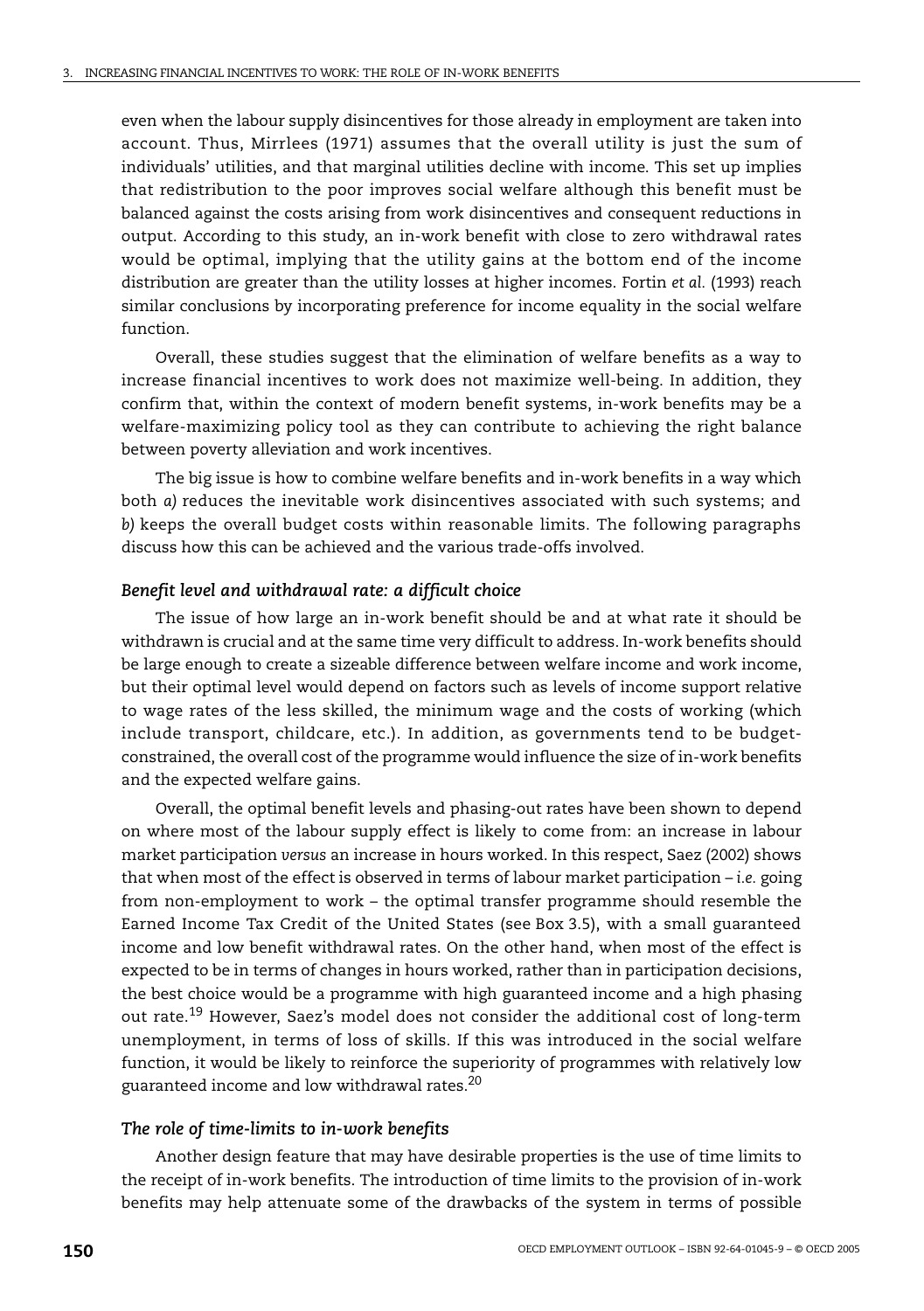## Box 3.5. **The success of the US Earned Income Tax Credit in getting people into work**

The Earned Income Tax Credit (EITC) began in 1975 as a modest programme aimed at offsetting the social security payroll tax for low-income families with children. The generosity of the EITC was increased in the tax acts of 1986, 1990, and 1993. The contrasts between the EITC and traditional welfare benefits are many. First, the EITC is provided through the tax system rather than the welfare system. Second, eligibility for the EITC is available to *all* low-income families with children, irrespective of marital status. Third, receipt of the credit requires positive family earnings. Consequently, the EITC creates positive incentives to work for single parents. However, because the credit is based on family income, it can create adverse incentives to work among married couples and in the phase-out range.

Several studies have found relatively strong results on participation of single parents (see Eissa and Liebman, 1996). The expansion of the EITC and other tax changes may have led to a reduction in the tax liability of single mothers by USD 1 331, on average (1996 dollars), and employment rates may have increased as a result of the measures from 73 to 75.8%. There is also some evidence of a very small negative effect on hours for those in work. Liebman (1998) and Meyer and Rosenbaum (1999) use a similar approach to examine the impact of all three of the EITC reforms. The estimated behavioral responses are very similar in magnitude to those found by Eissa and Liebman (1996). According to estimates by Grogger (2003), the increased generosity of the scheme during the 1990s helped reduce the number of entrants into the welfare system over the same period. More precisely, the author finds that each percentage-point increase in the credit rate reduced initial entry by 3.2%.

As the EITC has been heralded as a major policy success, it is interesting to look at the features that may have contributed to it. First, in-work benefits in the United States tend to generate larger financial incentives to work than similar, sometimes more generous, programmes. In fact, the EITC is not counted as income for the calculation of any other transfer programme, so the household sees the full gain of the in-work benefit, suggesting that the interaction between in-work benefits and other means-tested benefits is of central.

Second, in the United States, in-work benefits were expanded at a time when the out-ofwork benefits were being reduced, particularly for single parents. Thus, the increase in incentives to work through the EITC was strengthened by the decline in the generosity of out-of-work benefits.

Third, the low withdrawal rate reduces the disincentive effects that typically arise at the higher end of the earnings distribution, although it does this at the cost of increasing the public finance burden of the scheme. There is, as noted above, little evidence that working hours have been much reduced among those already in employment in order to take advantage of in-work benefits.

financial disincentives to move up the wage ladder. Moreover, time limits tend to lower the public finance cost of an in-work benefit as opposed to a more open-ended benefit scheme.

The appropriate design of time limits depends on the expected wage progression for programme participants and the incentives for wage progression created by the timelimited system itself. With no time limit, tax-credit systems can provide a strong negative incentive for wage progression and human capital investment, reducing the chance of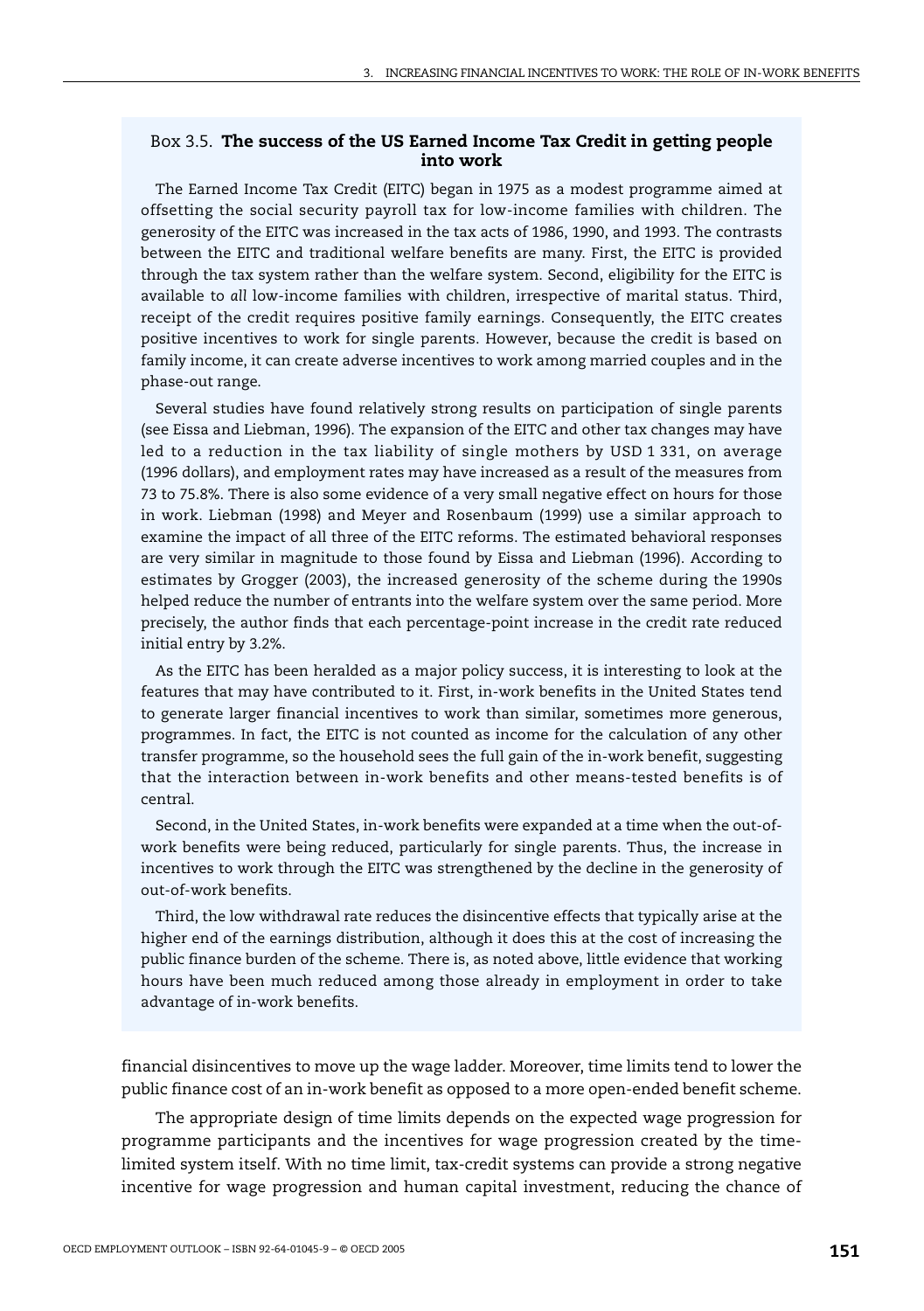longer-run self-sufficiency. This depends largely on the relative importance of the return to work experience, which occurs automatically once a job is found, in comparison with the return to human capital investment, which requires effort by the individual. Indeed, evidence of steep wage progression among low-skilled workers is rare. Most studies suggest that wage progression is likely to be no more than 3-4% per year at best (see Gladden and Taber, 2000). This is further supported by the work by Card *et al.* (2001) on wage growth among the recipients of the Canadian Self-Sufficiency Project (SSP) experiment (see Box 3.6). These results suggest that a relatively short time limit (*e.g.* up to 6-12 months) is unlikely to provide time for wage progression to result in self-sufficiency and could be counterproductive. At the end of the subsidy, either workers will leave to accept lower income, or give up their jobs, or move into some other make-work-pay programme. For example, the EITC is used by many as a way of working themselves off time-limited earnings supplements in Temporary Assistance for Needy Families programme (TANF).

## *Targeting of in-work benefit programs*

Targeting of in-work benefits may help make programmes more effective while also limiting windfall beneficiaries, by restricting entitlement. Among others, Akerlof (1978), Parsons (1996), Besley and Coates (1992), $^{21}$  all suggest some targeting mechanism whereby individuals are assumed to be needy because of some individual or family characteristics, *e.g.* low-education, single-motherhood and poor health, are some examples.22 Targeting, however, has been subject to criticism. First, it may be viewed as inequitable, since a person who never enters welfare is penalised relative to one who decides to go on welfare for some time and then returns to work. Secondly, targeting could limit the scope for achieving an anti-poverty objective by limiting the programme's availability. Finally, targeting can only partly screen out windfall beneficiaries. In fact, some of the individuals who are not working at the time when eligibility is assessed would have found work even in the absence of the programme. For instance, Lin *et al.* (1998) show that 15% of individuals who had been on welfare long enough to quality for the SSP supplement of Canada, would have found a job even in the absence of the benefit.

As seen in Table 3.5, the group most often targeted is that of long-term welfare recipients. Since most individuals who have spent some time on welfare benefits are likely to remain on welfare in the near future, there are very few windfall beneficiaries of the programme. Moreover, anyone who wants to become eligible for the earnings supplement has to enter welfare and remain on for a full year (see Card and Hyslop, 2005 for more on the effectiveness of this requirement as an entry barrier to welfare).

Another common targeting criterion is that of family structure. In several countries, the presence of children and single parenthood are qualifying criteria to receive in-work benefits. Not only does this choice appear appropriate in the context of targeting – singleparenthood seems to be an appropriate proxy of need – but it also often responds to the explicit government objective of reducing child poverty. While it has been argued that targeting a particular family-type may introduce incentives to change family structure, $^{23}$ only small effects of this type have been observed.

In addition to targeting by type of individual and labour market experience, several existing programmes also target by individual earnings or family income. Targeting family income has the advantage of identifying poor families but often carries with it stigma effects and can create adverse family labour supply incentives (see Box 3.2 above). Targeting by earnings has the advantage of identifying low-earners and the low-skilled, but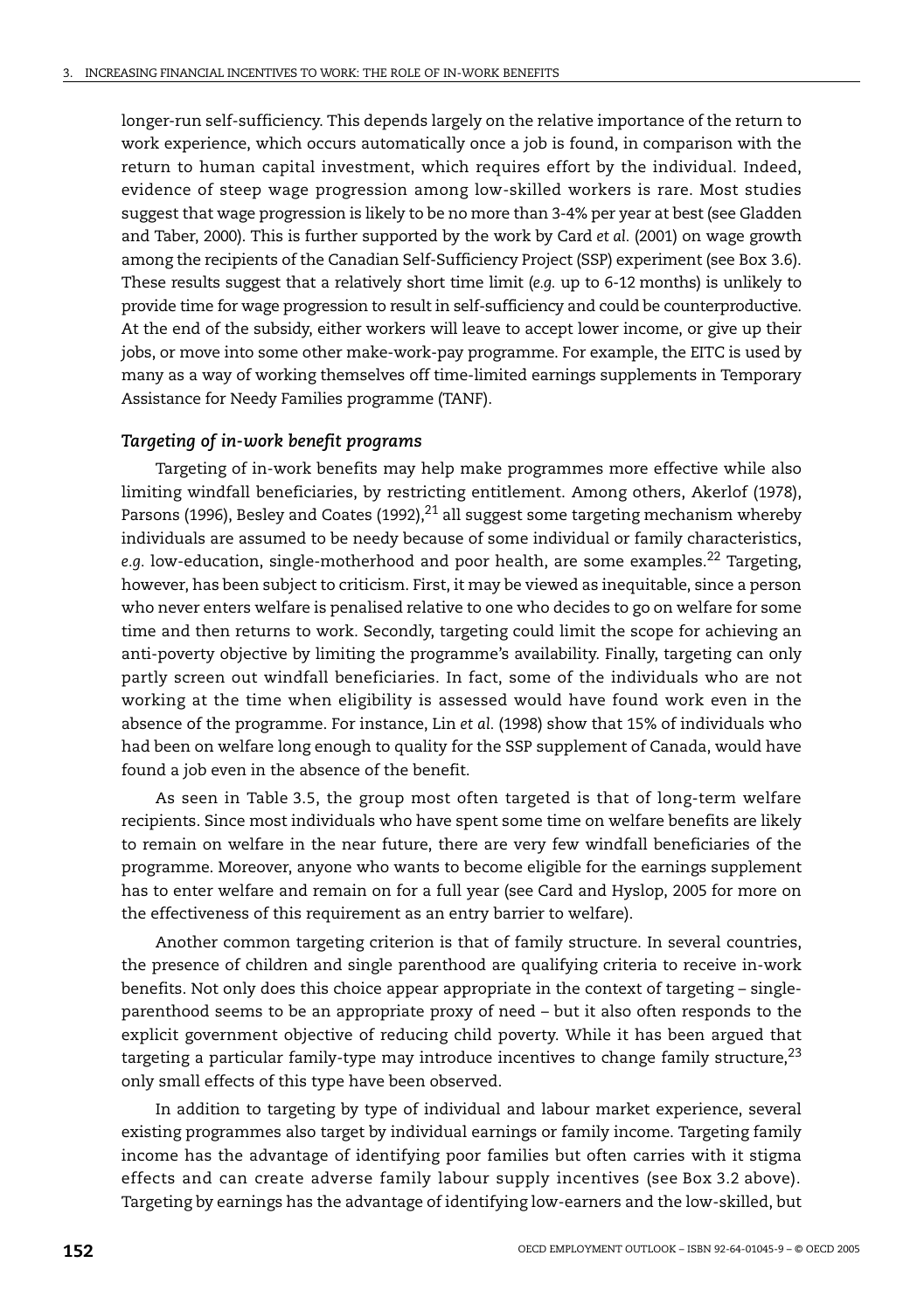## Box 3.6. **Are time limits to the provision of in-work benefits effective? The experiences of the Temporary Assistance for Needy Families in the United States and the Canadian Self-Sufficiency Project**

TANF provides monthly cash benefits to very low-income families based on eligibility standards set by the states. Unlike its predecessor, Aid to Families with Dependent Children, TANF is not an entitlement programme, *i.e.* eligible families are not guaranteed benefits. One of the main goals of TANF is to help the transition of recipients to employment, so that cash benefits are no longer necessary. Recipient families must fulfill work requirements, and there is a time limit on benefits.

Several studies have been conducted on the role played by time limits in the TANF. Indeed, many believe that time limits played a key role in generating the large welfare caseload declines in the second half of the 1990s. Since few families actually reached a time limit, these effects must have been anticipatory, *i.e.* people must have left welfare more quickly in order to avoid using up months of eligibility. In this respect, Moffitt and Pavetti (2000) show that anticipatory effects depend on discount rates and liquidity constraints, (*i.e.* the relative value that people place on short-term *versus* long-term gains) and their perception of alternatives to welfare. Random assignment studies conducted in seven US states find positive effects on employment and earnings at the end of the first year of programme participation, but they are unable to isolate the specific role that time limits played in generating the positive effect.

Few studies have looked at the specific effect of time limits. Grogger \*(2000) shows that in 1998, welfare use among female-headed families would have been 14 to 16% higher in the absence of time limits.

The SSP, an experimental welfare reform begun in the mid-1990s in two Canadian provinces, offers another illustration of how time limits operate. Under SSP, an earnings subsidy was provided for up to three years to long-term recipients who left welfare and entered full-time work. The subsidy reduced welfare participation and raised employment: within 15 months, the employment rate of single mothers who were offered the supplement was 10-15 percentage points higher than the employment rate of a randomlyassigned control group (Lin *et al.*, 1998).

Despite initial findings that most employment resulting from SSP was stable (Michalopoulos *et al.*, 2000), the end-of project report showed more mixed outcomes. Most people who responded to the supplement offer would not have worked otherwise and might therefore have been expected to lose their full-time jobs relatively quickly. In general, this did not happen. For every three people who worked full time because of the supplement offer, two people stayed employed for at least a year. However, although SSP encouraged a group of lessskilled people to go to work, recent studies show that it appears to have had no long run effect on wages and little or no long run effect on welfare participation. In this respect, Card *et al.* (2005) find that wages grew as much for people who worked because of the supplement offer as for the generally more-skilled people who would have worked without the supplement offer. On the other hand, the program might have had some motivational effects on participants. Indeed, Gottshalk (2005) found that welfare recipients who work more hours induced by earnings supplements feel more control over their lives. This could potentially leave welfare recipients to be optimistic about their chances of succeeding in the labour market.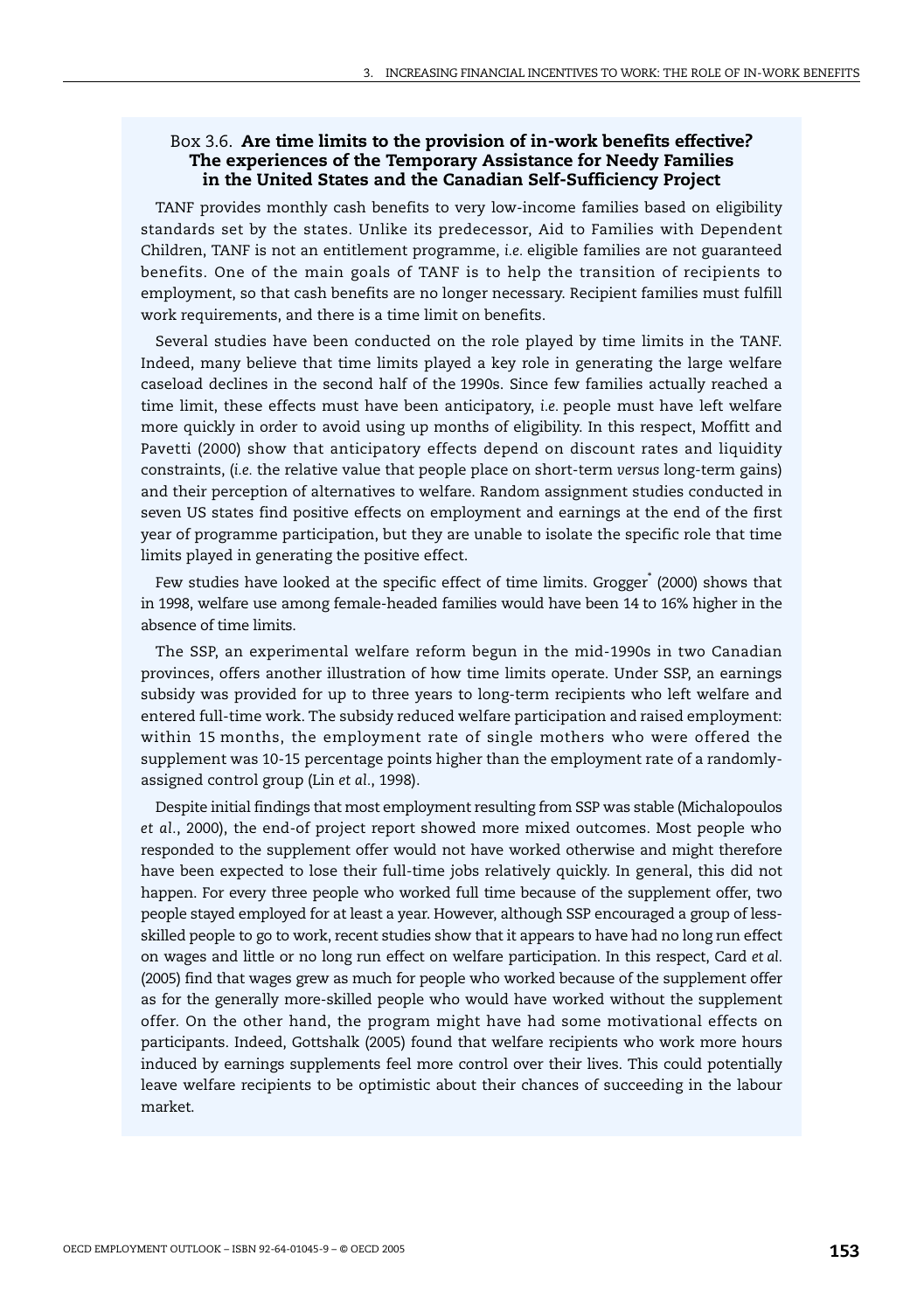## Box 3.6. **Are time limits to the provision of in-work benefits effective? The experiences of the Temporary Assistance for Needy Families in the United States and the Canadian Self-Sufficiency Project** *(cont.)*

Although a full picture of the effect of this time-limited programme will only be available when post-programme evaluation is complete, these preliminary findings are suggestive. An increase in wages sufficient to make work pay better than welfare, even after the supplement is no longer available, might deter people from reapplying for welfare and result in long-term effects from the supplement offer.

\* The study is based on the United States Current Population Survey to test a theoretical model that predicts that families with the youngest children should be more responsive to time limits than other groups. The study relies on two sources of variation in the data to identify the effects of time limits and to distinguish the effects of time limits from the effects of other welfare reform provisions. First, time limits were implemented at different times in different states. Second, many states first implemented a welfare reform programme that did not include time limits, and added time limits later on.

it can create a disincentive to work longer hours or increase work effort. In this respect, an interesting proposal for in-work tax credits based on the *hourly* wage has been put forward by MaCurdy and McIntyre (2004) (see Box 3.7).

## *Hours limits*

Restricting eligibility to those working full-time is another way of reducing the number of windfall beneficiaries in a financial incentive scheme. Indeed, this could limit the risk that individuals who would otherwise work full-time shift to part-time in order to receive the benefit.

However, imposing full-time employment as an eligibility requirement may limit the job possibilities for those on welfare who can only take a part-time job. For instance, for mothers with small children, and single mothers more specifically, a requirement of fulltime work may reduce considerably the number of programme participants unless childcare costs are also subsidised.

The experience with the Working Family Tax Credit (WFTC) in the United Kingdom is interesting in this respect. The old Family Credit (FC) programme imposed a 24 hours-perweek condition but this was reduced to 16 hours when it was replaced by the WFTC. Research has shown that this has encouraged a significant fraction of inactive single parents into work (Blundell and Haynes, 2001). As expected, it has also reduced the number of hours worked by many single parents in employment. To limit the latter effect, in 1995 the government introduced a bonus paid in addition to the WFTC to those working fulltime (30 hours per week). In comparison, EITC of the United States has no minimum-hours condition and some have argued for hourly wage-based credits to address the adverse hours and effort incentives (see Box 3.7).

#### *Assessment period, changes in entitlement and payment arrangements*

Most of the design issues considered up to now relate to making the system costefficient while getting individuals into work. However, the administrative features of the system *vis-à-vis* recipients are also very important as they influence take-up rates and therefore the effectiveness of the programme.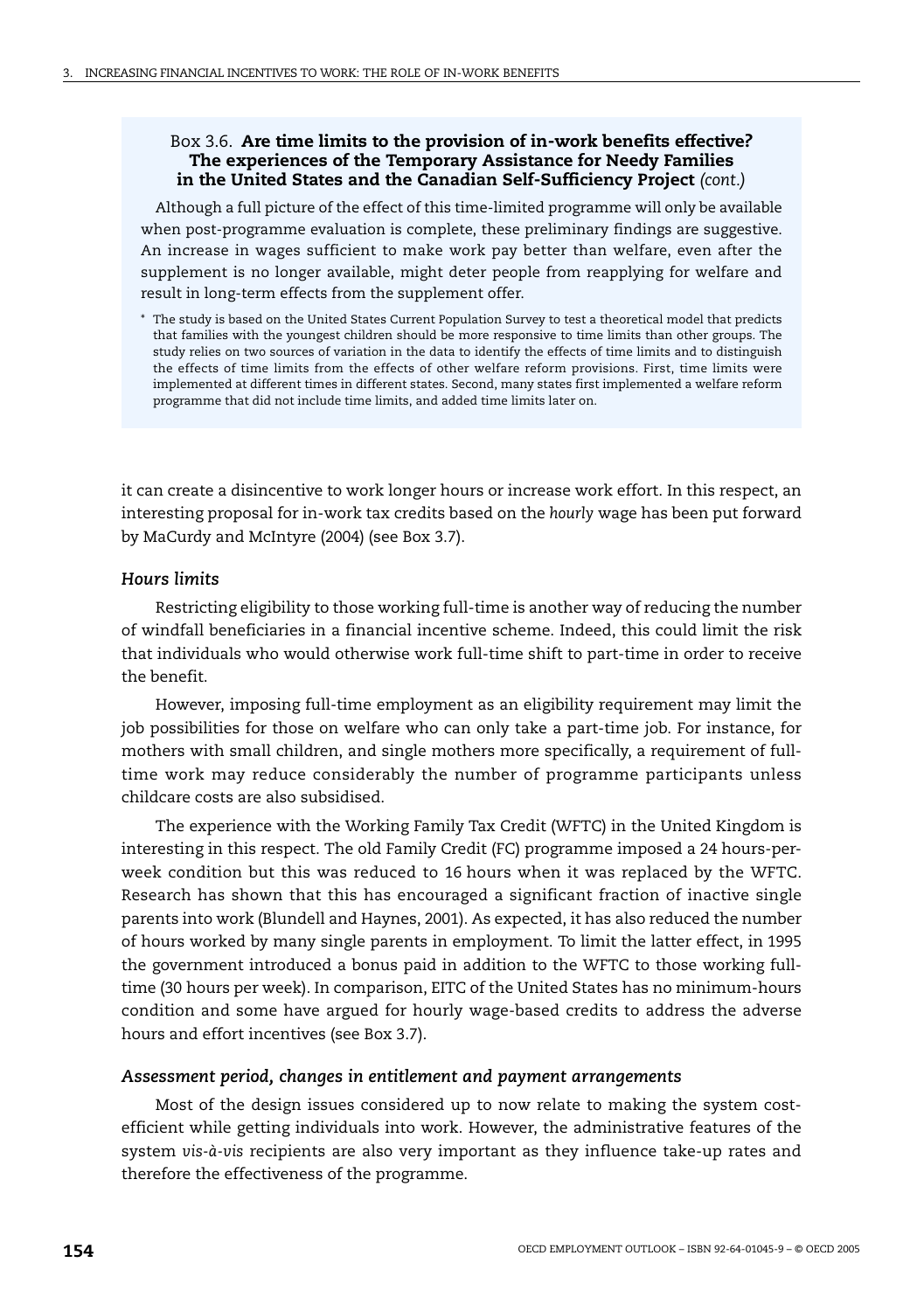## Box 3.7. **Reform ideas: wage-based tax credits**

MaCurdy and McIntyre (2004) have made interesting proposals of redesigns for the EITC, so as to improve both work incentives and targeting to working-poor families.

The novel idea underlying these proposals involves making the EITC benefit schedule dependent on family's hourly wages as well as earnings. In contrast, the existing EITC system pays benefits merely according to the level of a family's annual earnings, without regard to whether these earnings come about from a large number of hours worked at low wages or a much smaller number of hours worked at higher wages. Paying benefits based solely on a family's earnings means that some families receiving support have relatively high wages but work only part-time. These beneficiaries are not the primary targets of the income-support policy, and their participation in the programme discourages them from moving to full-time work.

The authors consider two redesigns of the current system:

- The wage-based EITC assigns a benefit schedule to a family based on its hourly wages with income supplements paid out at a fixed rate for each hour worked until full-time employment. At full-time, the family would receive the same level of benefits provided under the existing EITC. After reaching full-time, EITC benefits would phase-out at the same rate as the current EITC policy.
- The wage-subsidy EITC pays benefits to make up the difference between a family's wage and a prescribed set level. Once in full-time employment, the same rules as the current EITC would apply. This wage-subsidy EITC operates as if a minimum-wage law were passed with the law applying only to low-income families with children.

Both the wage-based and wage-subsidy alternatives to the EITC overcome the work disincentives present in the existing EITC and improve the targeting of benefits to families supported by lowwage jobs. The wage-based EITC would essentially raise net hourly wages above their non-EITC values for all families supported by jobs paying a very low hourly wage for all hours worked up to the equivalent of one full-time worker, with the benefit rate declining as a family's market wage rises. The wage-subsidy EITC would increase the net hourly wages for all families supported by jobs paying below the prescribed level up to the minimum-wage threshold; this higher wage would apply to all hours worked up to full-time. Consequently, both of these redesigns of the EITC would make work effort more attractive until the family reaches full-time work.

The wage-subsidy EITC would perform best in targeting benefits to the lowest-wage working poor. By construction, practically all benefits would go to these families. The wage-based EITC would focus more benefits to families supported by the lowest-wage jobs than does the current earnings-based EITC, but only marginally so.

The wage-subsidy EITC would also perform better than an increase in the federal minimum wage. Indeed, in the case of a wage-subsidy EITC, only those low-wage workers in low-income families with children would receive the increase in the hourly wage. And, for those workers receiving the wage increase under both the wage subsidy and a minimum-wage increase, the authors show that the wage-subsidy EITC would offer greater work incentives because families would not pay income or payroll taxes on the wage-subsidy EITC, while they would on their minimum-wage earnings.

Overall, the policy implications of the two redesign proposals are interesting. Such modifications appear not only to have the potential of enhancing work incentives of participants, but are also likely to improve the targeting of benefits to families with children supported by low-wage workers. In addition, the wage-subsidy EITC would dominate increasing the minimum wage as an effective antipoverty policy.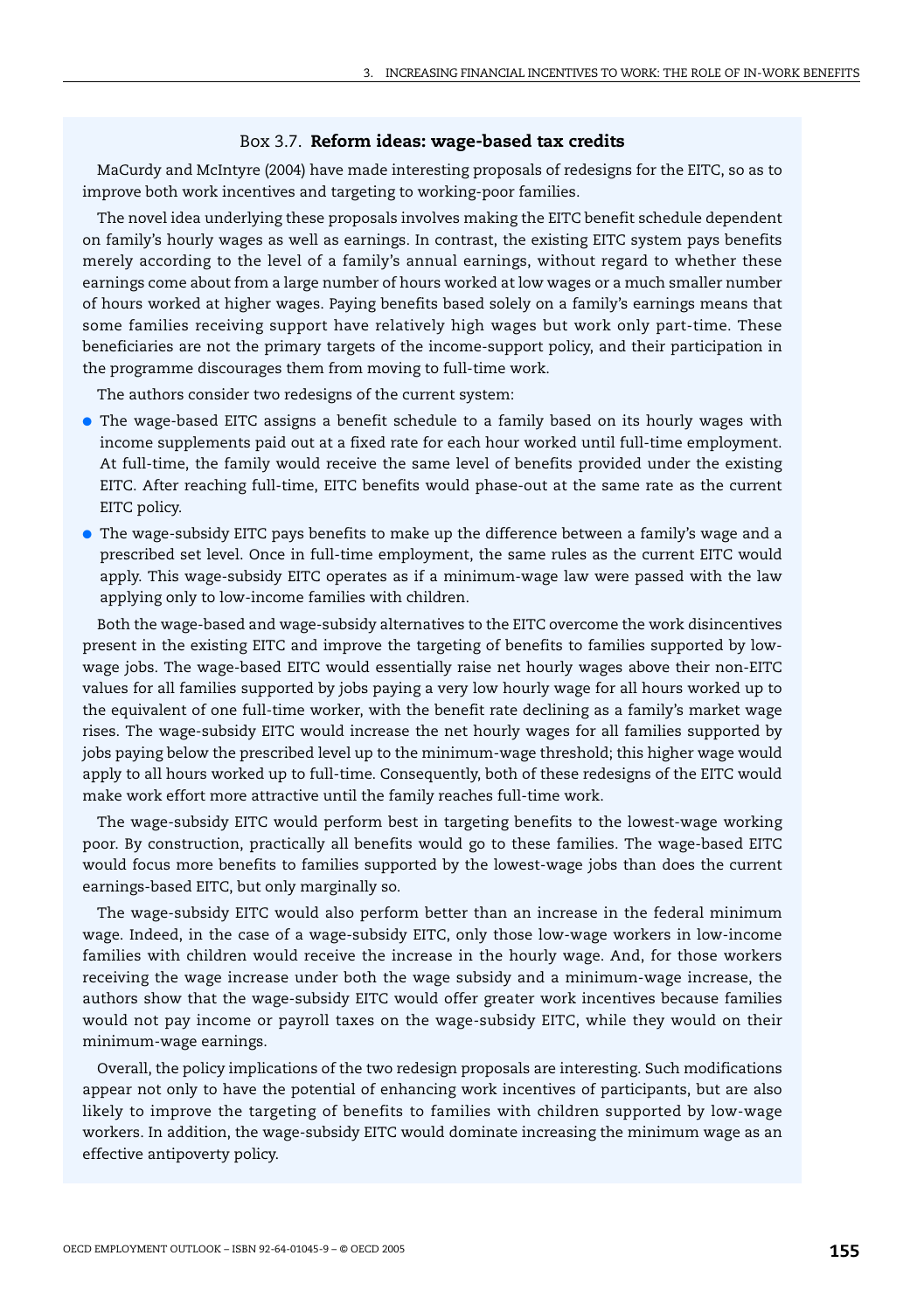The intervals at which income is assessed for eligibility and to determine benefit amounts are very important. Intervals of one year are probably ideal from the administrative point of view, as they reduce the cost of assessment as well as allowing the administering offices to check income information against income-tax files. However, this arrangement would require greater potential responsiveness within a year to changes in family circumstances – *i.e.* significant falls in family income or changes in household's composition such as the birth of a child. $^{24}$  Since greater responsiveness may involve more contact with the tax-benefit offices for some families, a key issue will be how to combine this responsiveness with a system which is not too costly and is transparent with respect to potential beneficiaries.

The nature, method and frequency of payment are related and important aspects in the design of in-work benefits. In several countries, in-work benefits take the form of tax credits, moving away from the idea of a benefit paid by social security offices towards a system where eligibility determination and payments fall within the competence of the tax offices. This could turn out to be rather cost-effective if, as some countries have envisaged it – notably, the United Kingdom (HM Treasury, 2000) – tax offices could, one day, use data collected from employers to assess credit awards and eliminate the need for many families to provide such information directly every year. In addition, payment of the credit via the tax system may increase take-up rates by reducing the potential stigma associated with claiming in-work support. The use of the tax system may also facilitate payment through the wage package, therefore increasing the frequency of payments over the year. While this would likely have favourable effects in terms of matching more closely family needs than an end-of-year payment, it would increase the administrative burden on employers. Box 3.8 provides more background on this issue based on the experience with WFTC.

## *The issue of multiple welfare programmes*

One final administrative issue that may influence both administrative costs and takeup rates is the co-existence of several programmes at once for the same potential beneficiaries. Not only does this increase administrative costs, but it has a series of implications for both recipients and the government that are worth mentioning.

The presence of several programmes, when managed by different authorities, increases the burden of the system on the recipients themselves, as they may have to travel to different offices to establish eligibility and to comply with each programme's requirement. There is evidence that the participation of eligible individuals tends to decline as programmes multiply (Zedlewski and Brauner, 1999). Both high individual and administrative costs could be reduced by the introduction of a single welfare office, establishing the eligibility for multiple programmes and dispensing benefits. An additional problem brought about by the presence of several different welfare programmes is that it makes the identification of the overall marginal tax rate faced by an individual more difficult.

Some countries have been sensitive to this issue and have been trying to simplify the system of in-work benefits. For example, the United Kingdom has recently reformed its child tax-credit scheme so that it is paid together with the basic WFTC benefit. The objective was indeed that of improving coordination among different components of the welfare system, promoting transparency in the marginal effective tax rates faced by individuals, and simplifying claiming procedures.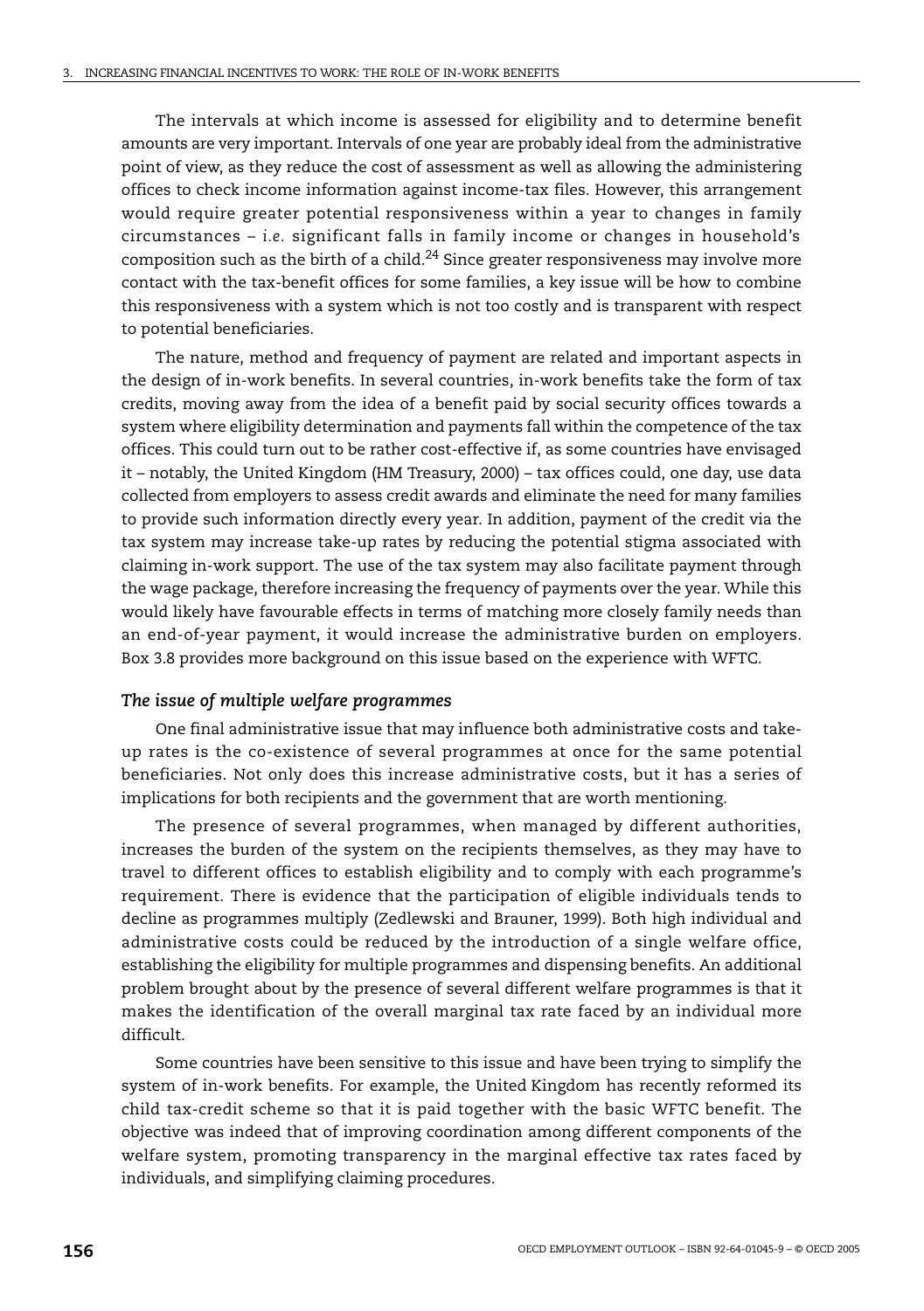## Box 3.8. **Pros and cons of paying tax credits thought the wage package: evidence from the WFTC**

In the United Kingdom, since 2000, families have been able to receive Working Family Tax Credit payments with their monthly wage, via the PAYE system which ensures that workers receive their wages net of income tax and social security contributions. Research conducted since then has highlighted several pros and cons of this way of paying the benefit.

When originally envisaged, the general view was that payment through the wage package would have several potential advantages (HM Treasury, 2000). First, it would reduce the stigma associated with claiming in-work support. Secondly, it was likely to prove more acceptable than social security benefits to taxpayers. Finally, it would reinforce the distinction between the rewards of work and remaining on welfare.

In fact, evidence that the positive work incentives of WFTC would be strengthened by paying it through the wage packet turned out to be rather weak. Brewer and Shepherd (2004) pointed to the experience with the Family Credit, the predecessor of WFTC, during which no evidence was found that recipients disliked receiving payments directly through the social security route. Besides, the authors show that, in the United States, where families can chose the payment method, only a tiny minority of EITC recipients elect to receive it through the wage packet, rather than as a one-off lump-sum annual payment.

Among other drawbacks, academics have pointed to the evidence that mothers are generally more likely to spend resources on children than fathers (Goode *et al.*, 1998), while paying WFTC through the wage packet would leave non-working mothers in couples worse off as individuals.

Most importantly, paying WFTC via the pay packet represented an addition to employers' administrative burden. Indeed, after WFTC was introduced, there was evidence of some illegal behaviour by employers who would fire employees who tried to claim WFTC (Wheatley, 2001). And, around 18 months after the policy started, a quarter of those entitled to WFTC who received it through the pay packet said that this had caused them some difficulty with their employers (see McKay, 2003).

Overall, the United Kingdom government has heeded these findings and, in 2002, has modified payment procedures to ease the burden on employers (Inland Revenue, 2002). However, it seems that the experiment of paying in-work support through employers will be abolished altogether from 2005, five years after it began (see HM Treasury, 2004).

#### *B. Policy complementarities*

In several ways the analysis conducted up to now points to the need for a comprehensive labour market strategy to facilitate entry or return to employment. Directly increasing the financial incentives to find work via the introduction of in-work benefits is important but other policy tools can help support the role of employment-conditional payments. For instance, Chart 3.3 showed that returning to work at a wage higher than before job loss reduces financial disincentives to work, pointing to the role that active labour market policies (ALMPs) can play by effectively providing job-search support, counselling, and re-training.25 In a similar way, the implementation of work requirements points to the potentially important role of effective public employment services. Besides, the introduction of a requirement of full-time work for eligibility for in-work benefits requires the provision and financing of reliable childcare structures. This is equally important in efforts to help individuals exit in-work poverty by moving from part-time to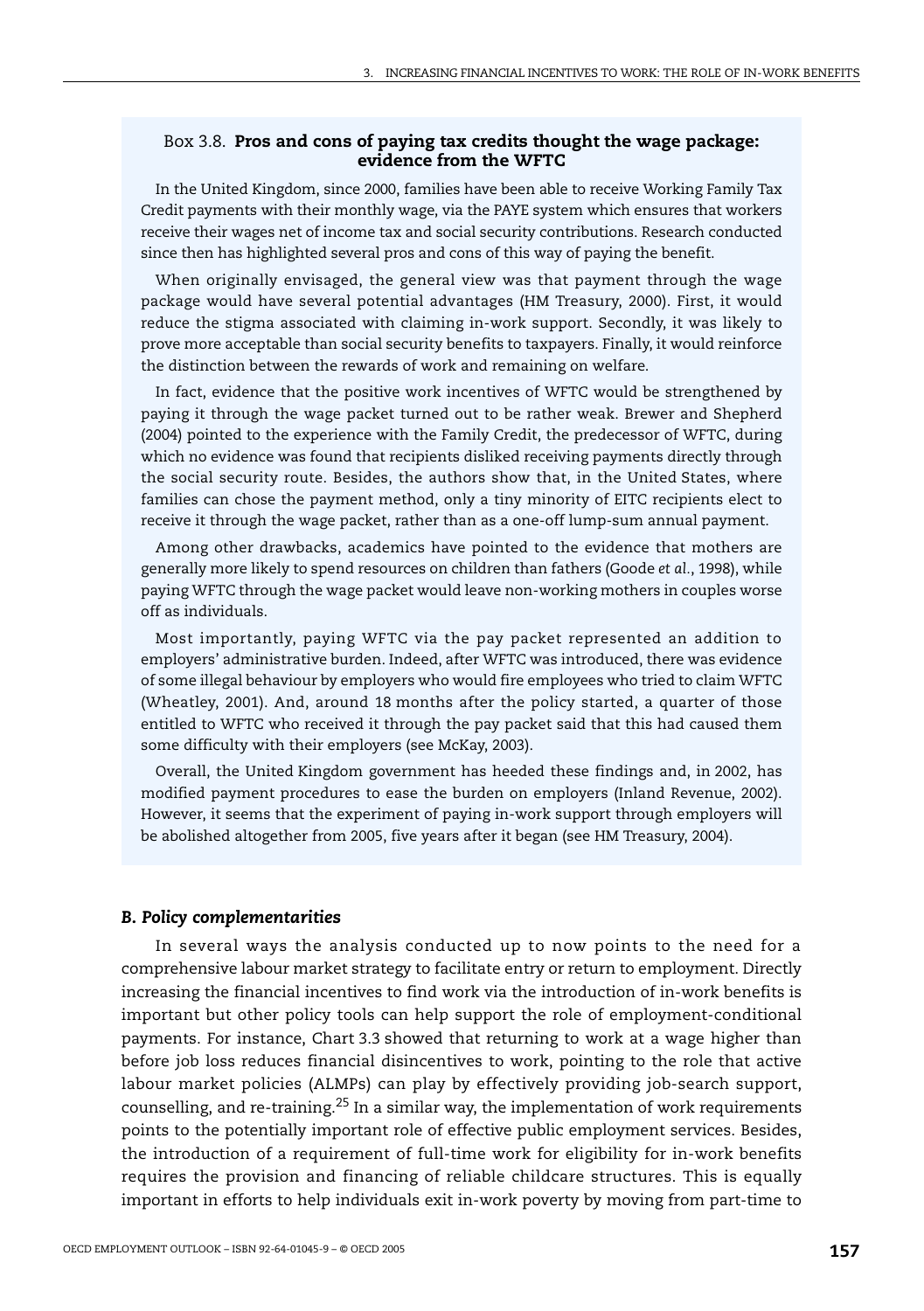## Box 3.9. **Welfare reform in New Zealand: the Working for Families package**

The Working for Families package (WFF) in New Zealand was passed on 26 April 2004. By 2007 the package will provide around NZD 1.1 billion a year in extra financial and in-work assistance to families with dependent children. In addition, some of the changes introduced by the package will also affect people without children – notably, assistance for housing costs.

The WFF package is designed to achieve several objectives in assisting families with dependent children, which includes ensuring that people who work are better off as a result of their effort.

The changes will be implemented over three years, starting from July 2004 and continuing through April 2007. The main components of WFF are the following:

- Family Income Assistance improvements.
- Work Payment for families in-work initiative.
- Childcare Assistance improvements.
- Accommodation Supplement initiatives.
- Invalid's benefit changes.
- Special benefit changes.
- Consequential changes to other social assistance.

In addition, the approach adopted for delivery of the package also involves greater coordination between the welfare and tax authorities.

According to estimates from the New Zealand government, the package is expected to benefit 300 000 families and is expected to have a significant impact on child poverty and poverty alleviation. However, despite moving in the right direction, the reform does appear to have some shortcomings. First, the package does little to lower the tax rates facing second earners in couple families, giving them limited incentive to work or search for a job. In this respect, OECD (2004b) suggests that a stronger Childcare Subsidy programme – linking hours worked with financial support for parents – could address this issue.

Secondly, for sole parents, financial incentives to get a job could be strengthened through lower basic payment rates and higher employment-conditional payments. Enhanced case-management was introduced in 2004 to strengthen employment support for sole parents on benefit.

full-time employment. Finally, to prevent any risk that employers might take advantage of the employment subsidy introduced by in-work benefits through downward adjustments in wages, an appropriately set minimum wage policy might be needed. The Working for Families programme of New Zealand provides an interesting recent example of comprehensive reform (Box 3.9).

## *Financial incentive policies and childcare benefits*

Paying for childcare can be a significant in-work cost for single parents who work but also for second earners with young children. Several papers have looked at the effect of childcare costs on the labour supply of single mothers or married women, mostly focusing on the experience of the United States where the welfare reform of the mid-90s triggered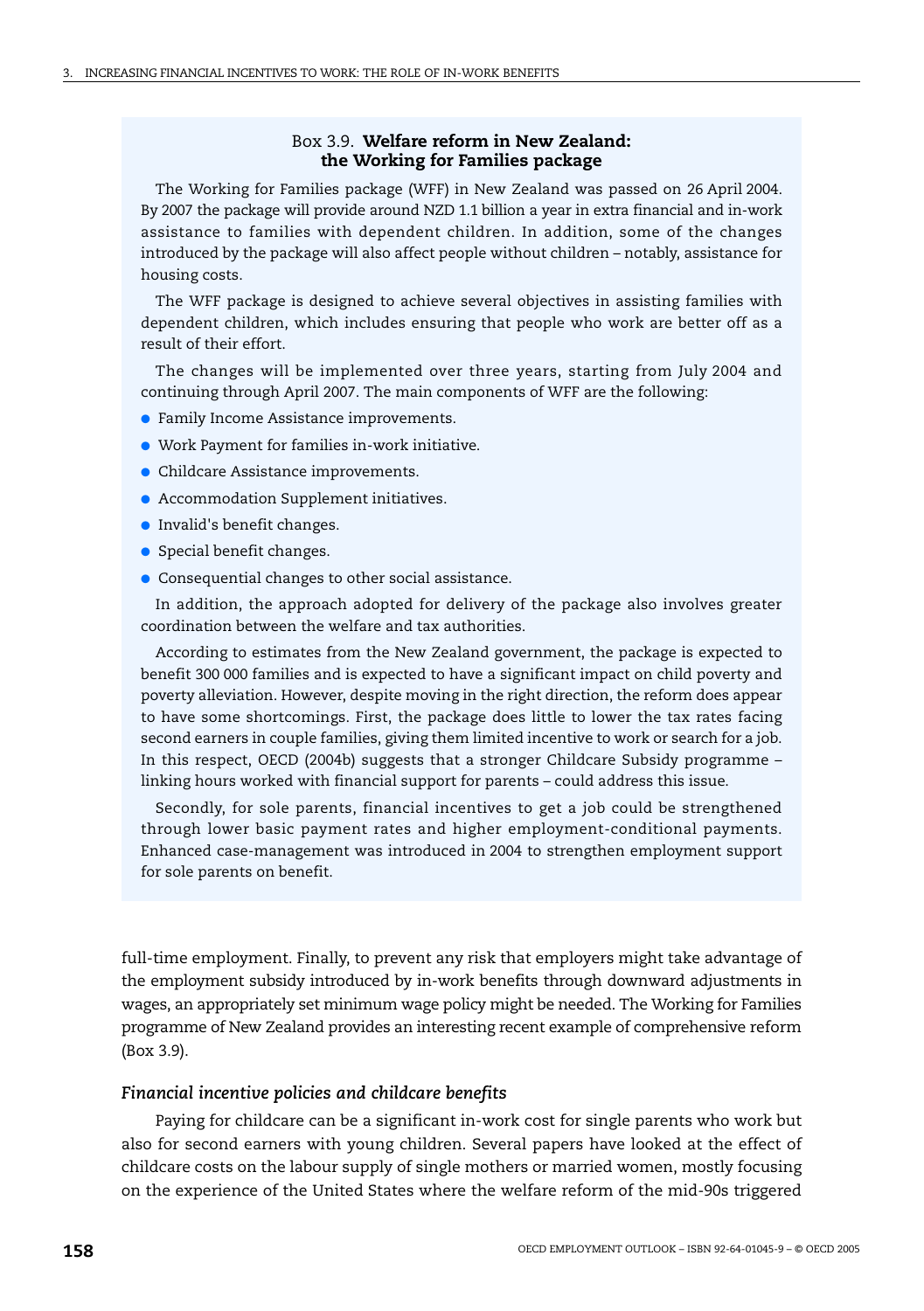the introduction in several states of childcare subsidies.<sup>26</sup> For instance, Connelly (1992) and Averett *et al.* (1997) show that women's labour supply responds to the *effective* wage – *i.e.* the wage net of child-care costs and of childcare subsidies – rather than to the gross wage. Averett *et al.* (1997) find that a 1% reduction in the effective wage (*e.g.* through greater subsidisation of child-care) would raise women's labour supply by 1%. The effect is found to be even larger for single mothers. $^{27}$  In addition, Lemke (2000) shows that the quality and stability of childcare have much larger effects on the probability of work than do its costs. In this respect, Berger and Black (1992) show that the introduction of childcare subsidies have had a positive effect on the quality of childcare. As for the experience of other countries, Powell (1997) investigates the impact of childcare costs on the labour supply of married women with children in Canada. She estimated the "direct childcare cost elasticity measure for hours of work" to be approximately –0.32, suggesting that increases in the cost of childcare have adverse impacts on the labour supply decisions of married Canadian women.

While participation effects have been shown to be large, the impact of childcare subsidies on hours worked appears to be much less important, as shown by Berger and Black (1992) and Lemke *et al.* (2000). Instead, availability of early education systems, such as full-day kindergarten, seems to be much more relevant in women's decisions regarding work.

Overall, high-quality subsidised childcare appears to be an essential component of an overall strategy to raise women's incentives to work and a necessary complement to inwork benefits (Box 3.10). Once more, targeting of needy families is essential to ensure that deadweight losses – through windfall beneficiaries – are limited and to deal with the public finance aspects of childcare benefits.

## *Minimum wages as a complement to in-work benefits*

There are several reasons to think that a coherent strategy for promoting work and reducing poverty should combine in-work benefits with a minimum wage set at a moderate level.

In-work benefits have several advantages over a minimum wage as an instrument to tackle poverty. They can be targeted on low-income households, their level can vary depending on family circumstances, and they do not raise the direct cost of low-wage employment to employers. Attempting to use minimum wages alone to generate an adequate in-work income that is responsive to the needs of varying family structures is problematic.28 Since the overlap between low-wage jobs and family poverty is not all that large in many countries (see OECD, 1998), a minimum wage is not a very effective antipoverty instrument on its own. In most cases, it is inferior to an appropriately designed in-work benefit. In addition, it would affect job prospects for low-productivity workers, particularly the young.

However, by improving the returns to work, in-work benefits make low-paid jobs more attractive to the unemployed and inactive. In the absence of a minimum wage, there would be an increased risk that some employers would try to take advantage of this additional labour supply by lowering wages (under assumptions of employer monopsony). In this context, an appropriately-set minimum wage would establish a floor for wages and ensure that low-income workers enjoy the full benefit of the in-work support. Indeed, it is noticeable that countries such as Ireland, New Zealand, the United Kingdom and the United States all have legal minimum wages as a complement to their in-work benefits.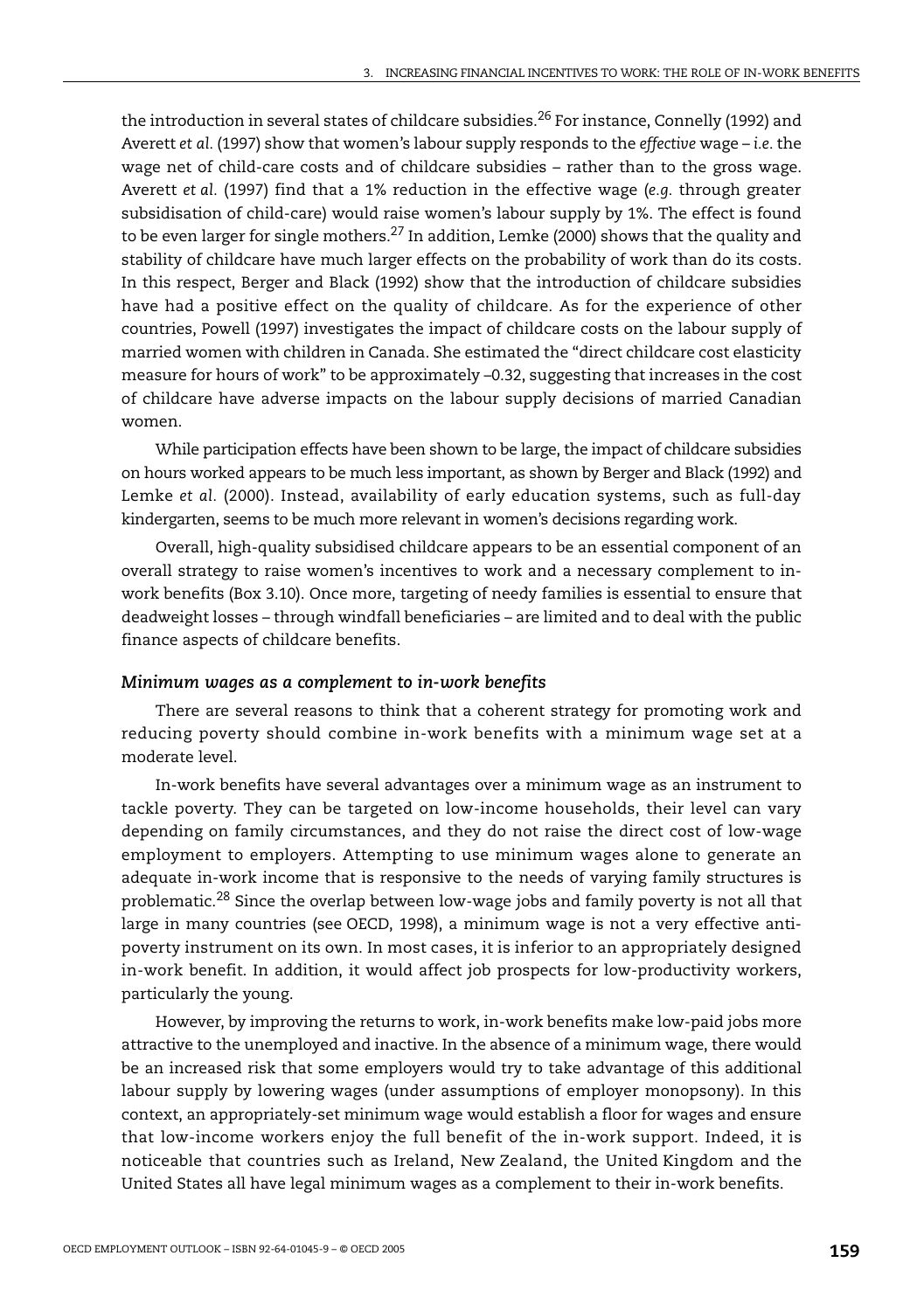## Box 3.10. **Childcare provisions as part of an overall make-work-pay policy framework**

In *Canada*, the National Child Benefit (NCB) supplement plays an important role in increasing financial incentives to work. The NCB Supplement is the Government of Canada's contribution to the federal/provincial/territorial National Child Benefit initiative, which aims at preventing and reducing child poverty and promotes attachment to the workforce by ensuring families are better off working. In most jurisdictions in Canada, the NCB operates in a way similar to an in-work benefit for certain transitions from social assistance to the labour market. Individuals with children receiving provincial/territorial Social Assistance (SA) have their SA benefits reduced by an amount equivalent to the NCB Supplement while employed individuals with children receive the NCB Supplement depending on their income. In addition, provinces and territories reinvest their SA savings into new or enhanced measures for low-income families with children, which can further support parents in making the transition from SA to work.

*The Netherlands*, another country with employment-conditional programmes, replaced the income-dependent benefits for childcare with a childcare tax credit in 2004.

Adding to its in-work benefit programmes, *New Zealand* has recently introduced new childcare provisions aimed at assisting parents into work. The maximum number of hours qualifying for the income-related Childcare Subsidy (payable to the childcare provider) and Out-of-School Care and Recreation (OSCAR) subsidy was increased from 30 to 37 hours per week. On the supply side, additional funding was provided to improve the number and quality of OSCAR providers so that lack of access to childcare is less of an impediment to beneficiaries and low-income workers entering and/or remaining in the paid workforce. Further increases of benefit amounts and income disregards are planned for 2005 as part of the Working for Families reform package. Access to the New Employment Transition Grant, previously only available to sole parents, was extended to married people with a dependent child or children. For six months following the cancellation of the benefit to enter employment, the grant provides assistance to people who are required to take unpaid leave due to personal illness, illness of their partner or their child, or as a result of a breakdown in their childcare arrangements.

In the *United Kingdom*, the Working Family Tax Credit contains a generous childcare component, whereby families are entitled to a tax credit of 70% of childcare costs up to some limit depending on the number of children.

The choice of the "appropriate" level of the minimum wage depends in part on the shape of the earnings and skills distribution, and will therefore change across countries. This is further complicated by the need to choose a minimum wage that is compatible with a given amount of in-work benefits. An example of combination of these two policy tools is provided by the United Kingdom where the minimum wage was re-introduced to accompany the package of make-work-pay reforms that include the WFTC and New Deal programmes.29

## *Tax credits and active labour market policies*

The effectiveness of in-work benefits is likely to be strengthened when they are combined with well-designed ALMPs. Blank *et al.* (1999) find evidence that the provision of job coaching and case management services enhanced the labour market impact of both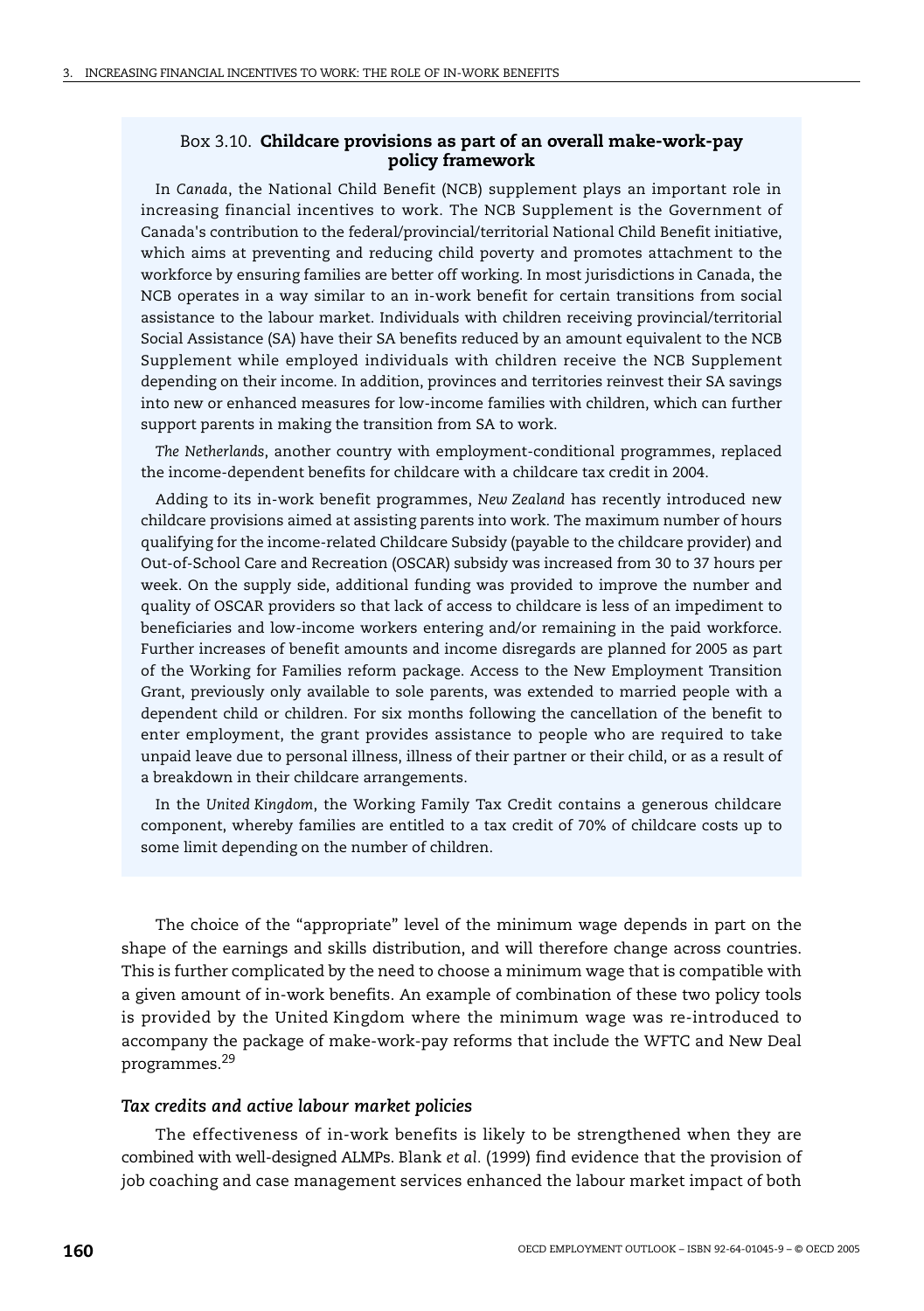the Self-Sufficiency Project in Canada<sup>30</sup> and the Minnesota Family Investment Program in the United States (see also OECD, 2003).

More generally, while in-work benefits require individuals to work, sometimes fulltime, finding a job after a period of unemployment may not be easy, especially in a context of rapidly changing skill requirements. Effective ALMPs can help ensure that those who are out of work are kept in contact with the labour market and do not drift into long-term unemployment.

Hence, combining in-work benefits and effective ALMPs can prove a winning strategy. ALMPs would improve an individual's prospects for sustainable employment. At the same time, an employment-conditional benefit could increase the financial benefits of work, improving the incentive to take, and then to stay in, work. The combined impact of these two policies is likely to be greater than that of any one of them taken in isolation. In this respect, the United Kingdom has been pursuing a comprehensive strategy to help people move from welfare to work. This includes in-work programmes to ensure that work pays – the WFTC – and increased emphasis on active labour market policies to help individuals regain self-sufficiency through employment – the New Deal programmes.

## *C. Cost considerations*

When assessing the effectiveness of in-work benefits, it is essential to also take into account the cost of the programmes for the public purse. This is important because inwork benefits do not come cheap, and the taxes and contributions needed in order to fund the programmes may in turn affect employment outcomes in various ways. For instance, in the United Kingdom, the WFTC is estimated to cost GBP 5 billion – about 0.6% of GDP – and, in the case of the EITC of the United States, costs have reached about USD 33 million, or 0.33% of GDP (OECD, 2003). Of course, these costs are outweighed, at least in part, by lower welfare payments resulting from the fact that certain job-seekers will find a job as a result of the scheme.31

Nevertheless, by designing in-work benefits along the lines outlined above, it is possible to both increase employment (and thus broaden the tax base) and limit the budgetary repercussions of the schemes. In particular, narrow targeting may help reduce costs in two ways. First, more directly, it reduces the number of intended beneficiaries of the programme by focusing aid on the on the neediest groups. Secondly, it reduces the number of windfall beneficiaries. For instance, focusing on individuals who have spent a certain time on welfare reduces the likelihood that people who are not in need may try to become eligible for the benefits. Requirements related to working hours may also help in restricting eligibility. A programme designed to focus on a relatively small number of needy individuals could be generous while keeping the overall public finance costs under control.

The financial costs involved with in-work benefit reforms must also be forecast as accurately as possible. In this respect, analysis of take-up rates is very important (see Hernanz *et al.*, 2004). Low or declining rates of take-up of benefits – welfare and in-work – may reduce the capacity to anticipate the financial costs of reforms, as well as reducing the probability that welfare programmes attain their goals, thus leading to unjustified disparities of treatment among eligible individuals.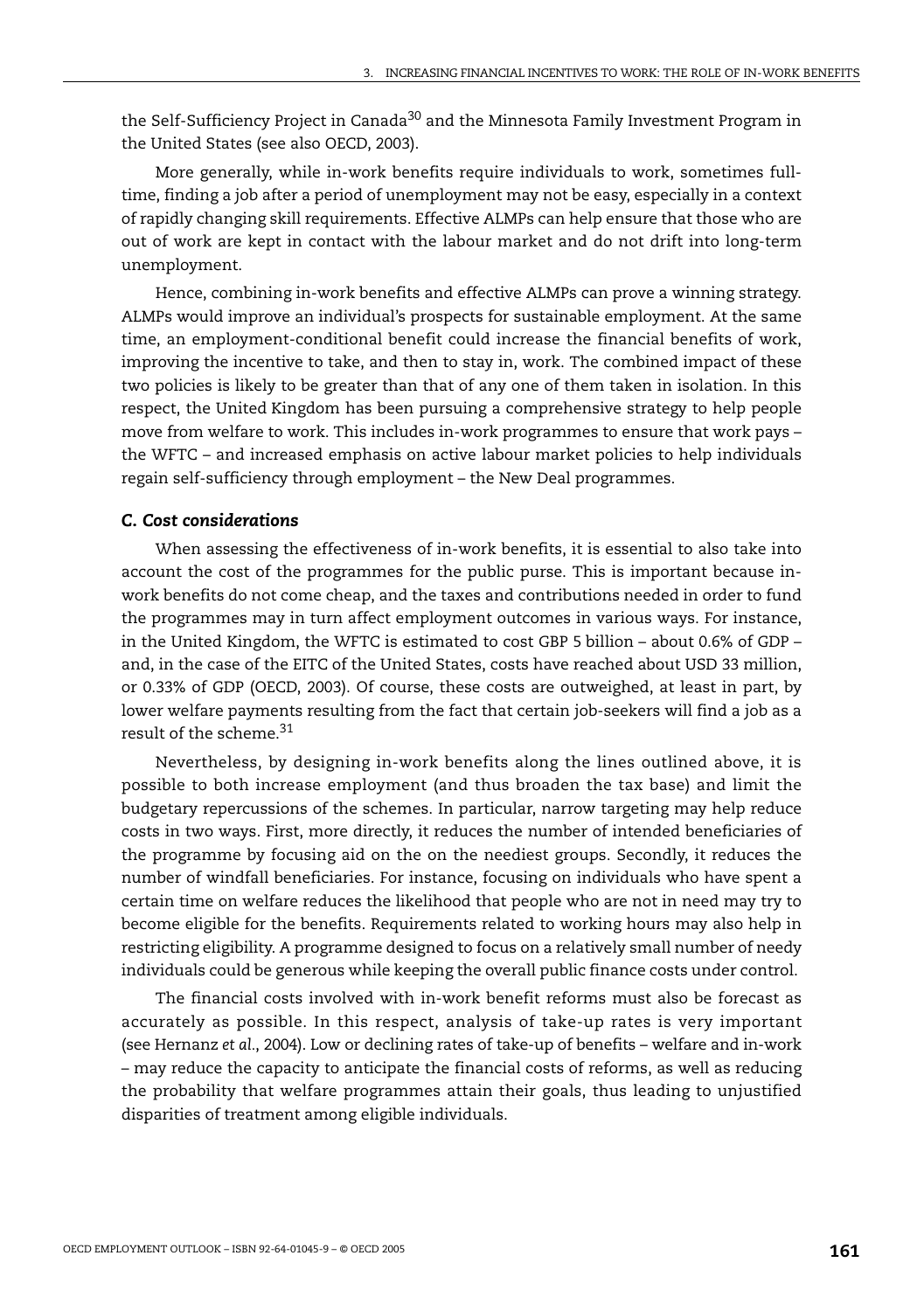## **Conclusions**

Based on the findings of this chapter, several observations are in order with respect to the OECD Jobs Strategy. The chapter shows that in-work benefits, if well-designed, can help improve employment outcomes. However the schemes can be costly and, more generally, they are not a panacea. Indeed, one important finding of the chapter is that in-work benefits work best when combined with other policy instruments to improve labour market participation. For instance, increasing labour force participation of single parents is not just an issue of making work pay: childcare support also needs to be made available. Likewise, effective ALMPs, by promoting job-search and enhancing skills, can provide a useful complement to in-work benefits. Finally, there is a risk that employers may pocket part of the financial gain introduced by in-work benefits, by reducing salaries. One way of preventing this would be to have an appropriately-set minimum wage that accompanies in-work benefits.

Further analysis is needed before specific recommendations can be issued, particularly in terms of policy packages. For instance, more work is necessary to assess the interactions between in-work benefits and minimum wages. In addition, demand-side aspects not addressed in this chapter are also likely to play a crucial role in determining the effectiveness of in-work benefit programmes and the role played by minimum wages. Finally, more analysis of the costs and benefits of the existing programmes across OECD countries is also necessary before recommendations can be issued as to whether these policies are cost effective. These are issues which will be addressed as part of the next stages of the reassessment of the OECD Jobs Strategy.

#### *Notes*

- 1. Technically, the METR is defined as (1 ∆ne/∆ge) where ∆ne is equal to the change in net earnings, and ∆ge is the change in gross earnings experienced by the household. In other words, it compares total income out of work (the sum of all benefits to which a certain individual or family would be entitled while out of work) with income in work (the sum of gross earnings and all benefits to which the individual or family would be entitled while in work, *i.e.* earnings disregards or in-work benefits.
- 2. Indeed, despite being a useful tool for the analysis of the impact of tax and benefit rules on financial incentives to work, METRs suffer from some limitations due to the complexity of tax and benefit systems and the difficulty of incorporating these complexities in a single indicator. Some of these limitations are described in more detail on line at: *www.oecd.org/els/employmentoutlook* (OECD, 2005).
- 3. Note that in Ireland the METR for a person in a one-earner household with two children who sees his/her earnings rise by 10% is fully determined by in-work benefit withdrawals. In fact, at 50% of APW earnings, no income taxes or social security contributions are payable and the only benefits received are *a)* family benefits, which remain constant as earnings rise – and, therefore, do not contribute to the METR – and *b)* family income support benefits, for which eligibility starts at 19 hours of work per week and which decline gradually as earnings increase.
- 4. The left panel of Chart 1 (OECD, 2005) shows that 67% of APW is a reasonable assumption. Approximately 23% of individuals in the 19 OECD countries shown in the chart work for less than 67% of the APW earnings in their country, with the highest share in Hungary, Poland, and Italy and the lowest in the Czech Republic, Switzerland and Belgium. In addition, the right panel of Chart 1 (OECD, 2005) shows, for the countries for which this information is available, that a large share of those earning less than 67% of the APW level are working full-time at hourly wages below APW level.
- 5. Note that in Denmark, social assistance reduces the METR. This is due to the way social assistance is paid.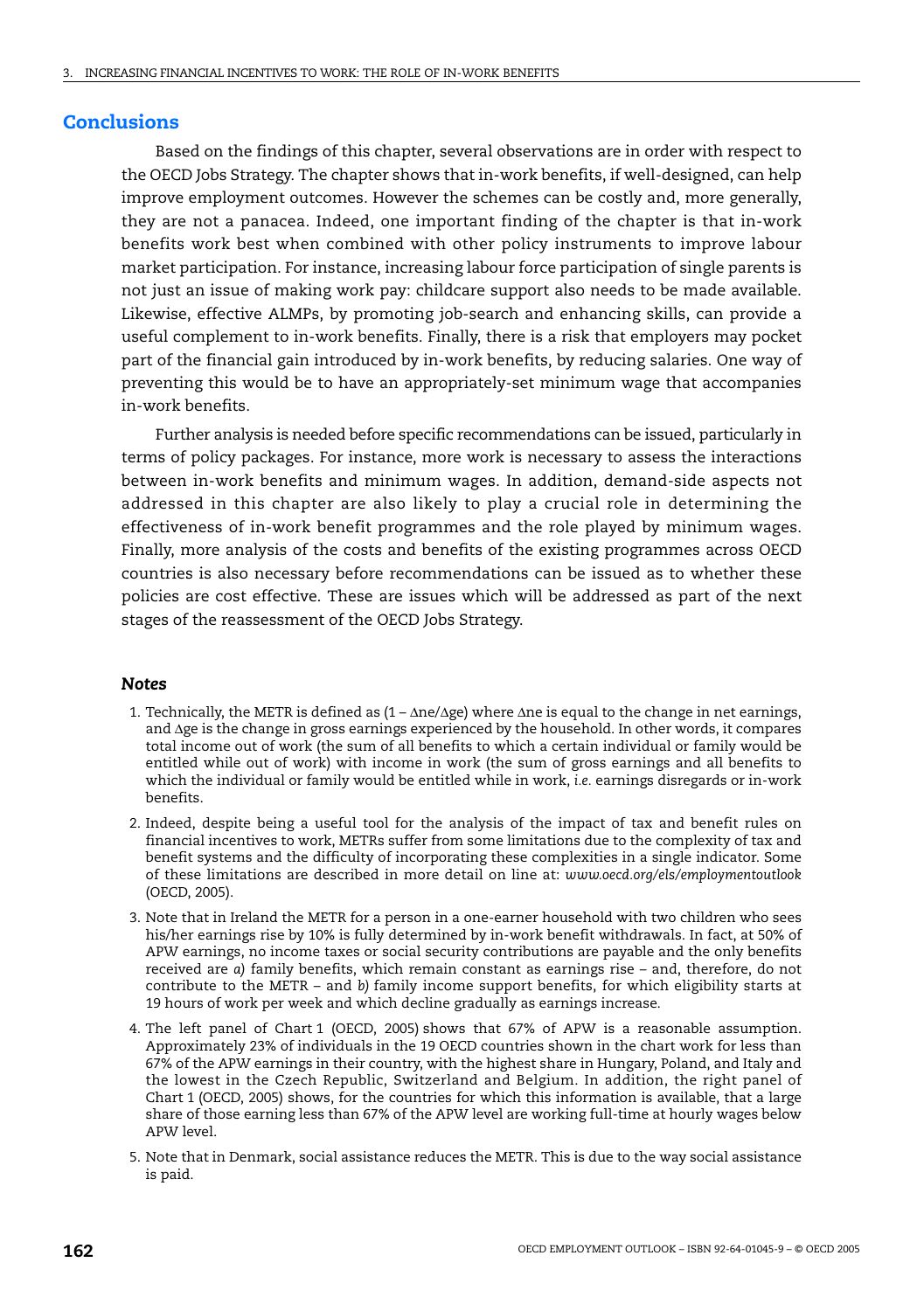- 6. This is not the case in all countries. For example, in the United Kingdom, single parents and families with children are better off going back to work with a salary that is lower than the preunemployment salary. This comes from the combination of unemployment benefits that do not depend on pre-unemployment earnings and in-work benefits that decrease with wages. It is also the result of a policy aimed at reducing child poverty by helping parents back to work (*e.g.* by paying them childcare benefits).
- 7. In Italy, very low METRs are mostly explained by a very weak welfare system for inactive individuals. The sole benefits available – family benefits – are only paid to working families and unemployed individuals.
- 8. Chapter 2 in this edition of the *Employment Outlook* shows that active labour market policies, if well designed, can be effective in raising employment prospects for job-seekers.
- 9. The countries in question are: Austria, Belgium, Denmark, Finland, France, Germany, Greece, Ireland, Italy, Portugal, Spain, United Kingdom and the United States.
- 10. Other techniques could have been used to deal with the selection problem, like using instrumental variables or Heckman two-step models, but data limitations made this impossible.
- 11. Additional assumptions include: *a)* individuals were earning the same as their potential earnings before the unemployment spell; and *b)* METRs calculated for families with two children are used whenever children are present. Assumption *a)* may lead the METRs attributed to each individual to be lower than the true ones, as it is likely that unemployed individuals suffer a wage loss following unemployment. On the other hand, assumption *b)* would lead imputed METRs to be either overestimated or underestimated, depending on the number of children: true METRs would likely be lower for those having only one child and higher for those having more than two children.
- 12. Gurgand and Margolis (2005) for France, Schneider *et al.* (2000) and Schneider and Uhlendorff (2004) for Germany, conduct a similar exercise, using the ratio of net in-work income to welfare as a proxy for financial incentives. In both studies, potential earnings' regressions are used to attribute a value of the ratio to each individual. Gurgand and Margolis (2005) look at the effect of this ratio on the probability of being employed and find that financial incentives play a weak role on labour supply decisions of individuals on welfare. On the other hand, Schneider and Uhlendorff (2004) find that the ratio of income from work to welfare benefits increases the probability of leaving social welfare, even when demand factors are controlled for.
- 13. Using the data from the first column of Table 3.1 Panel A, this is calculated starting from the observed mean of 45% and adding a 4.3 percentage points rise  $(45^* - 0.2^* - 0.48 = +4.3)$ .
- 14. OECD (2003, Chapter 2) showed that, more often than not, unskilled individuals tend to have very low labour market attachment and this may reduce the incentives of taking up a job. Indeed, the chapter found that low-paid employment often alternates with non-employment, particularly for the low skilled. Another study conducted by Kapsalis and Tourigny (2004) for Canada found that more than 60% of all transitions from inactivity to employment involved a transition to a nonstandard job (self-employment, part-time permanent employment, or temporary full and parttime employment). This points to the importance of policies that not only help individuals go back to work, but also provide them with the necessary tools to gain a stable position in the labour market.
- 15. METRs used here do not include childcare benefits. See Barber and Immervoll (2004) on preliminary work to include childcare benefits in METRs.
- 16. In the case of Ireland, individuals are entitled to the "Back-to-Work Allowance" only after spells of unemployment ranging between 15 and 22 months, depending on age and family status.
- 17. Some of the programmes presented in Table 3.2 provide very small payments and only marginally increase net earnings. They are not taken into account in the charts.
- 18. See OECD (2003, Chapter 3), for a more detailed description of individual programmes.
- 19. Indeed, the price for extending generosity at lower earnings, without increasing withdrawal rates, would be a higher implicit tax rate further up the income distribution (an example of this is the working family tax credit in the United Kingdom).
- 20. The Saez model lacks a number of important features of present-day financial incentive programmes, such as the focus on household income, rather than individual income, and targeting. As a result, the model would be more consistent with the experience of some European countries such as France, than with the design of programmes in anglo-saxon countries. However, it can still be considered applicable within groups with the same characteristics.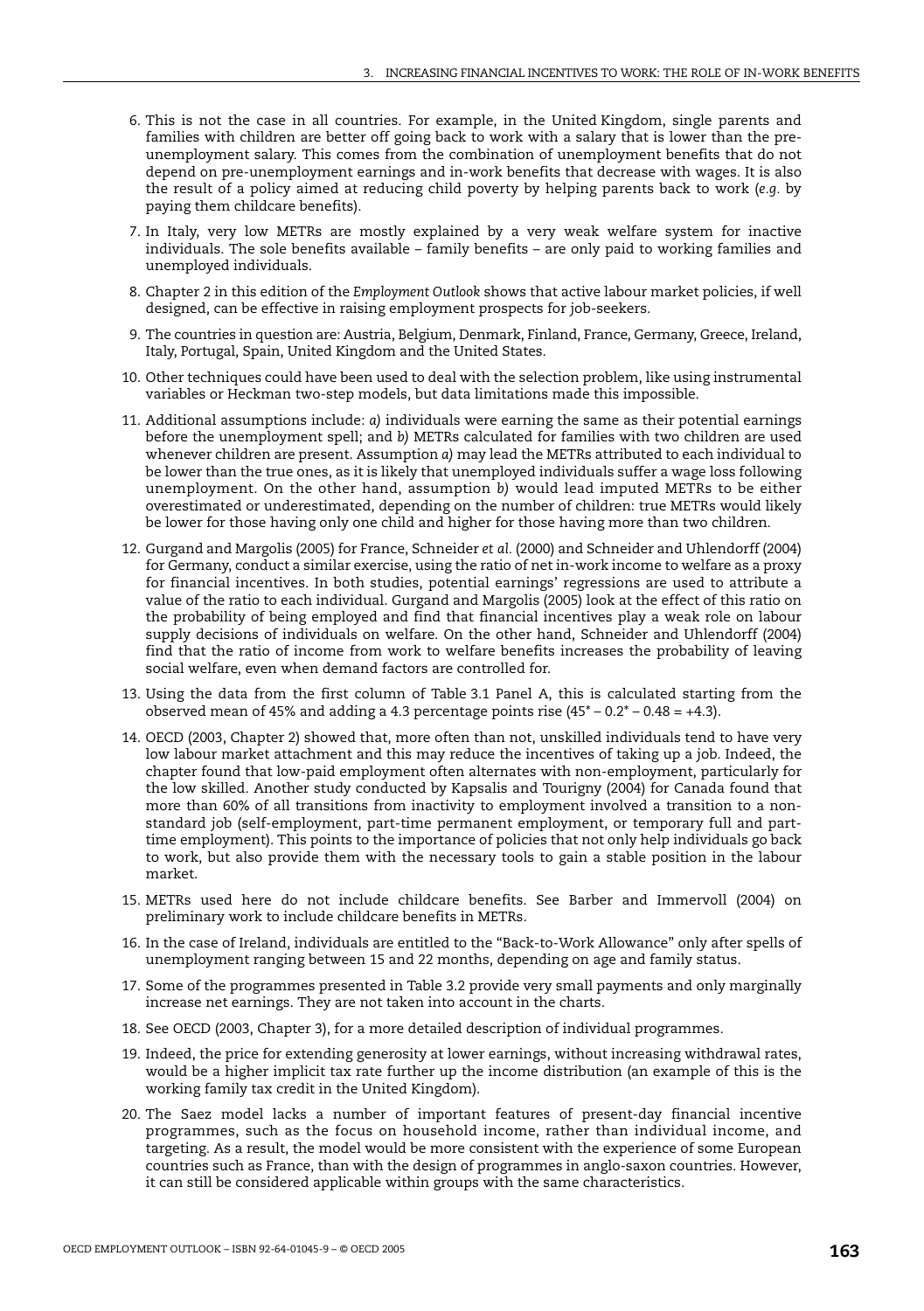- 21. The models have in common the assumption that there is some unobservable ability upon which the government would prefer to base transfers in a first-best world but cannot – for example productivity – so the second-best solution involves targeting. In the end, if the screening mechanism is sufficiently accurate, the social welfare gains from giving benefits to the targeted needy can outweigh the losses from the denial of benefits to those who are truly needy but who do not possess the correct characteristics, and hence go untargeted. The risk remains that individuals may try to change their characteristics in order to become eligible to benefits. However, since there is a cost to changing one's characteristics – divorce, single motherhood – a targeting system would still be optimal if few people change categories to benefit from targeting.
- 22. The idea that targeting is a more efficient redistribution tool than alternative universal programs such as a basic income guarantee and the NIT has been challenged by some. For papers that show that providing universal payments does not necessarily reduce economic efficiency, see Bryan (2005) and Pressman (2005).
- 23. The theoretical literature on models of family structure generally supports the proposition that offering benefits to only one family type will increase the number of families of that type. One exception is if welfare is viewed as social insurance against the event of divorce. In such a model, provision of insurance should actually encourage getting married.
- 24. This raises the related issue of how far the credits should reflect less dramatic increases and falls in income.
- 25. Job-search support can help reduce the duration of unemployment spells and this in turn would limit human-capital losses associated with long spells of unemployment. It may also improve the match between workers and jobs, thus increasing job stability and wage progression. Effective job training, on the other hand, is likely to play a more direct role in increasing the wage that the unemployed can demand on the labour market.
- 26. For a survey of childcare subsidy programmes, see Blau (2000).
- 27. Kimmel (1995) focuses on single mothers and finds that free child care would imply that the employment probability for this group would more than double.
- 28. For example, Gregg (1999) estimated that, in the United Kingdom, it would require a minimum wage of between GBP 5 and GBP 5.70 for one full-time worker in a couple to generate an income of half the average household income. A minimum wage set at this level could well have adverse consequences for the employment of low-skilled workers, particularly the young.
- 29. Its level was set at 44% of average earnings, and the same worker would get an additional 30% of average earnings as part of the WFTC if she/he is working at least 30 hours, bringing her/him barely above the relative poverty-line.
- 30. In the 18-months report on the SSP, Lin *et al.* (1998) show that participants themselves were pointing to the importance of these support services. In fact, when asked "If you could change one thing about the SSP to make it a better program for you, what would it be?", 12% of those who did not take up the income supplement suggested that SSP should add a job placement service.
- 31. Moreover, even if there was a net negative effect on public finances, it would lead to somewhat higher taxes across a large number of non-beneficiary households – and it is unclear whether this would, on its own, have much impact on labour market participation.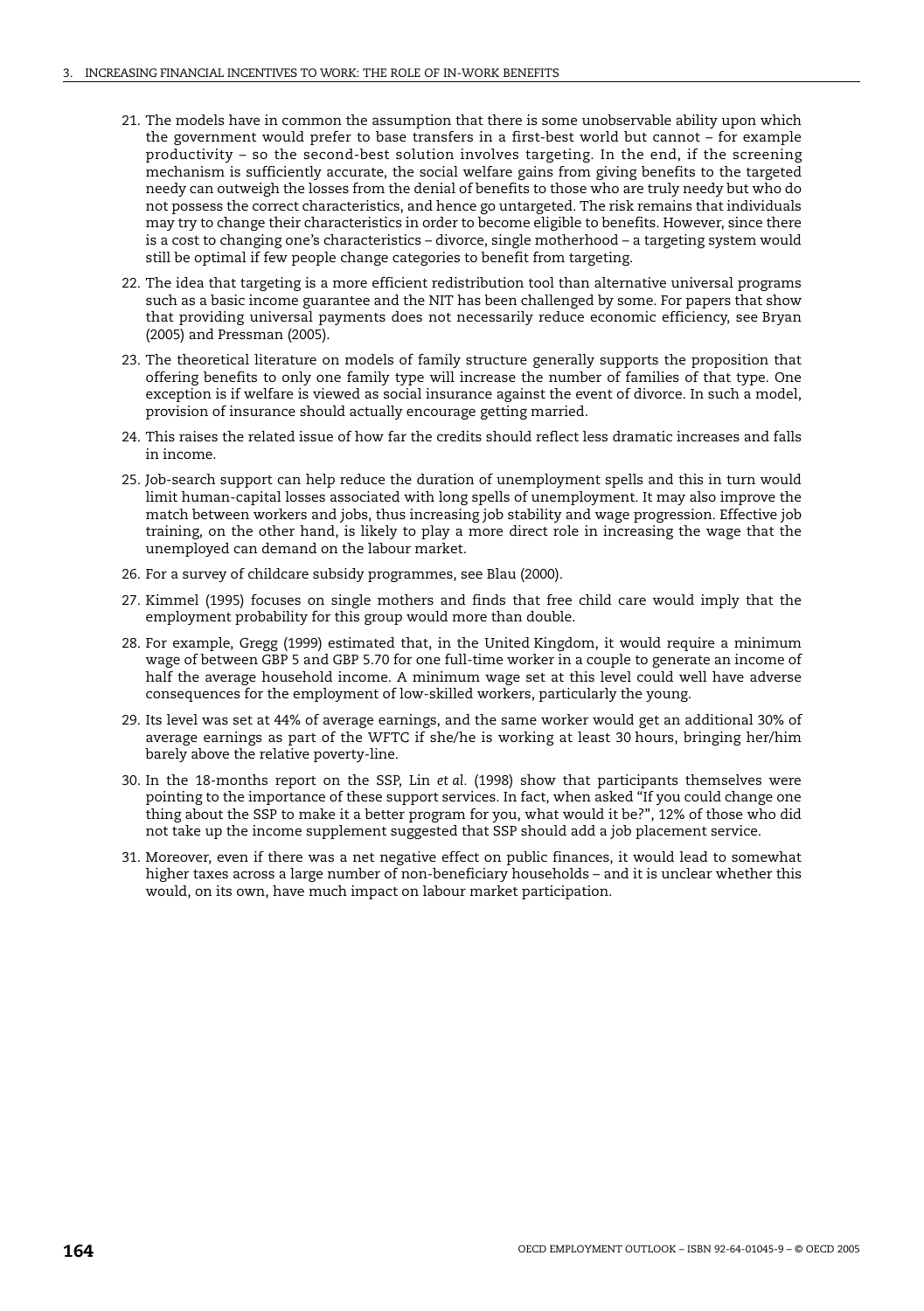## ANNEX 3.A1

## *Supplementary Material on Marginal Effective Tax Rates*



Chart 3.A1.1. **Low-wage trap indicator, 2002** Decomposition of the marginal effective tax rate (increase from 50 to 55 % of the APW)

*Note:* The chart shows how much of a given rise in earnings is taken away in the form of higher tax and lower welfare benefits. For example, a value of 100 for the indicator shows that a 10% wage increase leads to no additional net income. *Source:* OECD tax-benefits models.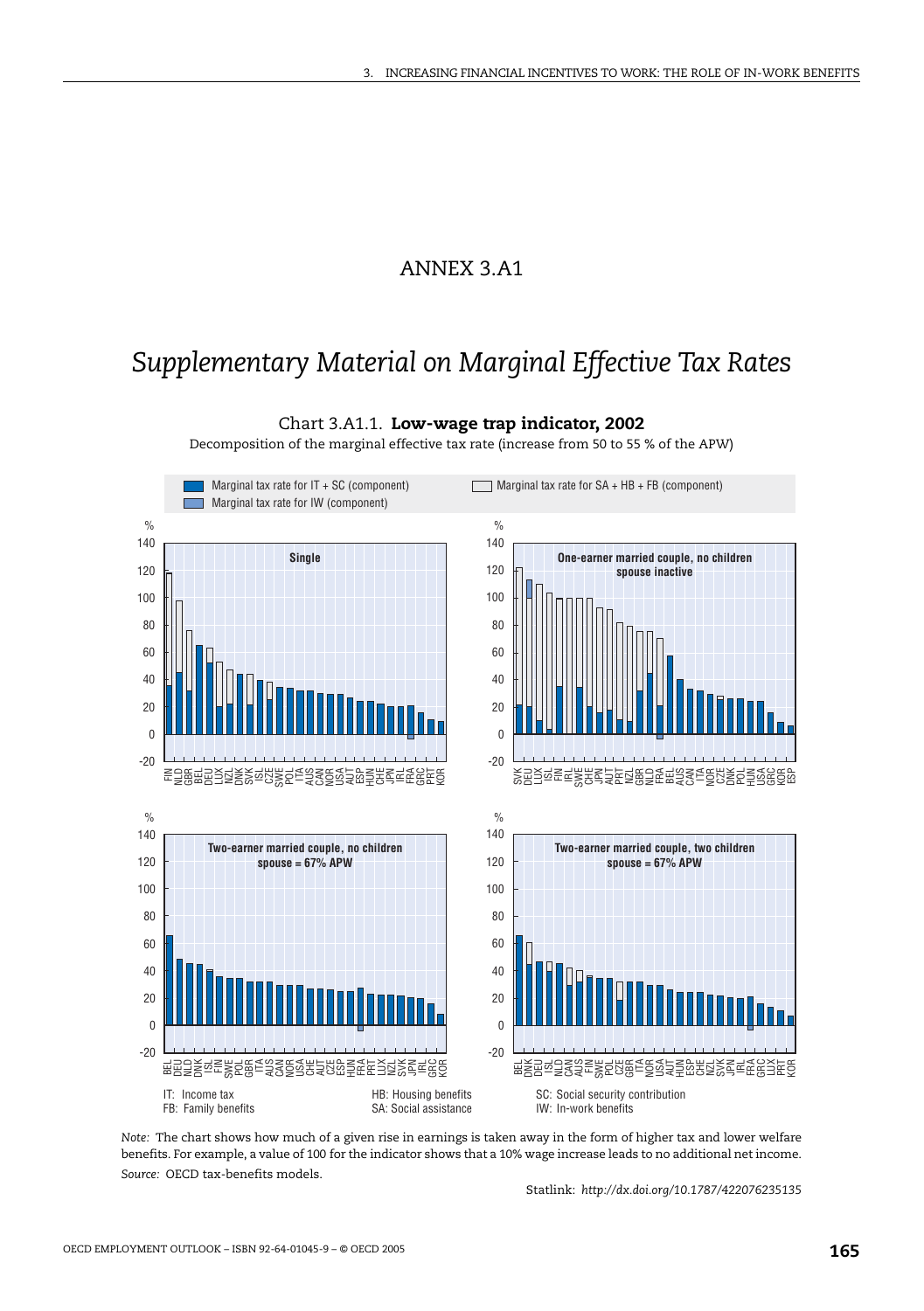## Chart 3.A1.2. **METRs associated with the transition from part-time to full-time, 2002***<sup>a</sup>*

Decomposition of the marginal effective tax rate when moving from a part-time job (20 hours a week) at a wage level = 50% APW to a full-time job (40 hours a week) at a wage level = 100% APW



*a)* Part-time is defined as earnings at 50% of APW earnings and full-time as earnings at 100% of APW earnings. *Note:* The chart shows how much of the wage rise following a move from part-time to full-time employment is taken away in the form of higher taxes and lower welfare benefits. For example, a value of 100 for the indicator shows that moving from earning 50% of APW to 100% of APW leads to no additional net income. *Source:* OECD tax-benefits models.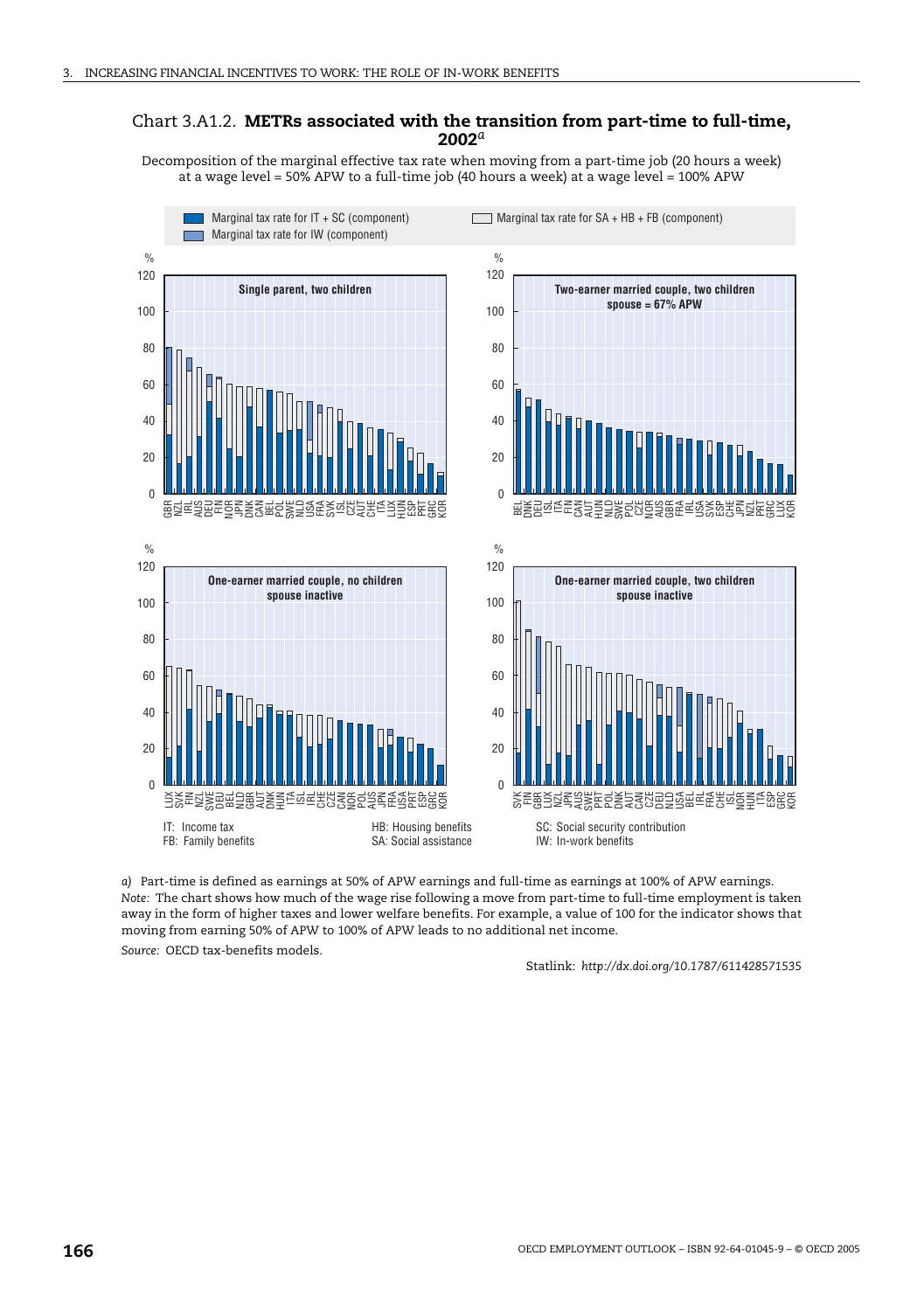

### Chart 3.A1.3. **Unemployment trap indicator, 2002**

Decomposition of the METR moving from unemployment to full-time work at wage level = 67% APW (wage before unemployment = 67% APW)

*Note:* The chart shows how much of the wage earned following a move to work from unemployment is taken away in the form of taxes and lower welfare benefits. For example, a value of 100 for the indicator shows that moving from unemployment to work leads to no additional net income. A value bigger than 100 indicates that net earnings in work are less than total out-of-work benefits.

*Source:* OECD tax-benefits models.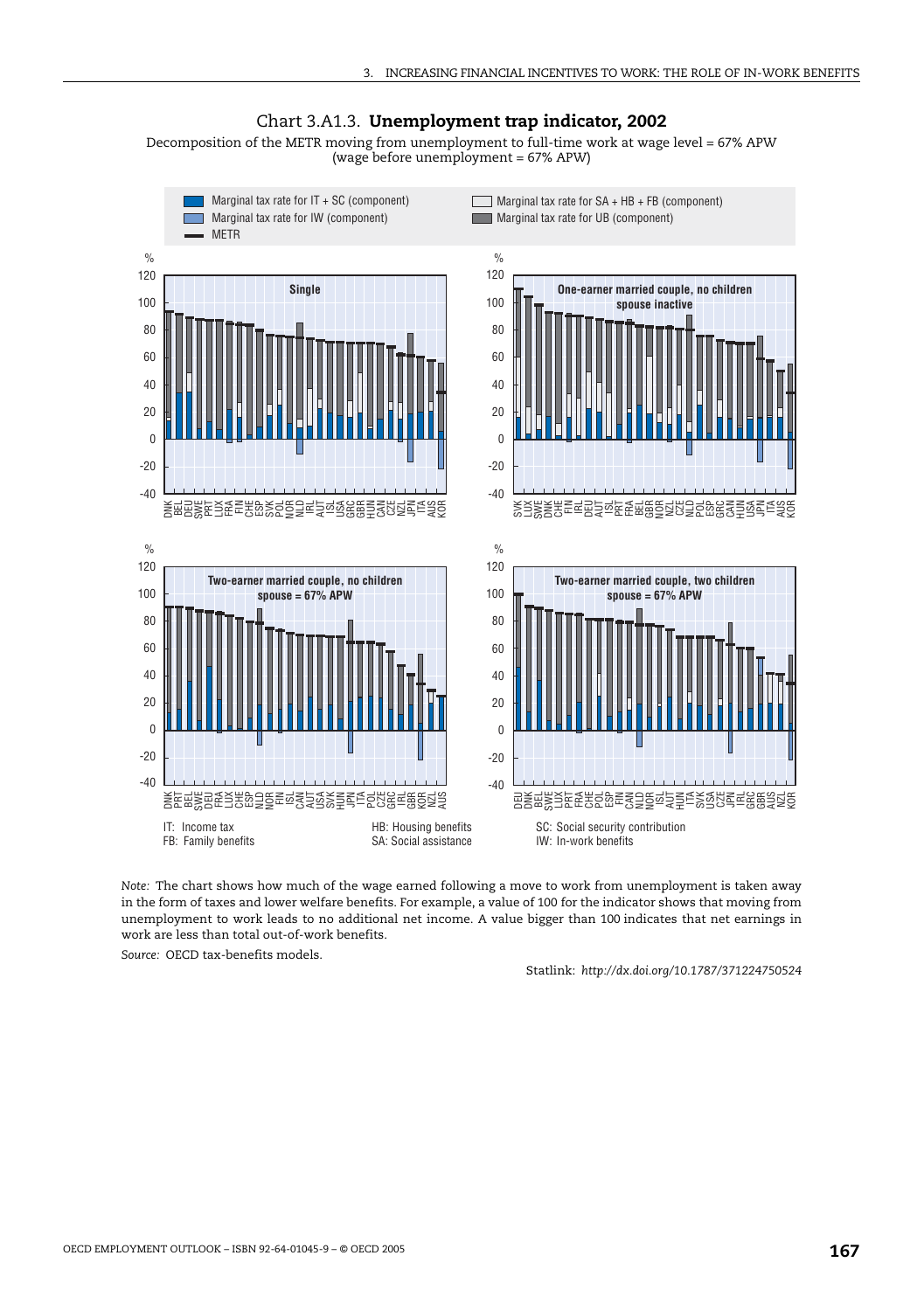

20

Chart 3.A1.4. **Inactivity trap indicator, 2002**

Decomposition of the marginal effective tax rate when moving from inactivity to full-time work



*Note:* The chart shows how much of the wage earned following a move to work from inactivity is taken away in the form of taxes and lower welfare benefits. For example, a value of 100 for the indicator shows that moving from inactivity to work leads to no additional net income. A value bigger than 100 indicates that net earnings in work are less than total out-of-work benefits.

*Source:* OECD tax-benefits models.

20

Statlink: *http://dx.doi.org/10.1787/482672861521*

spouse inactive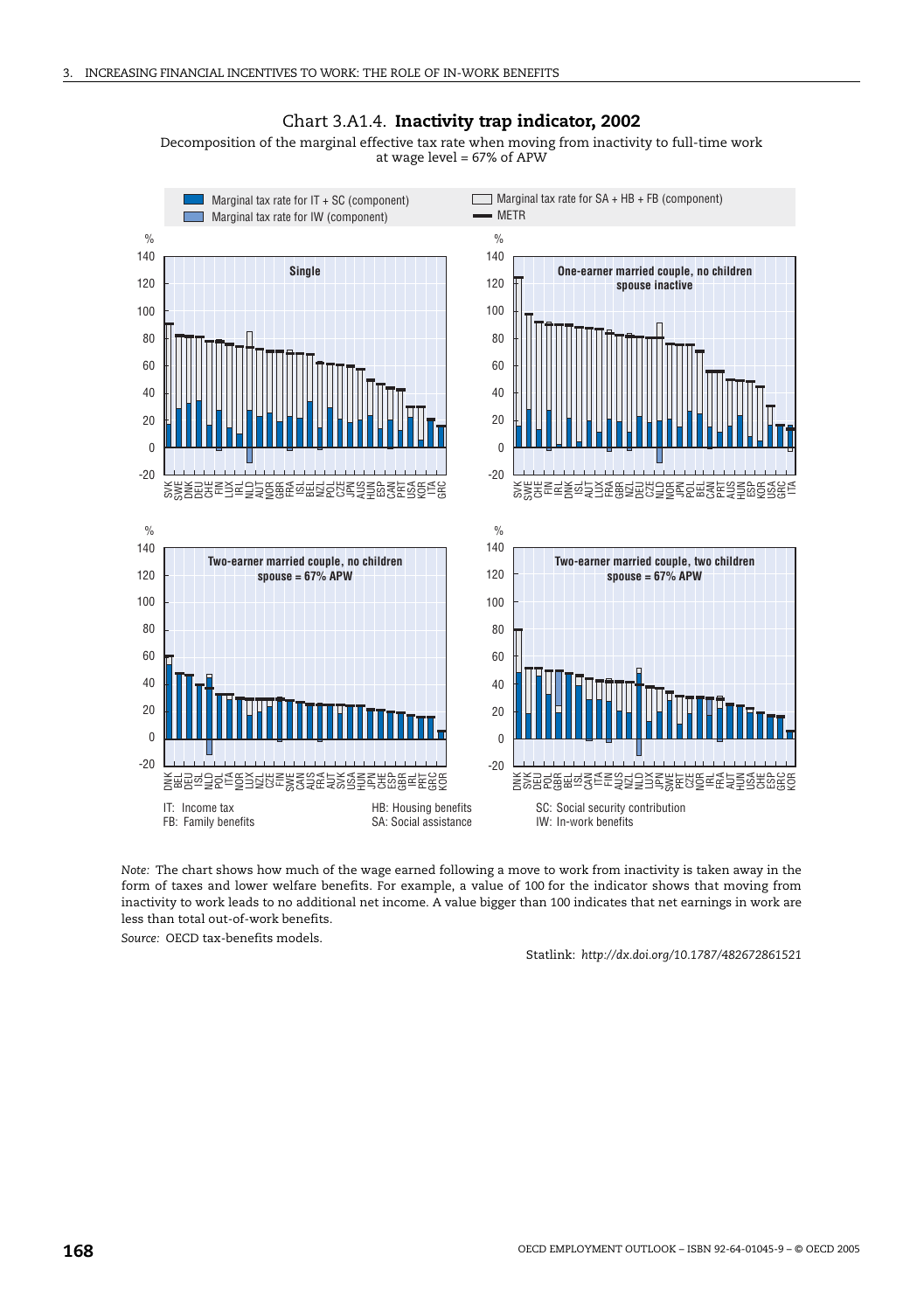## *Bibliography*

- Akerlof, G. (1978), "The Economics of Tagging as Applied to the Optimal Income Tax, Welfare Programs, and Manpower Planning"*, American Economic Review*, Vol. 68, pp. 8-19.
- Averett, S., H. Peters and D. Waldman (1997), "Tax Credits, Labour Supply, and Child Care", *Review of Economic and statistics,* Vol. 79, pp. 125-135.
- Barber, D. and H. Immervol (2004), "Can Parents Afford to Work? Tax-benefit systems, childcare costs and work incentives", mimeo, OECD, Paris.
- Berger, M. and D. Black (1992), "Child Care Subsidies, Quality of Care and the Labour Market Supply of Low-income, Single Mothers", *Review of Economic and statistics,* Vol. 74, pp. 635-642.
- Besley, T. and S. Coates (1992), "Workfare Versus Welfare: incentive arguments for work requirements in poverty-alleviation programs", *American Economic Review,* Vol. 82, pp. 249-261.
- Blank, R., D. Card, and P. K. Robins (1999), "Financial Incentives for Increasing Work and Income among Low-income Families", NBER Working Paper No. 6998, Cambridge, Mass.
- Blundell R. and H. Hoynes (2001), "Has 'In-work' Benefit Reform Helped the Labour Market?", NBER Working Paper No. 8546, Cambridge, Mass.
- Boadway, R., N. Marceau and M. Sato (1999), "Agency and the Design of Welfare Systems", *Journal of Public Economics,* Vol. 73, pp. 1-30.
- Blau, D. (2000), "Child Care Subsidy Programs", NBER Working Paper No. 7806, Cambridge, Mass.
- Brewer, M. and A. Shepherd (2004), "Has Labour Made Work Pay?", Joseph Rownthree Foundation, London.
- Brewer, M., A. Duncan, A. Shephard, and M.J. Suarez (2003), "Did Working Families' Tax-credit Work? Analysing the impact of in-work support on labour supply and programme participation", Inland Revenue Working Paper No. 2, United Kingdom.
- Bryan, J. (2005), "Targeted Programs *versus* the Basic Income Guarantee: an examination of the efficiency costs of different forms of redistribution", *Journal of Socio-Economics,* Vol. 34, pp. 39-47.
- Callister, P. (2001), "A Polarization into Work-rich and Work-poor Households in New Zealand? Trends from 1986 to 2000", Labour Market Policy Group, Occasional Paper No. 2001/3, New Zealand?
- Card, D. and D. Hyslop (2005), "Estimating the Effects of Time-limited Earnings Subsidy for Welfareleavers", Social Research and Demonstration Corporation working paper No. 05-02, Student Debt Reduction Scheme, United Kingdom.
- Card, D. and P. Robins (2004), "How Important are Entry Effects in Financial Incentive Programs for Welfare recipients? Experimental evidence from the self-sufficiency program", *Journal of Econometrics,* Vol. 125, pp. 113-139.
- Card, D., C. Micalopoulos and P. Robins (2001), "The Limits to Wage Growth: measuring the growth rate of wages for recent welfare leavers", NBER Working Paper No. 8444, Cambridge, Mass.
- Carone, G., H. Immervoll, D. Paturot and A. Salomäki (2004), "Indicators of Unemployment and Low-wage Traps", Social, Employment and Migration Working Paper No. 18, OECD, Paris.
- Connelly, R. (1992), "The Effect of Child Care Costs on Married Women's Labour Force Participation", *Review of Economic and statistics,* Vol. 74, pp. 83-90.
- Department for Work and Pensions (2004), "Building on New Deal: local solutions meeting individual needs", London.
- Eissa, N. and J. Liebman (1996), "Labour Supply Response to the Earned Income Tax Credit", *Quarterly Journal of Economics,* pp. 605-637.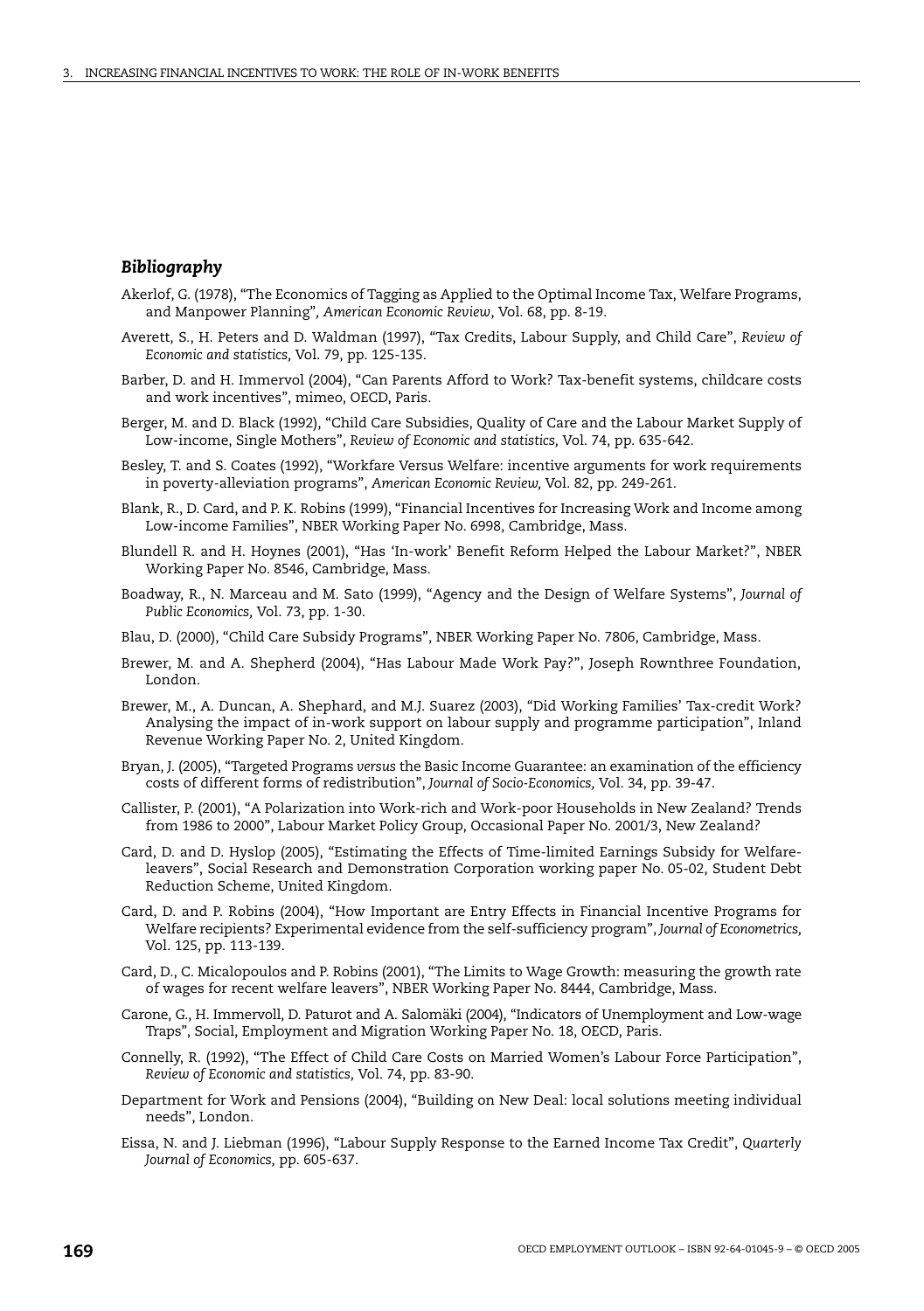- Evans, M., J. Eyre, J. Millar and S. Sarre (2003), "New Deal for Lone Parents: second synthesis report of the national evaluation", document prepared for the Department of Work and Pensions, Centre for the Analysis of Social Policy, University of Bath.
- Fortin, B., M. Truchon and L. Beauséjour (1993), "On Reforming the Welfare System : Workfare meets the negative income tax", *Journal of Public Economics,* Vol. 51, pp. 119-151.

Friedman, M. (1962), *Capitalism and Freedom*, University of Chicago Press, Chicago.

- Gladden, T. and C. Taber (2000), "Wage Progression among Less Skilled Workers", in D. Card and R. Blank (eds), *Finding Jobs: work and welfare reform,* Russell Sage Foundation, New York.
- Goode, J., C. Callender and R. Lister (1998), "Purse or Wallet? The distribution of income within families receiving benefits", Policy Studies Institute, London.
- Gottschalk, P. (2005), "Can Work Alter Welfare Recipients' Beliefs?", SRDC Working Paper 05-01, Student Debt Reduction Scheme, United Kingdom.
- Gregg, P. (1999), "The Use of Wage Floors as Policy Tools", paper presented to the OECD workshop on Making Work Pay, OECD, Paris.
- Gregg, P. and J. Wadsworth (1996), "It Takes Two: employment polarization in the OECD", CEP Discussion Paper No. 304, Centre for Economic Performance, United Kingdom.
- Gregg, P. and J. Wadsworth (2004), "Two Sides to Every Story: measuring the polarization of work", CEP Discussion Paper No. 632, Centre for Economic Performance, United Kingdom.
- Grogger, J. (2000), "Time Limits and Welfare Use", NBER Working Paper No. 7709, Cambridge, Mass.
- Grogger, J. (2003), "Welfare Transitions in the 1900s: the Economy, Welfare Policy, and the EITC", NBER Working Paper No. 9472, Cambridge, Mass.
- Gurgand, M. and D. Margolis (2005), "Does Work Pay in France? Monetary incentives and the guaranteed minimum income", IZA Working Paper No. 1467, Institute for Study of Labor, Germany.
- Hernanz V., F. Malherbet and M. Pellizzari (2004), "Take-up of Welfare Benefits in OECD Countries: a review of the evidence", Social, Employment and Migration Working Paper No. 17, OECD, Paris.
- HM Treasury (2000), "The Modernization of Britain's Tax and Benefit System: tackling poverty and making work pay – tax credits in the 21st century", London.
- HM Treasury (2004), "Prudence for a Purpose: a Britain of stability and strength", London.
- Inland Revenue (2002), "The New Tax Credits: a regulatory impact assessment", London.
- Kapsalis, C. and P. Tourigny (2004), "Duration of Non-standard Employment", *Perspectives on Labour and Income*, Statistics Canada Catalogue No. 75-001-XIE, Vol. 5, No. 12, Ottawa, pp. 5-13.
- Kimmel, J. (1995), "The Effectiveness of Child Care Subsidies in Encouraging the Welfare-to-work Transition of Low-income Single Mothers", *American Economic Review,* Vol. 85, pp. 271-275.
- Laroque, G. and B. Salanié (2000), "Une décomposition du non-emploi en France", *Économie et Statistique,* No. 331, pp. 47-66.
- Lemke, R., A. Dryden Witte, M. Queralt and R. Witt (2000), "Child Care and the Welfare to Work Transitions", NBER Working Paper No. 7583, Cambridge, Mass.
- Levine, R., H. Watts, R. Hollister, W. Williams, A. O'Connor and K. Widerquist (2004), "Looking Back at the Negative Income Tax Experiments from Years on", in M. Lewis, S. Pressman and K. Widerquist (eds.), *The Ethics and Economics of the Minimum Income Guarantee*, Ashgate, New York.
- Liebman, J. (1998), "The Impact of the Earned Income Tax Credit on Incentives and Income Distribution", in J. Poterba (ed.), *Tax Policy and the Economy,* Vol. 12.
- Lin, W., P. Robins, D. Card, K. Harknett and S. Lui-Gurr (1998), "When Financial Incentives Encourage Work: complete 18-month findings from the self-sufficiency project", Social Research and Demonstration Corporation, Ottawa, Canada.
- MaCurdy, T. (1992), "Work Disincentive Effects of Taxes: a reexamination of some evidence", *American Economic Review*, Vol. 82, No. 2, pp. 243-249.
- MaCurdy, T. and F. McIntyre (2004), "Helping Working-poor Families: advantages of wage-based tax credits over the EITC and minimum wages", Employment Policy Institute, Washington.
- McKay, S. (2003), "Working Family Tax Credit in 2001", Department for Work and Pensions, Research Report No. 181, London.